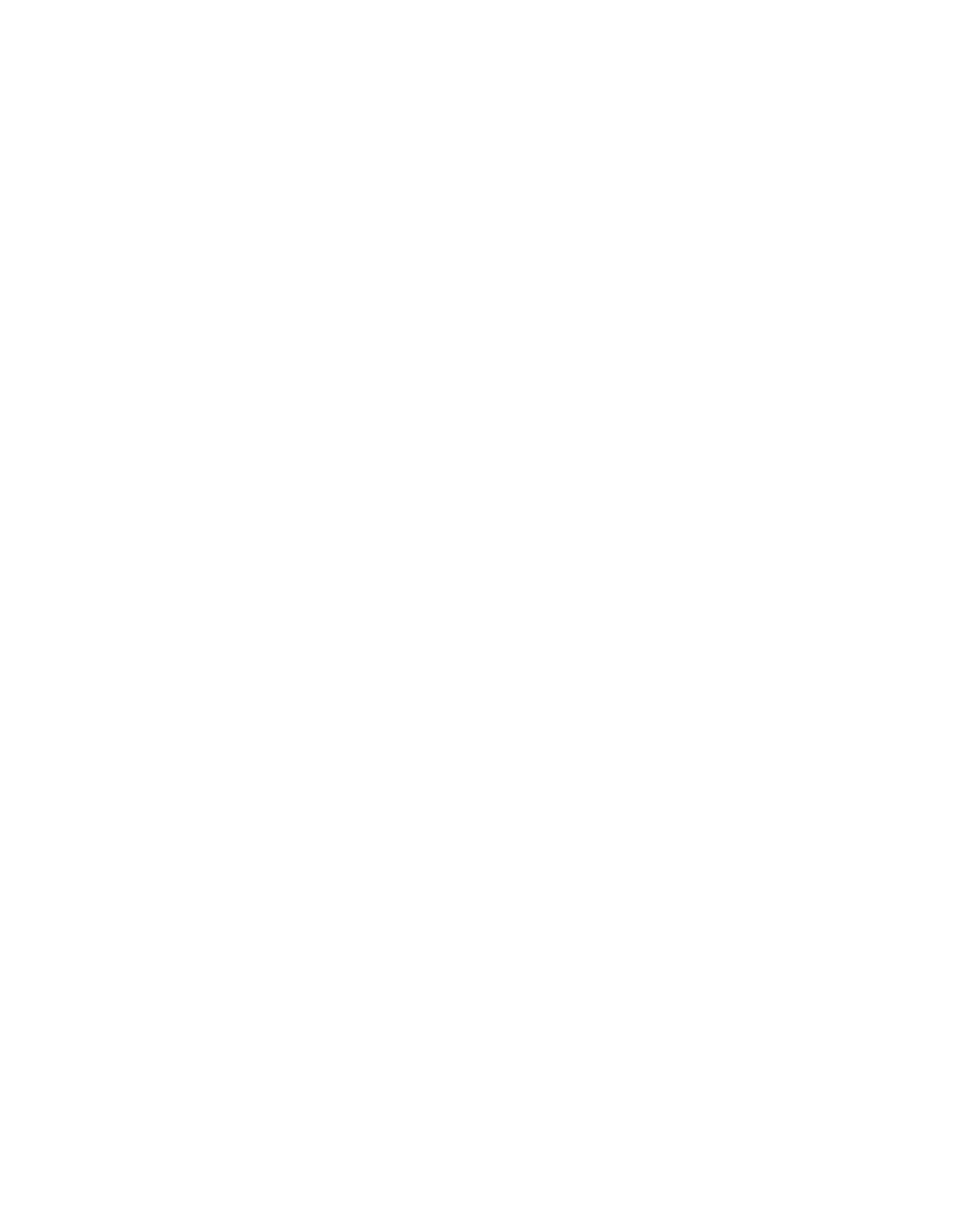ADB Working Paper Series on Regional Economic Integration

# Study of Non-Notified Trade Agreements to the World Trade Organization: The Case of Asia and Pacific Region

Shintaro Hamanaka\* No. 132 | May 2014

Economist, Office of Regional Economic Integration, Asian Development Bank, 6 ADB Avenue, Mandaluyong City, 1550 Metro Manila,Philippines. Tel: +63 2 632 5844, Fax: +63 2 6362342, shamanaka@adb.org

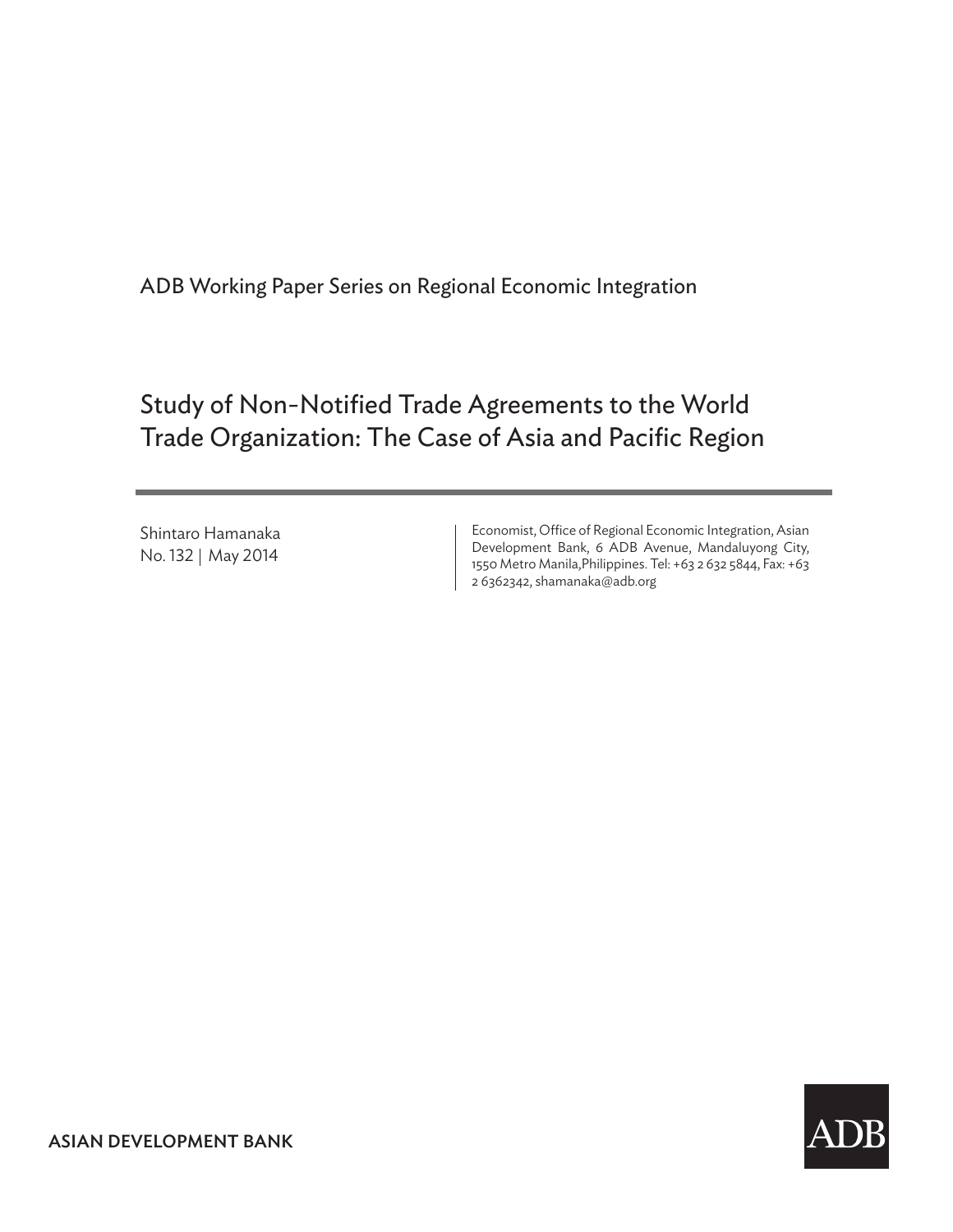The ADB Working Paper Series on Regional Economic Integration focuses on topics relating to regional cooperation and integration in the areas of infrastructure and software, trade and investment, money and finance, and regional public goods. The Series is a quick-disseminating, informal publication that seeks to provide information, generate discussion, and elicit comments. Working papers published under this Series may subsequently be published elsewhere.

#### Disclaimer:

The views expressed in this paper are those of the author and do not necessarily reflect the views and policies of the Asian Development Bank (ADB) or its Board of Governors or the governments they represent.

ADB does not guarantee the accuracy of the data included in this publication and accepts no responsibility for any consequence of their use.

By making any designation of or reference to a particular territory or geographic area, or by using the term "country" in this document, ADB does not intend to make any judgments as to the legal or other status of any territory or area.

Unless otherwise noted, "\$" refers to US dollars.

© 2014 by Asian Development Bank May 2014 Publication Stock No. WPS146549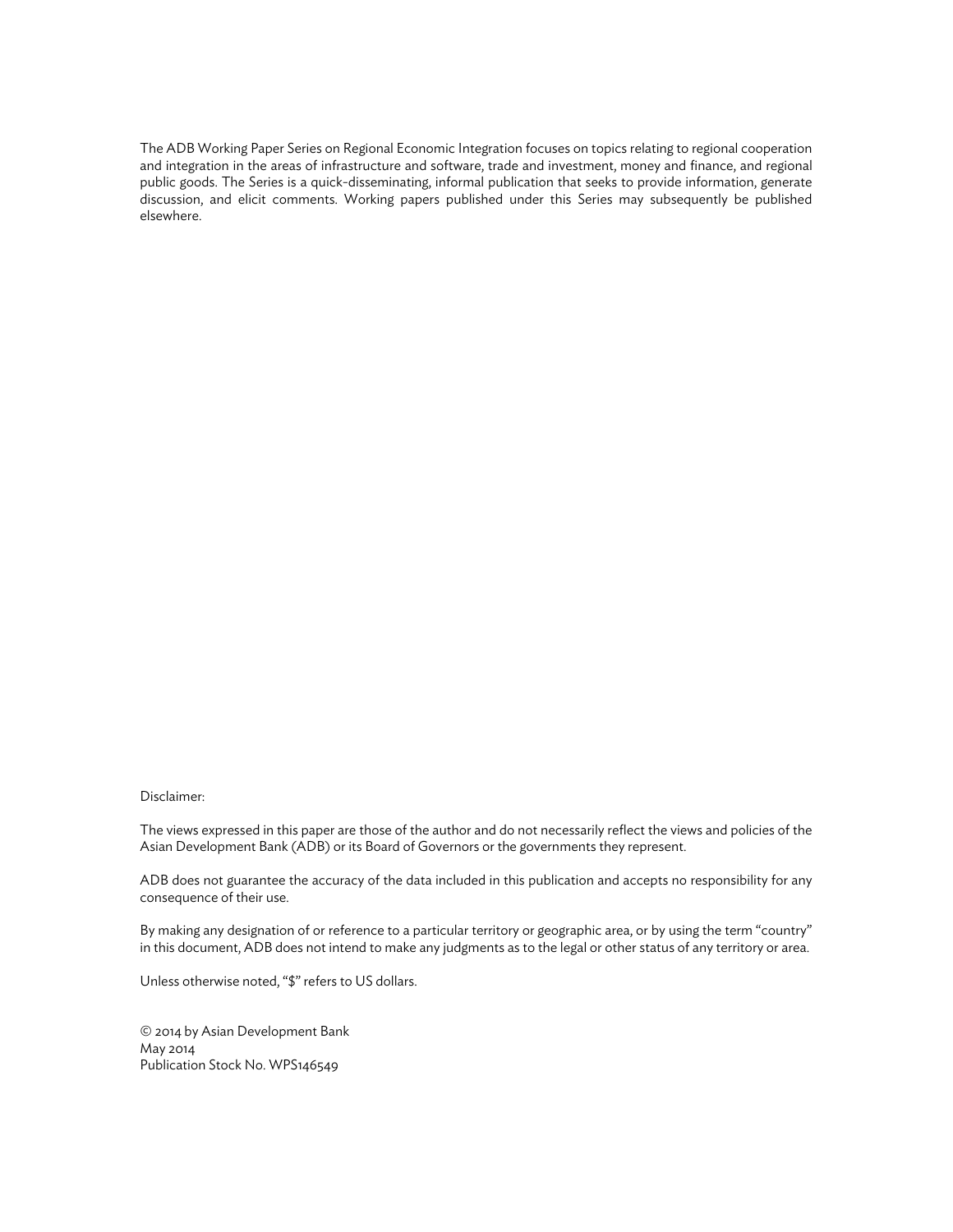# Contents

| Abstract                                                                                      | iv           |
|-----------------------------------------------------------------------------------------------|--------------|
| 1. Introduction                                                                               | $\mathbf{1}$ |
| 2. Brief Review of the Literature on Non-Notified RTAs                                        | 1            |
| 3. Conceptualizing Agreements in Asia and the Pacific on Trade<br><b>Without Notification</b> | 2            |
| 3.1 The Meaning of Agreements                                                                 | 3            |
| 3.2 The Meaning of Asia and the Pacific                                                       | 4            |
| 3.3 The Meaning of Trade                                                                      | 5            |
| 3.4 The Meaning of Non-Notified                                                               | 9            |
| 4. Methodology and Information Source                                                         | 11           |
| 5. Investigation of Non-Notified Trade Agreements in Asia                                     |              |
| and the Pacific                                                                               | 12           |
| 5.1 Agreements that Bind Tariffs in a General Manner                                          | 12           |
| 5.2 Non-Notified Trade Agreements in Asia and the Pacific                                     | 13           |
| 5.3 Speculation on Possible Reasons for Non-Notification                                      | 19           |
| 6. Methods to Enhance the Monitoring Function of CRTA                                         | 20           |
| 7. Conclusion                                                                                 | 20           |
| References                                                                                    | 22           |
|                                                                                               |              |
| Figures                                                                                       |              |
| Scope of Trade Agreements in this Study: Treatment of Tariffs<br>1.                           | 6            |
| Treatment of NTBs and ORRCs under Agreements<br>2.                                            | 8            |

#### Tables

|              | 1. Classification of Agreements without Notification                                   | 11 |
|--------------|----------------------------------------------------------------------------------------|----|
|              | 2. Illustrative Examples of Agreements Binding Tariffs in<br>a General Manner          | 13 |
|              | 3. 53 Non-Notified RTAs in WTO Factual Presentations                                   | 14 |
| $\mathbf{4}$ | Trade Agreements in Asia and the Pacific Signed without<br>Notification (Illustrative) | 17 |
|              | Appendixes                                                                             |    |
|              | 1. Asia and the Pacific Entities (Exhaustive) and International                        |    |

| $\sim$ . The contract of the contract $\sim$ . The contract of the contract of the contract of the contract of the contract of the contract of the contract of the contract of the contract of the contract of the contract of th |     |
|-----------------------------------------------------------------------------------------------------------------------------------------------------------------------------------------------------------------------------------|-----|
| Membership                                                                                                                                                                                                                        | 24  |
| 2. PTAs Notified to WTO (Exhaustive)                                                                                                                                                                                              | 26. |
| 3. The Matrix of Spaghetti Bowl of Trade Agreements in Central Asia 27                                                                                                                                                            |     |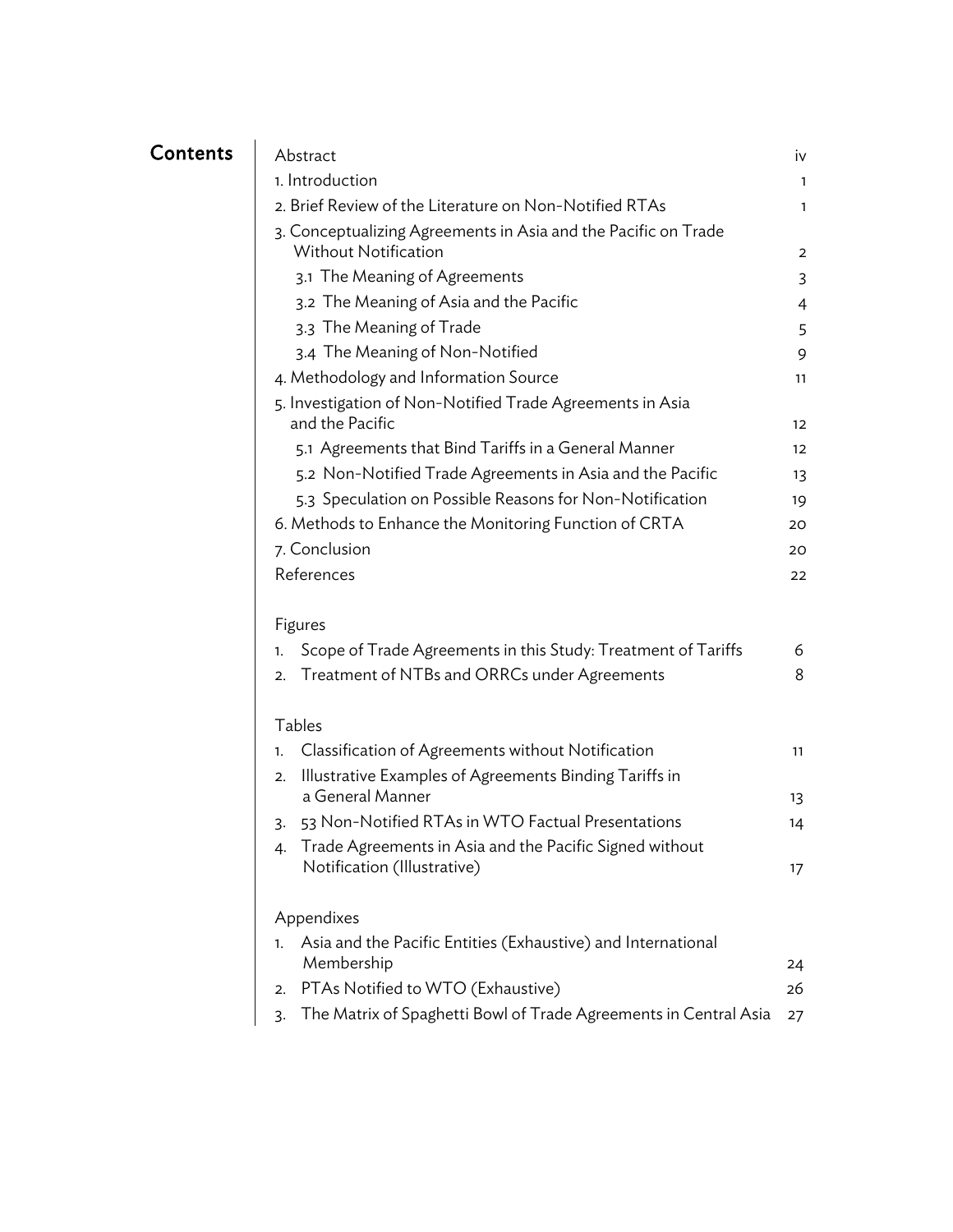# Abstract

"Cast light and evil will go away." This is the basic idea of the transparency exercise of regional trade agreements (RTAs) at the World Trade Organization (WTO). Information sharing on RTAs is critically important because monitoring is impossible without it. In order for us to see not only good but also evil RTAs, a light called "notification requirement" should reach them. In reality, however, it is too optimistic to assume that the light reaches all RTAs. There seem to be many ghosts living in the dark; no information on ghosts can be shared and none can confirm if they are really ghosts. This paper attempts to reveal those RTAs upon which the WTO fails to shed the light of the transparency exercise. While many studies have pointed out that there are many non-notified RTAs as a reservation in conducting analysis of RTAs, this is the first scholarly attempt to identify the comprehensive picture of non-notified RTAs, with an emphasis on the Asia and the Pacific. Because information on all RTAs notified to the WTO is included in the WTO RTA Database, gathering information on non-notified trade agreements is the key to understanding the universe of trade agreements.

*Keywords:* non-notified RTAs; transparency, Committee on Regional Trade Agreements (CRTA); notification, World Trade Organization (WTO); systemic issues

JEL Classification: F15, F53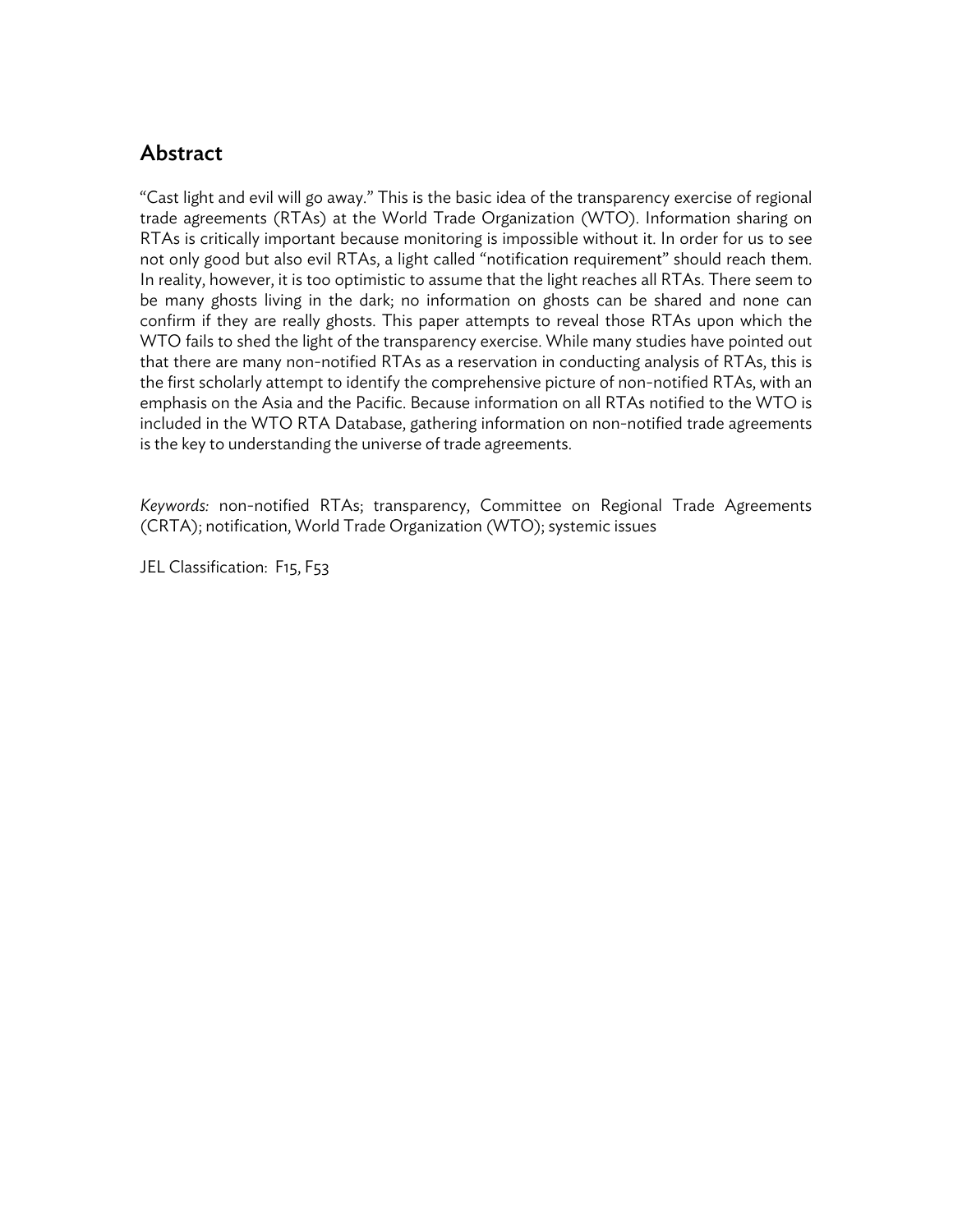Study of Non-Notified Trade Agreements to the World Trade Organization: The Case of Asia and Pacific Region | 1

## 1. Introduction

"Cast light and evil will go away." This is the basic idea of the transparency exercise of Regional Trade Agreements (RTAs) at the World Trade Organization (WTO) (Crawford and Lim 2011). Put simply, an enhanced monitoring system of RTAs at the WTO is expected to lead to the enhancement of the quality of RTAs and the elimination of low-quality agreements through peer pressure among WTO members. The effective functioning of the monitoring exercise requires two conditions: (i) a shared understanding of "good" RTAs and (ii) shared information on RTAs. Information sharing is critically important because monitoring is impossible without it. The exchange of views based on shared information is necessary so that WTO members can eventually share a common understanding of good RTAs.

In order for us to see not only good but also evil RTAs, the light called "notification requirement" should reach them. In reality, however, it is too optimistic to assume that the light reaches all RTAs. There seem to be many ghosts living in the dark; no information on ghosts can be shared and none can confirm if they are really ghosts. This paper attempts to reveal those RTAs upon which the WTO fails to shed the light of the transparency exercise. Because information on all notified RTAs is available at the WTO RTA Database, gathering information on non-notified RTAs is the key to understanding the universe of RTAs.

This paper is structured as follows. The next section briefly reviews the existing literature on non-notified RTAs. Section 3 clarifies the meaning of terms such as agreements, trade, nonnotified, and Asia and the Pacific, which are critical terms in setting the analytical scope of this paper. Section 4 explains the methodology and information sources used to find non-notified trade agreements. Section 5 investigates non-notified trade agreements in the Asia and the Pacific. It also considers possible reasons why they are not notified to the WTO by the contracting parties. Section 6 proposes methods to enhance the WTO's ability to monitor RTAs. The final section concludes with a summary.

# 2. Brief Review of the Literature on Non-Notified RTAs

Many studies that attempt to depict the landscape of RTAs have pointed out that there are many non-notified RTAs. It is a common practice to include a reservation in conducting the research of RTAs that the information on non-notified agreement is far from comprehensive (Fiorentino, Verdeja, and Toqueboeuf 2007; p. 1). Many authors state that there is no single source of non-notified RTAs, and that various sources are needed to identify non-notified agreements (Cernat 2005, p. 18).

Economic studies, especially those attempting to asses the difference in economic impact between notified and non-notified RTAs, try to find as many non-notified agreements as possible by using various sources (Grant and Parmeter 2008). However, these studies usually do not distinguish non-notified RTAs that fall under the WTO's notification requirement (non-notified RTAs in a narrow sense) and RTAs that are outside the notification requirement,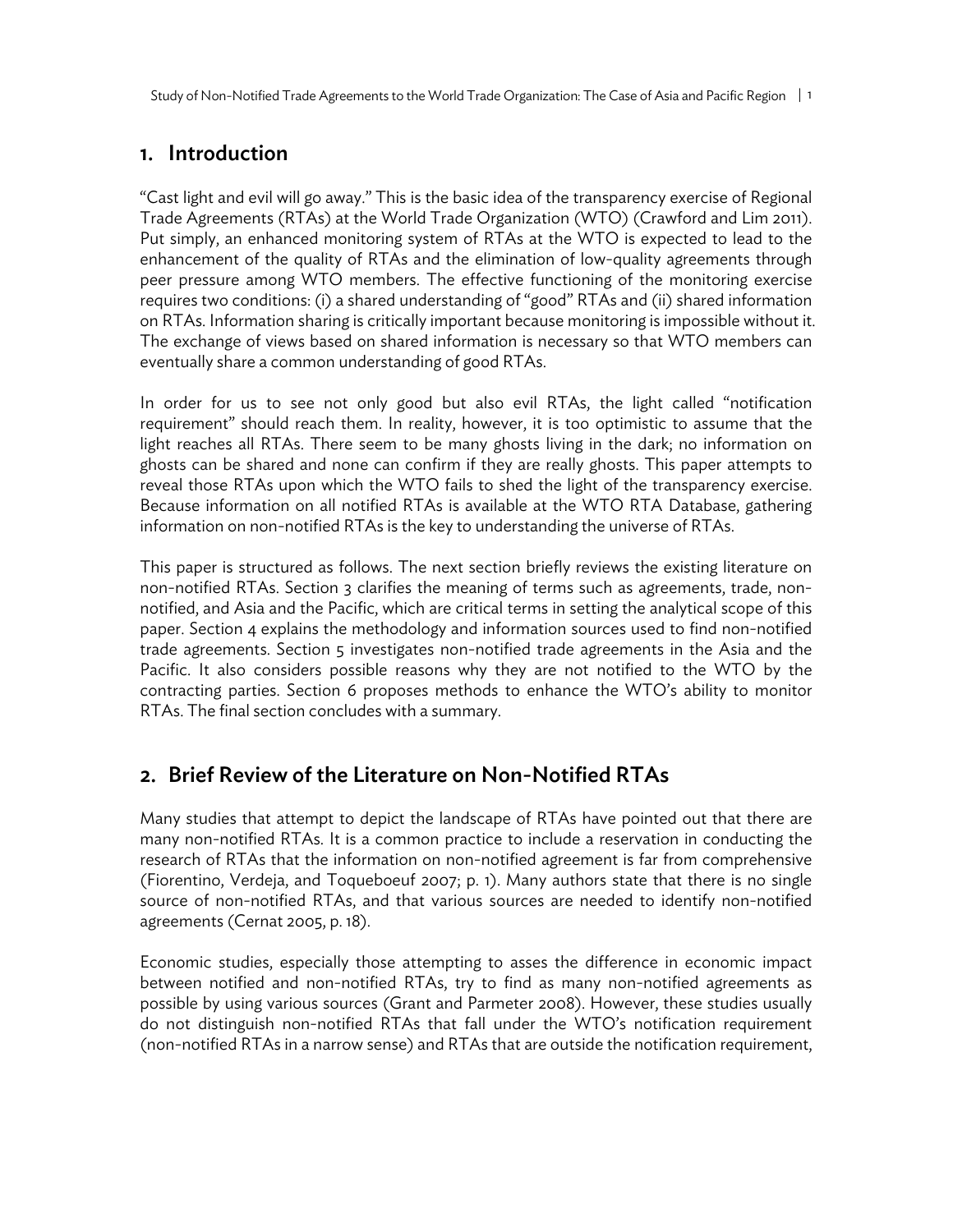2 | Working Paper Series on Regional Economic Integration No. 132

because their primary focus is on the economic impact of various types of RTAs and not the legal debates on notification requirements.

It seems certain that the information the WTO Secretariat has regarding non-notified RTAs (WTO 2011, p. 130), which has been used by many researchers as an important source of nonnotified RTAs, is becoming increasingly substantial.<sup>1</sup> However, it is still accurate to consider that the entire picture of non-notified RTAs has not yet been fully identified. No existing studies discuss the issue in an extensive manner, unlike notified RTAs. This is the first scholarly attempt to identify the comprehensive picture of non-notified RTAs, with an emphasis on Asia and the Pacific.

# 3. Conceptualizing Agreements in Asia and the Pacific on Trade without Notification

Defining non-notified RTAs is not an easy task. This is because both the General Agreement on Tariffs and Trade (GATT) Article XXIV and the Enabling Clause (and supplementary provisions) set conditions to be met by RTAs rather than defining RTAs. From the WTO perspective, there is no need to define RTAs. The most-favored nation (MFN) is a critically important principle and the violation of this principle is allowed only when the conditions are satisfied. It does not matter whether a scheme that violates the MFN is operated under an RTA or not. The point is that such a scheme is not allowed unless it satisfies the conditions. In this regard, it is interesting to note that Article XXIV uses the term free trade area, not free trade agreement. However, finding the instances where the MFN principle is violated without satisfying the conditions is not easy. Thus, in this study, we will limit the scope of our analysis to agreements that may violate MFN (we will not try to find a scheme for a free trade area without agreement).

There are two types of requirements to be satisfied by RTAs: (i) substantive requirements and (ii) procedural requirements, including notification. There may be consensus that trade agreements that satisfy substantive requirements, but not procedural (notification) requirements, should be regarded as non-notified RTAs. However, there is a possibility that a trade agreement satisfies neither substantive nor procedural requirements. It is inappropriate to consider them as non-RTAs, just because they do not satisfy substantive requirements. Such agreements should be classified as non-notified RTAs (even if they do not satisfy substantive requirements). $^{2}$  Thus, we need to consider the positive definition of RTAs, going beyond the conditions to be satisfied by RTAs.

However, in tackling the non-notification issue, we will consider trade agreement to be defined broadly, rather than RTAs whose precise definition is technically complicated. This is because the main purpose of this exercise is to find non-notified agreements that can be considered

-

For recent discussions at the WTO of non-notified RTAs, see WTO Document WT/REG/M/69.<br><sup>2</sup> For example, assessment between two developed countries that liberalized only 10% of their h

 $2$  For example, agreement between two developed countries that liberalized only 10% of their bilateral trade does not seem to satisfy conditions in GATT Article XXIV. If we consider such an agreement as being non-RTA, we cannot conduct meaningful research because the majority of non-notified RTAs would be classified as non-RTAs.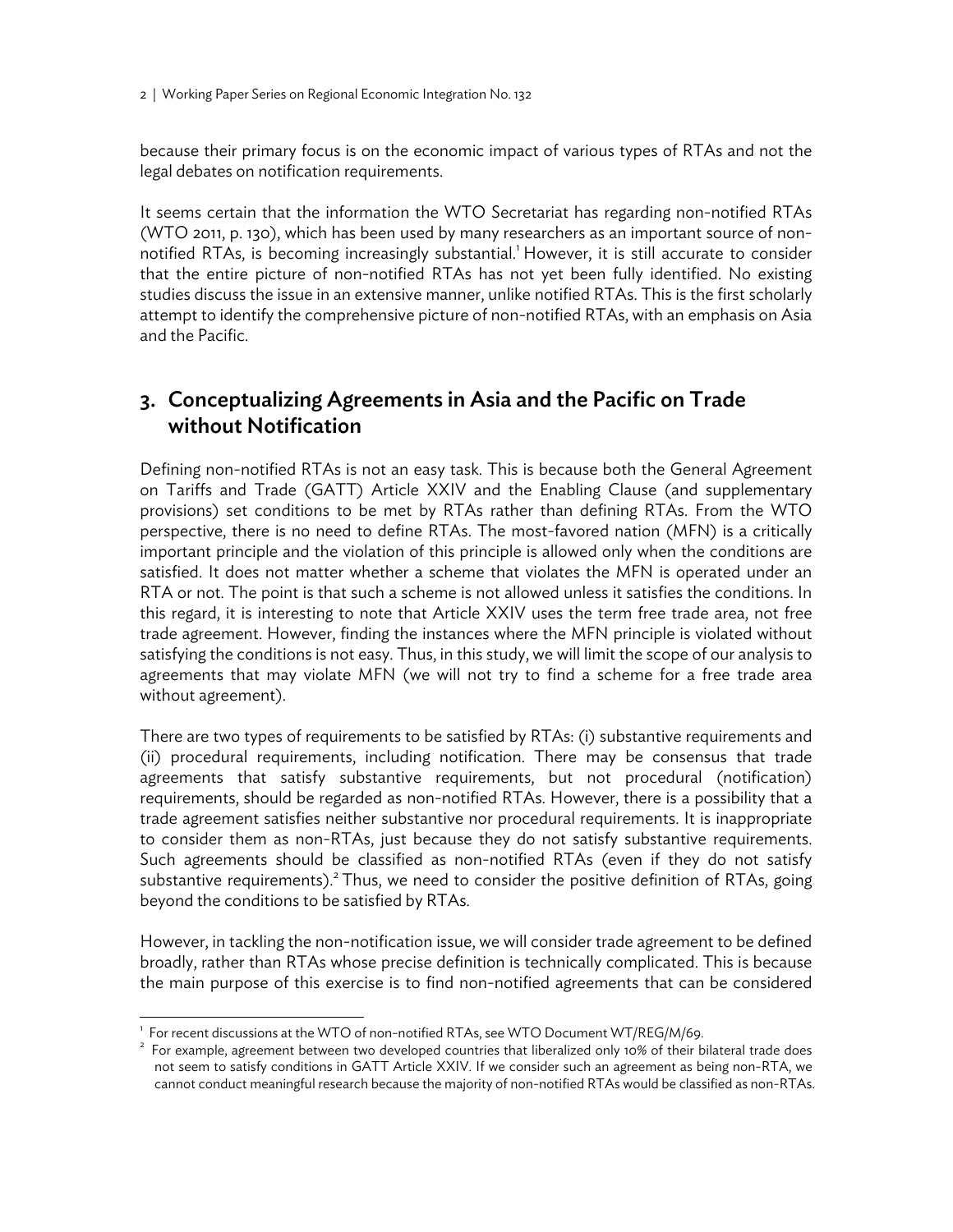RTAs to the extent possible, going beyond a very technical argument on whether a certain trade agreement should be regarded as an RTA against certain conditions on a case-by-case basis. Thus, it may be argued that a trade agreement as defined in this study does not refer exclusively to RTAs, and that this study includes trade agreements other than RTAs as well. However, since one of the fundamental systemic issues of the trade agreement exercise is the enhancement of transparency, having a generic and broad definition of trade agreement is justifiable. The information on any type of trade agreement should be shared among WTO members so that a fruitful discussion on systemic issues of trade agreements, including the discussion on whether a certain trade agreement is an RTA or not, can be held.

Here, we will consider four elements in turn: (i) agreement; (ii) Asia and the Pacific; (iii) trade; and (iv) notification requirements.

## 3.1 The Meaning of Agreements

-

First of all, we should ask what is the exact meaning of agreements. This sounds like a stupid question, but in fact it is a critically important issue in searching for non-notified trade agreements. This is because there is a possibility that contracting parties do not notify the WTO of what they sign because they do not consider it to be an agreement. Since what we will discuss is an agreement that binds government trade policies, an agreement seems to be similar to a treaty, which is defined as "an international agreement concluded between States in written form and governed by international law, whether embodied in a single instrument or in two or more related instruments and whatever its particular designation" by the 1969 Vienna Convention on the Law of Treaties (Article 2).

However, there is a further problem related to the meaning of states, which are the contracting party of treaties. For example, there is an existing agreement based on which a customs union between the European Union (EU) and Andorra is formed. Is this a treaty? Some may argue that this is not a treaty because it is difficult to regard Andorra as a fully independent sovereign state. Likewise, New Caledonia (*Nouvelle-Calédonie*), which is a dependent overseas territory of France, is a contracting party of RTAs such as the Pacific Islands Forum (PIF). If New Caledonia signs a similar document with France, then, would that be a treaty? It is beyond the scope of this research to define which states can be a signatory to treaties. Moreover, in the context of this research, it should be noted that a territory that is not usually regarded as a state, such as Hong Kong, China, can still have WTO membership and sign agreements based on WTO laws. Thus, an attempt to define states in a generic manner does not seem to be useful for the immediate purposes of this study.

The scope of agreements in this study is international agreements between or among two or more parties<sup>3</sup> that involve at least one WTO, United Nations, or ADB member as its signatory. (For the exhaustive list of members of these institutions in Asia and the Pacific, see the next section and Appendix 1). Thus, if there were a document signed between France and New Caledonia, it would be regarded as an agreement based on the conditions set forth in this

 $3$  Note that an agreement is usually signed by more than two parties, while an arrangement can be a unilateral action that becomes effective without the signature of the other partner(s).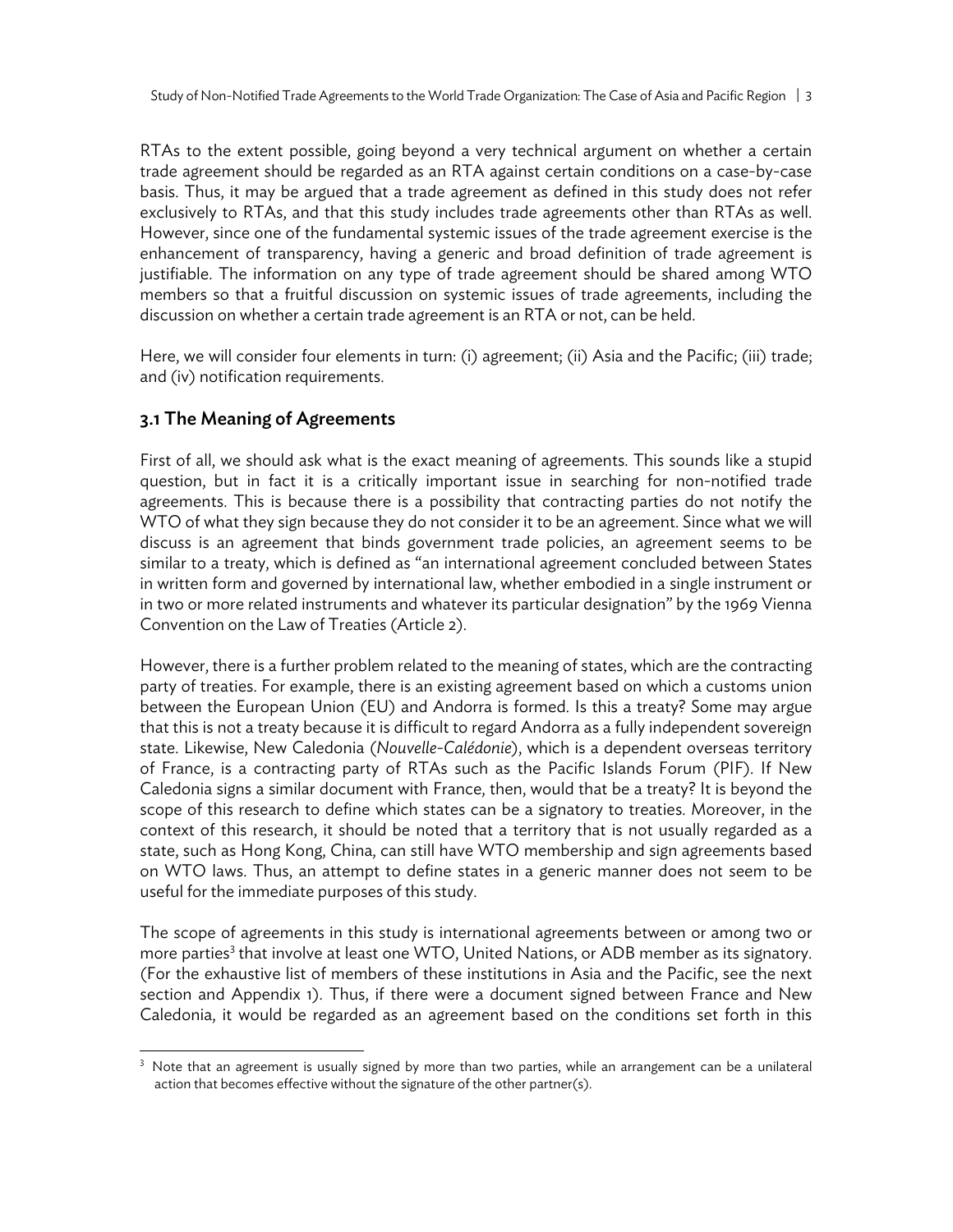4 | Working Paper Series on Regional Economic Integration No. 132

paper. (However, it would not be regarded as an agreement in Asia and the Pacific, because it does not involve Asia and the Pacific entities defined later). This paper makes such a broad scope with respect to an agreement because our research attempt is to find possible nonnotified trade agreements to the extent possible. However, this definition excludes a possible document signed between, for example, Palestine and Kosovo since neither has a membership at the WTO, UN, or ADB.<sup>4</sup> I will leave experts with the task of elaborating the meaning of agreements from the perspective of a treaty-making power, which may be able to provide us with a more generic definition of the term. Thus, there is a possibility that what we regard as a non-notified trade agreement in this study will be later found as a non-agreement by legal experts.<sup>5</sup>

Finally, agreements include framework agreements. It is wrong if one considers that framework agreements are different from final agreements. The question is whether an agreement defines trade treatment between parties and how it is called is not an issue (for the further discussion on framework agreements, see Section 3.4).

## 3.2 The Meaning of Asia and the Pacific

 $\overline{a}$ 

It is important to set a clear geographical scope for the Asia and the Pacific region. As has already been discussed, the term agreement in this study means an international agreement that involves at least one member of the WTO, UN, or ADB as its signatory. Thus, rather than defining the Asia and the Pacific region, it is more helpful to list all Asia and the Pacific entities that have membership in at least one of the WTO, UN, or ADB, and then regard an agreement that involves at least one such Asia and the Pacific entity as an Asia and the Pacific agreement.

In the case of the UN, we consider regional members of ESCAP as Asia and the Pacific entities,<sup>6</sup> except Turkey and the Russian Federation. In the case of ADB, we consider its regional members as Asia and the Pacific entities. In the case of WTO membership, which does not have a regional concept, in addition to WTO members that have regional membership in ADB and/or ESCAP, one entity below is regarded as an Asia and the Pacific WTO entity: Macao, China (Macao, China has WTO membership, but no membership in either ESCAP or ADB). In short, we consider entities that have regional membership in ADB and/or ESCAP (excluding Turkey and the Russian Federation) and Macao, China as Asia-Pacific entities. (Appendix 1 includes a list of all Asia and the Pacific entities).

Since we provide an exhaustive list of Asia and the Pacific entities in Appendix 1, providing illustrative examples of the Asia and the Pacific parties not included in the Appendix seems

<sup>&</sup>lt;sup>4</sup> This simple definition may be problematic. Given this definition, a document signed between Palestine and Egypt and that between Kosovo and the EU are regarded as agreements. This implies that Palestine and Kosovo have treaty making powers. Then, the document between Palestine and Kosovo should be regarded as an "agreement" in terms of treaty-making power.

<sup>&</sup>lt;sup>5</sup> There is also a possibility that more non-notified trade agreements can be found if a generic definition provided by

experts would have a wider scope than our definition of agreement in this paper.<br><sup>6</sup> Associate members of ESCAP are excluded because they are not UN members. These include American Samoa; Cook Islands; French Polynesia; Guam; Hong Kong, China; New Caledonia; Niue; Northern Mariana Islands; and Macao, China. Among them, Cook Islands has ADB membership; Hong Kong, China has WTO and ADB membership; and Macao, China has WTO membership.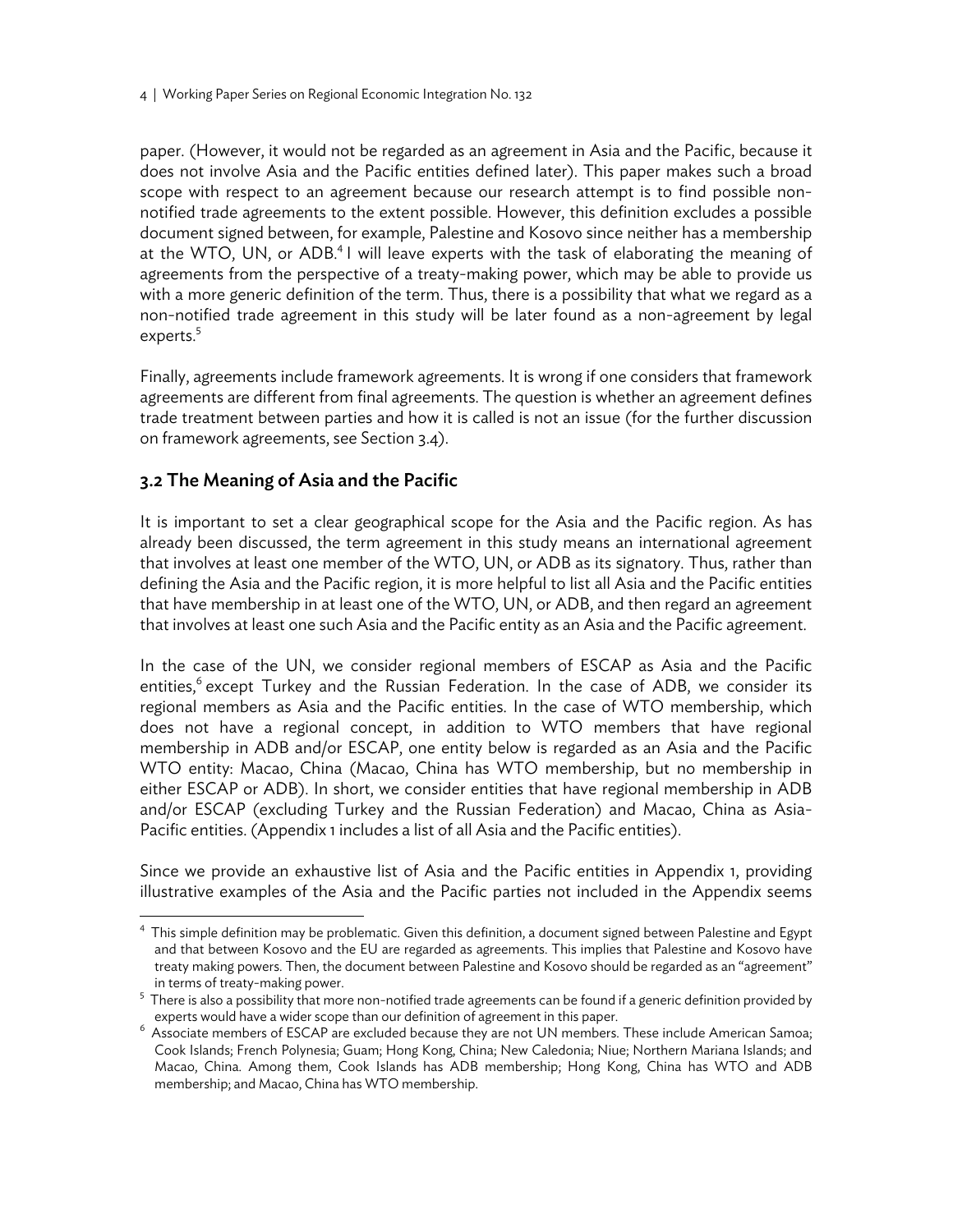useful. Below are the parties that can be regarded as being located in the Asia and the Pacific that have neither WTO, UN, nor ADB membership: American Samoa, French Polynesia, Guam, New Caledonia, Niue, and the Northern Mariana Islands. Thus, a document signed between New Caledonia and Niue is not considered an agreement in this study. A document signed between the US and American Samoa is regarded as an agreement because it includes the US, which has membership in the WTO, UN, and ADB. However, this example is not regarded as an Asia and the Pacific agreement because it does not include an Asia and the Pacific entity listed in Appendix 1.

An agreement in Asia and the Pacific means that it includes at least one entity listed in Appendix 1. Thus, a cross-regional agreement that includes an Asia and the Pacific entity as well as an entity outside the Asia and the Pacific region is regarded as an agreement in (but not within) Asia and the Pacific. The scope of the analysis of this paper is trade agreements in Asia and the Pacific.

## 3.3 The Meaning of Trade

There are several trade-related items that can be included in an agreement. Three main components relating to trade are: (i) tariffs, (ii) non-tariff barriers (NTBs), and (iii) trade promotion activities. The first two concern the reduction of man-made barrier relating to trade, while the final one is a more proactive action to increase trade, not just reducing policyoriented barriers, such as the organization of trade exhibitions.

An agreement on trade in this study means an agreement on tariffs<sup>7</sup> that is generally imposed on traded goods $^8$  and is favorable to partners. $^9$  An agreement on tariffs favorable to partners means an agreement that gives or could give partner(s) tariff treatment that is more favorable than MFN. Note that the concept of MFN is not applicable to non-WTO members and, therefore, they cannot give partner(s) tariff treatment that is more favorable than MFN. This

 $^7$  A trade agreement should cover trade between members in a general manner, not only particular types of trade. This means that agreement between two or more members that renders favorable tariff treatment to products produced in a specific area in the partner member countries, such as special economic zone (SEZ), is not regarded as a trade agreement. There are more appropriate WTO disciplines to regulate such agreements, such as GATT Article I (MFN) and the Agreement on Subsidies and Countervailing Measures (SCM) than GATT Article XXIV or the Enabling Clause. However, the argument that SEZ should be based on the MFN principle and SCM implicitly assumes that the creation of SEZ is a unilateral action. Theoretically, it is not impossible to argue that such an agreement on preferential tariff treatment for SEZ is a trade agreement that does not satisfy conditions and is not notified to WTO. It is only for practical reasons that this paper does not consider it as a trade agreement: No WTO member has so far notified an agreement on tariffs for SEZ to WTO under GATT

Article XXIV or the Enabling Clause.<br><sup>8</sup> An agreement that gives preferential tariff treatment for the textile sector only is not consider as a trade agreement because bilateral textile agreements have been governed by Article 4 of Multi-Fiber Agreement (MFA) and Article 2 of Agreement on Textile and Clothing. 9

<sup>&</sup>lt;sup>9</sup> A services trade agreement per se does not fall under the scope of trade agreement in this study, though there seems to be many non-notified services trade agreements. Many non-notified RTAs that have services chapters, such as the Lao People's Democratic Republic–United States bilateral trade agreement, can be said to be nonnotified services agreements. The ASEAN Framework Agreement on Services (AFAS), which cover only services trade, has not been notified under GATS Article V, either.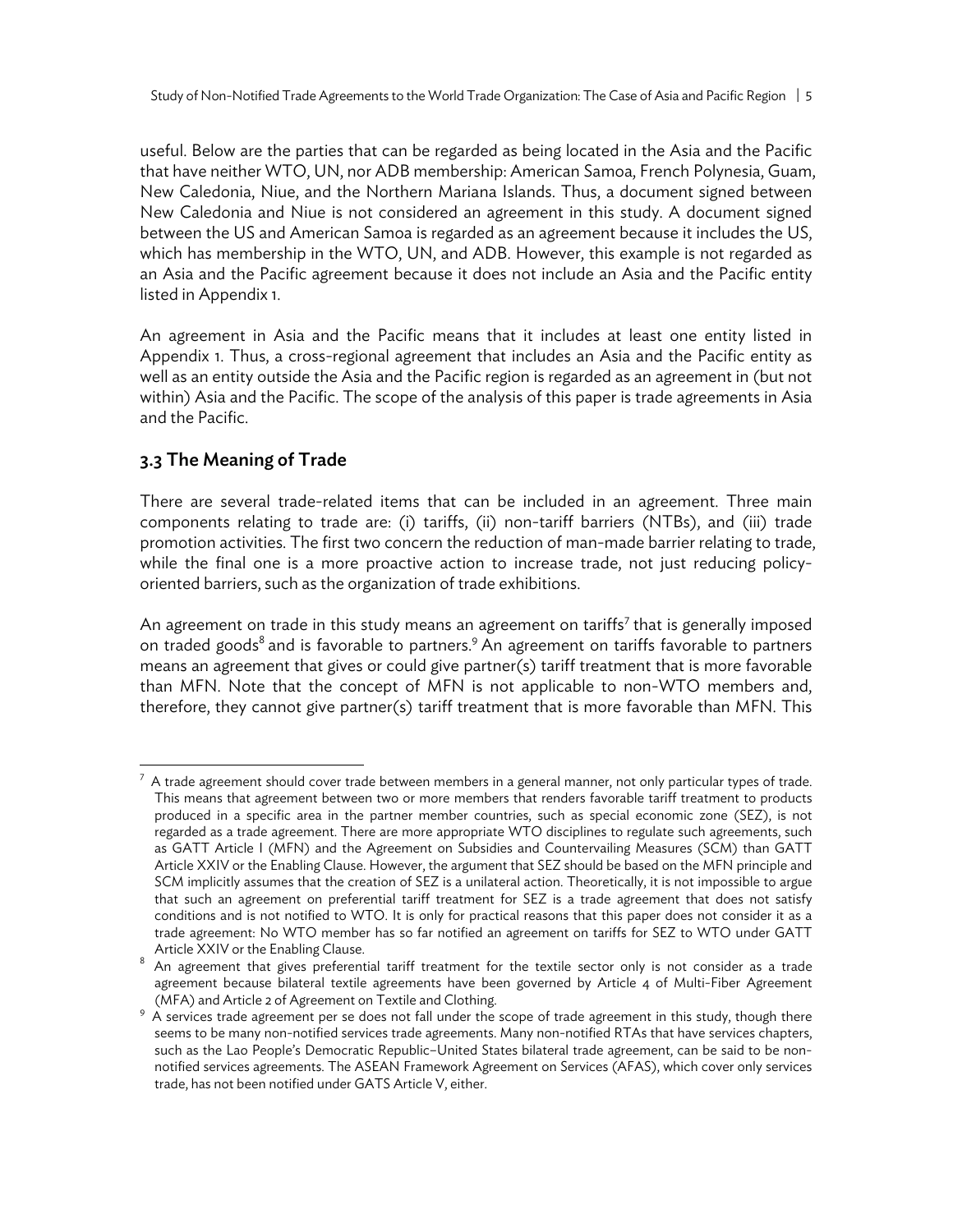6 | Working Paper Series on Regional Economic Integration No. 132

means that tariff treatment that is more favorable than MFN can be given only by WTO members.

When an agreement covers tariff ("yes" to Question 1), there are two possible manners in which tariffs are bound: specific and general (Question 2) (Figure 1). A typical example of an agreement that states the tariff treatment in a general manner is an agreement between a WTO member and non-WTO member. In such cases, MFN (normal trade treatment) is usually given by a WTO member to a non-WTO member,<sup>10</sup> hence they hardly violate MFN. There may be other ways of binding tariff levels in a general manner, but it seems difficult for an agreement that binds tariffs in a general manner to give preferential treatment better than MFN to partners.





MFN = most favored nation, RTA = regional trade agreement.

Source: Author's illustration.

<sup>&</sup>lt;sup>10</sup> For example, see the India-Mongolia Agreement on Trade and Economic Cooperation Article 2, which states "the contracting Parties shall accord to each other the most-favored-nation treatment in respect of customs duties and all other taxes on imports and exports and the methods of levying such duties and taxes." Available at http://commerce.nic.in/trade/mongolio.pdf.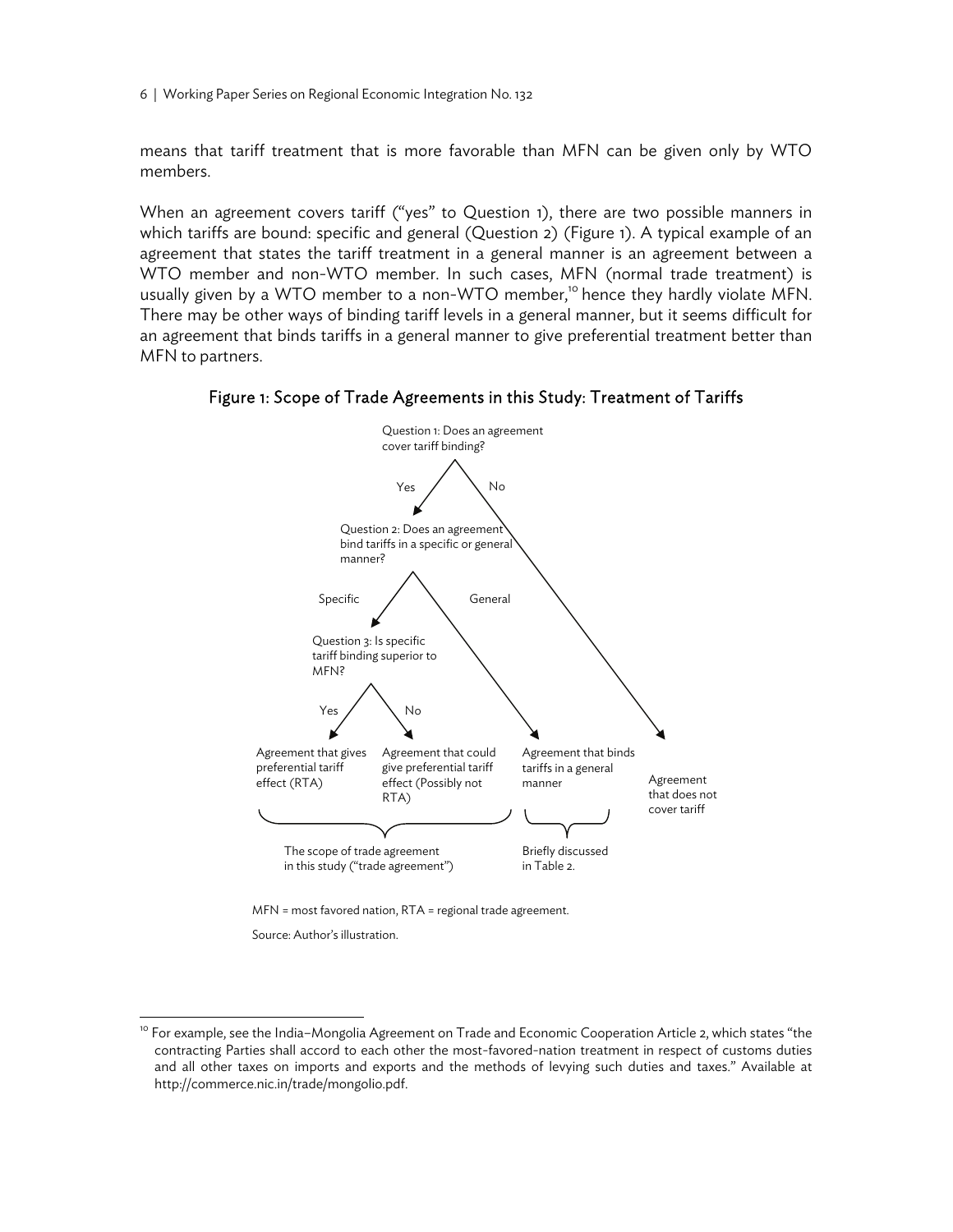If the answer to Question 2 is "specific", such an agreement (an agreement that binds tariff in a specific manner) offers or could offer treatment more favorable than MFN to the partner. A typical example of an agreement that binds tariffs in a specific manner is one that has a tariff schedule.<sup>11</sup>

We will not examine whether the bound tariff at a specific level under a trade agreement is superior to MFN or not; that is, we will not examine Question 3 in Figure 1. In other words, any multilateralism-plus element that an FTA has is not the major concern. Thus, even if the tariff schedule attached to an agreement is a mere "copy and paste" of its tariff schedule submitted to WTO, we regard such an agreement as a trade agreement, which is the focus of this study.<sup>12</sup> So long as an agreement binds tariffs at a certain level in a specific manner (the answer to Question 2 is "specific"), even if the specified level of tariff treatment under the agreement is not necessarily more favorable than MFN at a particular point in time, including the time when the agreement comes into force, and such a level is unchanged (the answer to Question 3 is "no"), it could someday give partner(s) treatment that is more favorable than MFN. This is because the absolute level of MFN treatment can be changed at the WTO (with appropriate compensation). Even without a change in the level of MFN, it could give preferential treatment if trade remedy measures are exercised without the application to trade with partners of such an agreement. Thus, so long as an agreement ensures a specific level of tariff treatment, such an agreement can be regarded as one with favorable tariff treatment. There may be a counterargument that some of the non-notified trade agreements found in this study do not fall under the scope of RTAs because they do not entail immediate violation of MFN. However, from a third-party's perspective, it is not easy to always assess if a certain agreement actually gives more favorable treatment than MFN, and thus an attempt to find trade agreements that could violate MFN is an important exercise from a policy perspective. As we will discuss in Section 6, the transparency of trade agreements that may not be RTAs should be enhanced, in addition to the technical discussions on the definition of RTAs.

If we regard trade agreements as tariff agreements, this in turn means that trade-related agreements that do not involve tariff issues are not treated as trade agreements (Figure 2). Some WTO law experts may argue that limiting trade agreement to an agreement on tariffs is problematic because some non-tariff issues are other restrictive regulations of commerce (ORRCs) to be banned under RTAs (Irish 2008). GATT Article XXIV says that duties and ORRCs between members should be eliminated. In other words, a WTO-consistent agreement should cover both tariffs and ORRCs. If we consider trade agreements as tariff agreements, only an agreement that covers tariffs and ORRCs or that covers only tariffs can be captured, and an agreement that covers only ORRCs is excluded from the analysis. This may be a serious problem because a preferential agreement that covers only tariffs and that covers only ORRCs should be treated equally because both may equally violate GATT Article XXIV. However, we do not include agreements covering only ORRCs in our analysis for three practical reasons: (i) it is unclear if a preferential ORRC agreement without preferential tariff

<sup>11</sup> Another possible form of a binding tariff at a specific level is an agreement that states a tariff will not become

higher in future than the existing tariff.<br><sup>12</sup> In the case of services, a country's regional commitment is sometimes the "copy and paste" of its General Agreement on Trade in Services (GATS) commitment, which means that there are no multilateralism-plus (GATS-plus) elements.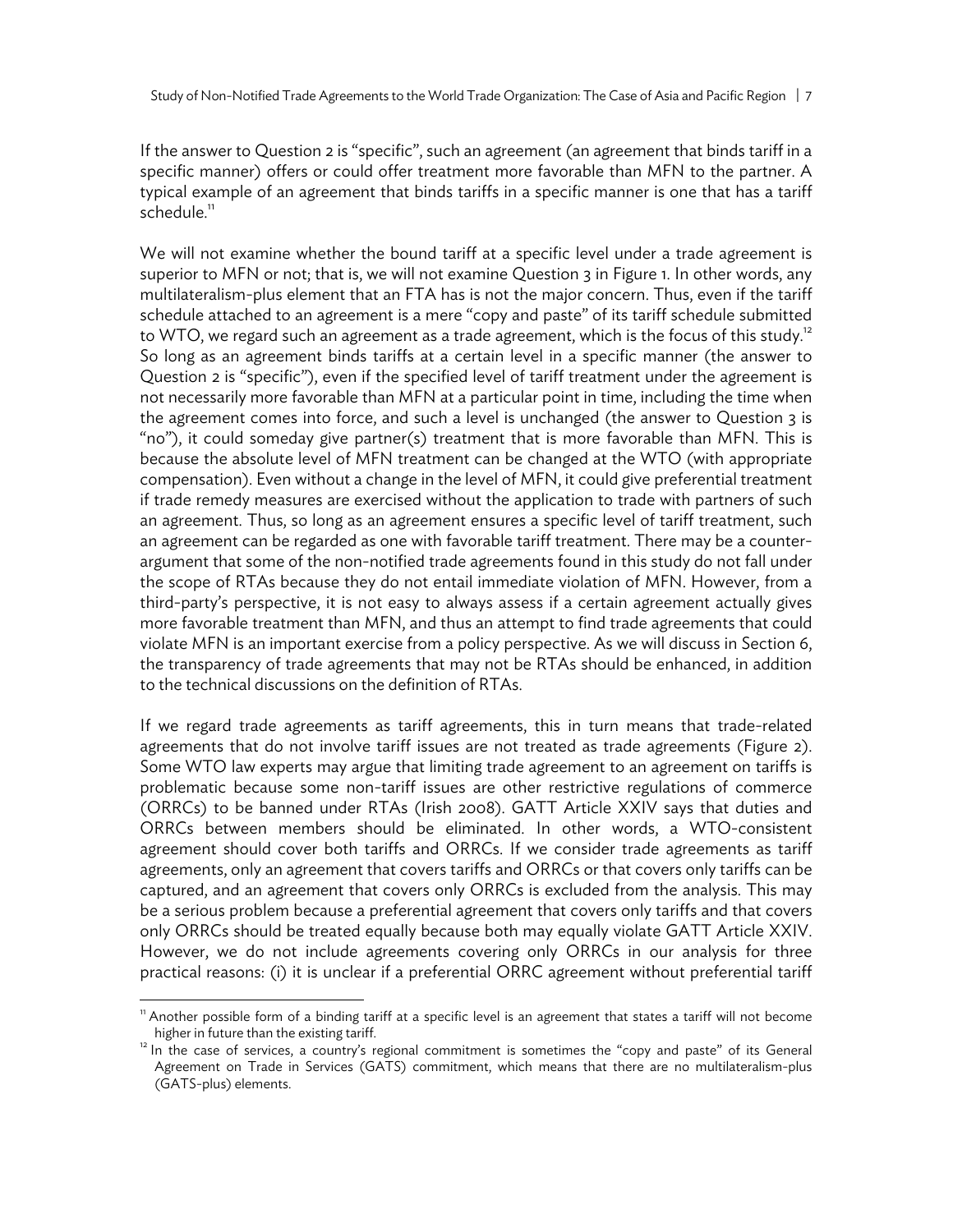effects should be regarded as an RTA, (ii) it is not easy to define the scope of ORRCs,<sup>13</sup> and (iii) it is not easy to assess preferences in the field of ORRCs.<sup>14</sup> Thus, some ORRC specialists may find preferential agreements on ORRCs that are not analyzed in this study are, in fact, nonnotified trade agreements.



#### Figure 2: Treatment of NTBs and ORRCs under Agreements

NTB = non–tariff barriers, ORRC = other restrictive regulations of commerce, RTA = regional trade agreement.

Source: Author's illustration.

The discussion above to set the scope of trade agreement in this study can be summarized as follows. Question 2 ("Does an agreement bind tariffs in a specific or general manner?") is the core question. As far as the answer is "specific", those agreements are regarded as trade agreements, which are the focus of the study, irrespective of the answer to Question 3 ("Is specific tariff binding superior to MFN?"), though some may argue that an agreement should not be regarded as an RTA when the answer to Question 3 is "no." An agreement that covers general tariff treatment (the answer to Question 2 is "general") does not fall under the principal scope of this study, but will be briefly discussed in Section 5.1. There is another set of

<sup>&</sup>lt;sup>13</sup> The chairman of the WTO Committee on Regional Trade Agreements (CRTA) submitted a note on the standard format for information on regional trade agreements in 1999 (WT/REG/W/6). This note illustrates nine areas of ORRCs: (i) import restrictions: duties and charges, quantitative restrictions, common external tariffs; (ii) export restrictions: duties and charges, quantitative restrictions; (iii) rules of origin; (iv) standards: technical barriers to trade, sanitary and phytosanitary measures; (v) safeguards; (vi) anti-dumping and countervailing measures; (vii) subsidies and state-aid; (viii) sector-specific provisions; and (ix) other: cooperation in customs administration,

import licensing and customs evaluation in cases where they differ from those applied on an MFN basis. 14 For a preliminary analysis of preferential and discriminatory effects of regional trade facilitation, see Hamanaka al. (2010).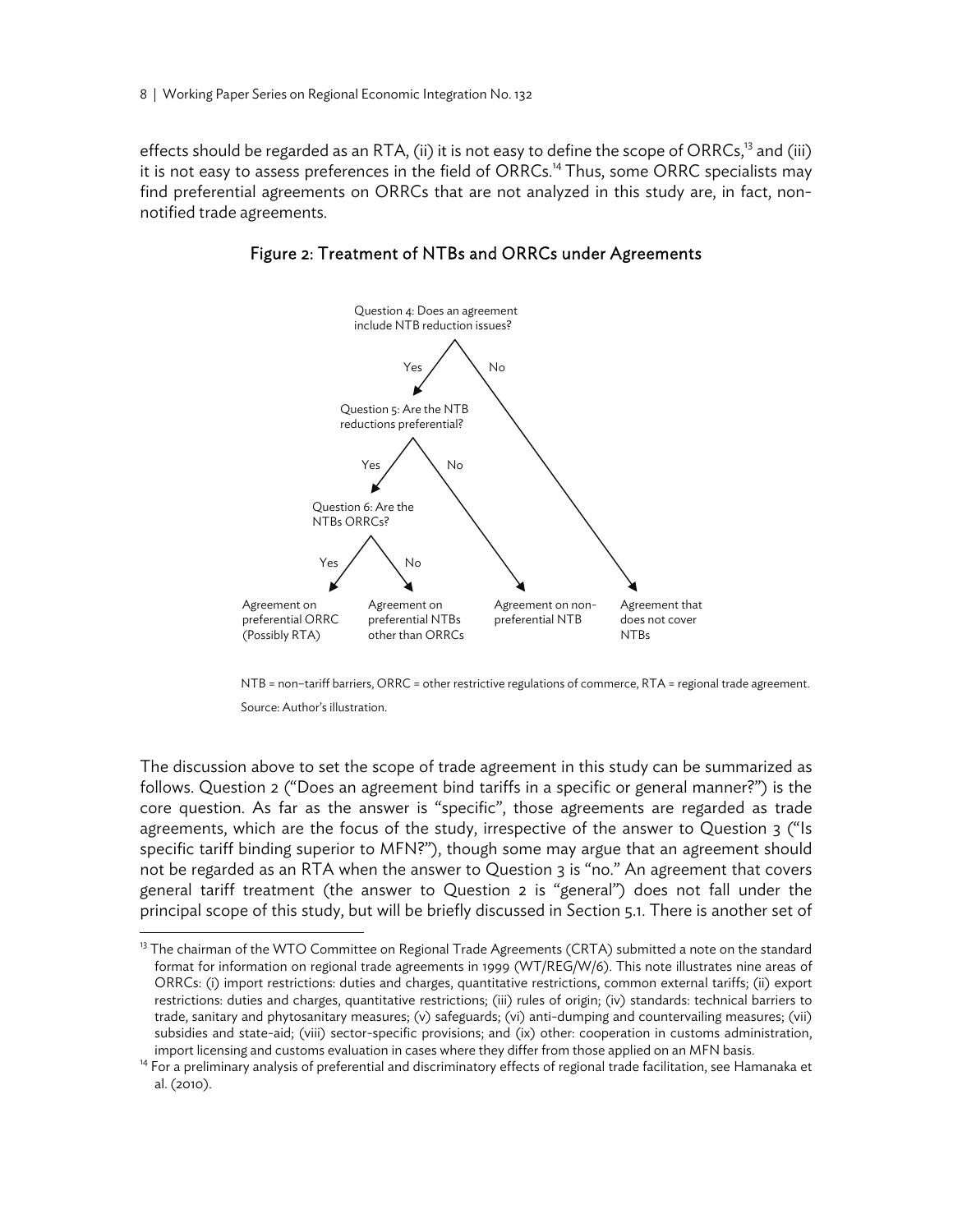questions regarding NTBs to assess the preference of agreements (Questions 4, 5, and 6). This study does not go into the detailed analysis of NTBs, though some may argue that a certain type of agreement that covers NTB (when the answer to Question 6 is "yes") could be regarded as an RTA.

We do not go into a technical discussion of reciprocity of agreement.<sup>15</sup> The exchange of more favorable tariff treatment than MFN is not required for an agreement to qualify as a trade agreement in this study. Provided that an agreement binds the tariffs of a contracting party that has a WTO membership in a specific manner, we will regard it as a trade agreement, irrespective of the partner's tariff treatment. This is because even if an agreement is nonreciprocal, one that entails (or could entail) the violation of MFN by a WTO member is noteworthy. There are two possibilities. First, if the RTA partners are non-WTO members, their violation of MFN cannot be assessed from the beginning, as discussed above. Second, if the partners are WTO members, a nonreciprocal agreement is not allowed in the first place, but if such exists, those should be revealed in this study rather than putting them outside the analysis. In addition, one should note that even an arrangement $^{16}$  that gives tariff treatment more favorable than MFN in a nonreciprocal manner should be notified to WTO as a preferential trade arrangement  $(PTA).<sup>17</sup>$  The transparency of a PTA is enhanced by the Transparency Mechanism based on the General Council Decision on 14 December 2010. An exhaustive list of 26 PTAs notified to the WTO is provided in Appendix 2.

## 3.4. The Meaning of Non-Notified

-

It is critically important to understand the notification requirement to be able to identify nonnotified trade agreements. In order to avoid confusion, we will introduce the concept of "agreements without notification," which has two subcategories: (i) non-notified agreements and (ii) agreements outside notification requirements. "Non-notified" implies that there is a notification requirement. But if there is no notification requirement, such an agreement is not a non-notified agreement but rather an agreement outside notification requirements.

As discussed above, WTO agreements state that trade agreements that satisfy various conditions can be created. There are mainly three possibilities. The first is RTAs based on GATT Article XXIV. When trade agreements include a developed country, they should be based on GATT Article XXIV. Second, is trade agreements based on the Enabling Clause Paragraph 2. When an RTA includes only developing countries, the Enabling Clause can be used. Finally, there are various types of preferential trade arrangements that are based either on Paragraph 1, 3, or 4 of the Enabling Clause. The notification requirements of those arrangements had been very ambiguous, but the General Council Decision on 14 December 2010 made them clearer.

<sup>&</sup>lt;sup>15</sup> Above all, because we defined an agreement as an international agreement signed by two or more parties, it is reasonable to assume that there are some obligations on all contracting parties. But there is also a possibility

where favorable tariff treatment and non-tariff issues are exchanged.<br><sup>16</sup> An arrangement is a unilateral action that does not require the signature of the partner party.<br><sup>17</sup> Note that the term PTA is used at WTO to refe agreement.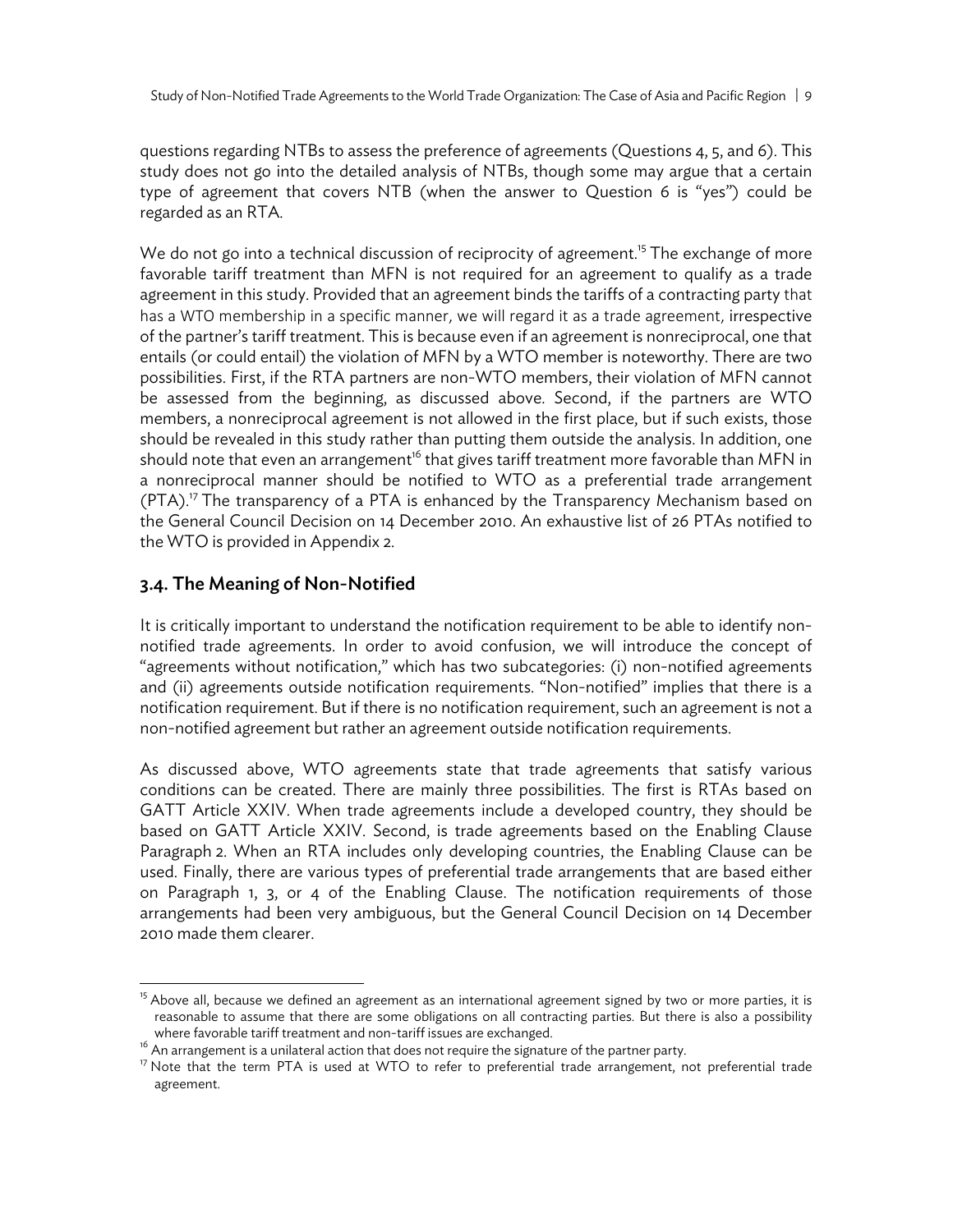Two parameters of trade agreements are critically important in considering notification requirements. The first parameter is the WTO membership of the contracting parties of trade agreements. There is a consensus that when WTO members sign a trade agreement among themselves, it should be notified to the WTO. It also seems true that there is no notification requirement if trade agreements include only non-WTO members. The question is the case of trade agreements that involve both WTO members and nonmembers. Choi (2005) makes a convincing argument that an agreement between WTO members and nonmembers is not allowed from the beginning. However, WTO members agreed to include such agreements under the transparency exercise without repeating an endless debate on their legal relevancy. Thus, unless all members of a trade agreement are non-WTO members, there is a notification requirement; that is, an agreement between a WTO member and non-member should be notified.

The second parameter is the stages of RTAs. Notification requirements stipulated in GATT Article XXIV and the Enabling Clause are very ambiguous.<sup>18</sup> In the 14 December 2006 Decision at the General Council,<sup>19</sup> it was clarified that notification should be submitted before (i) ratification of the agreement, (ii) a decision on application of the relevant parts of an agreement, and (iii) application of preferential treatment between parties. For the purpose of this paper, the term "enforced RTAs" will be used to capture the three subcategories. Regarding the first subcategory, it is unclear when the notification should be submitted: when an agreement is ratified by one contracting party or all contracting parties? In the case of plurilateral agreements, there is a case in which multiple members' (but not all members') ratification is necessary so that the agreement comes into force. However, in this study, we will not go into the technical details of the relationship between ratification and entry into force, and consider that an agreement ratified by one party should be notified. This is because of the languages used in the Decision (it uses the term "ratification" rather than "entry into force").

In addition, early announcement was included. There are two types of early announcement. First, WTO members are encouraged to inform the WTO regarding negotiations on an RTA (best-endeavor requirement). Second, when an RTA is signed, it should be conveyed to the WTO. In order to avoid confusion, the term "non-early announced RTAs" will be used to refer to an RTA signed and that is expected to be announced but has not yet been announced. In short, for RTAs to be regarded as non-notified RTAs, they should satisfy the following two conditions: (i) include at least one WTO member; (ii) be under enforcement (Table 1).

 $\overline{a}$ 

<sup>&</sup>lt;sup>18</sup> GATT Article XXIV simply calls for "prompt notification" without specifying a period, unlike GATS Article V.

<sup>&</sup>lt;sup>19</sup> WTO Document WT/L/671.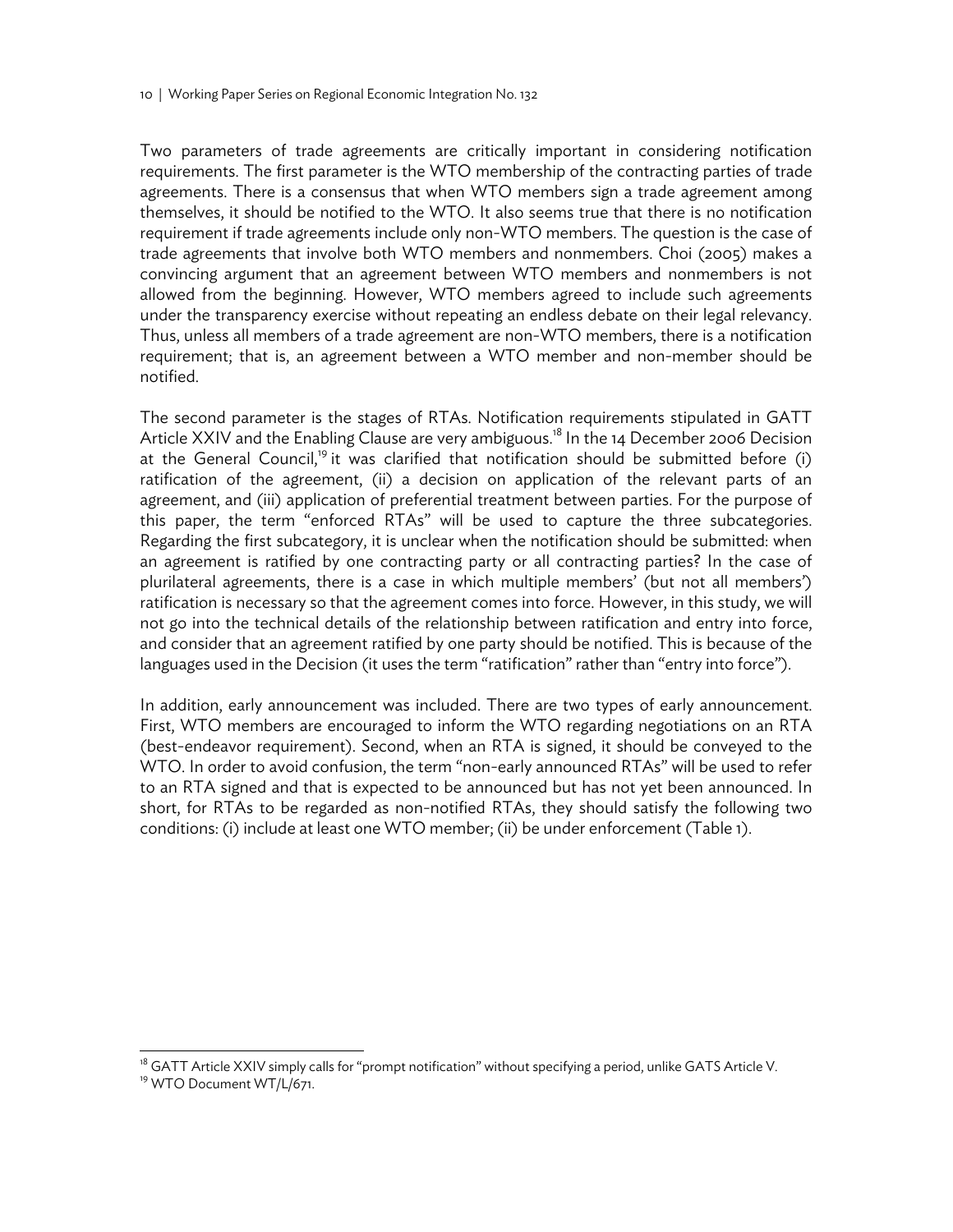Study of Non-Notified Trade Agreements to the World Trade Organization: The Case of Asia and Pacific Region | 11

| Membership Status                       | Agreements that do not<br>include WTO members  | Agreements that include at<br>least one WTO member                                     |
|-----------------------------------------|------------------------------------------------|----------------------------------------------------------------------------------------|
| Signed Agreements before<br>enforcement | Agreements outside<br>notification requirement | Non-Early announced<br>agreements (Agreements<br>outside notification<br>requirements) |
| Signed Agreements after<br>enforcement  | Agreements outside<br>notification requirement | Non-Notified Agreements                                                                |

#### Table 1: Classification of Agreements without Notification

WTO = World Trade Organization.

Source: Author's compilation.

One tricky problem is the nature of the text signed by the concerned parties. It is sometimes a framework agreement, not the agreement itself, that is signed and tariff reduction is implemented based on the framework agreement. In this case, tariff reduction is implemented without the signing of an agreement itself. It should be noted that the absence of a signed agreement does not justify the absence of notification, if tariff reduction is already being implemented.<sup>20</sup>

## 4. Methodology and Information Source

There is no straightforward method to identifying non-notified trade agreements. All notified trade agreements and arrangements are included in the two databases maintained by the WTO Secretariat:

- WTO Regional Trade Agreement Database (RTA-IS)
- WTO Preferential Trade Arrangement Database

While WTO gathers some information on non-notified trade agreements in compiling factual presentations, it is still accurate to consider that their information is far from exhaustive. (For details of the WTO's factual presentation reports, see Section 5.2). Thus, we need to go through a tedious exercise to find non-notified trade agreements. There are several databases on trade agreements. Below are the illustrative ones, which are also used in this study:

- World Bank Global Preferential Trade Agreements Database
- McGill University Preferential and Regional Trade Agreements Database
- ADB ARIC FTA Database

 $\overline{a}$ 

UNESCAP Asia and the Pacific Trade and Investment Agreements Database

<sup>&</sup>lt;sup>20</sup> Note that notification should be submitted before: (i) ratification of the agreement; (ii) a decision on application of the relevant parts of an agreement; (iii) application of preferential treatment between parties. The third scenario states "application of preferential treatment between parties" and not "application of preferential treatment under agreement." Thus, implementation of tariff reduction without the signing of an agreement itself does not justify non-notification.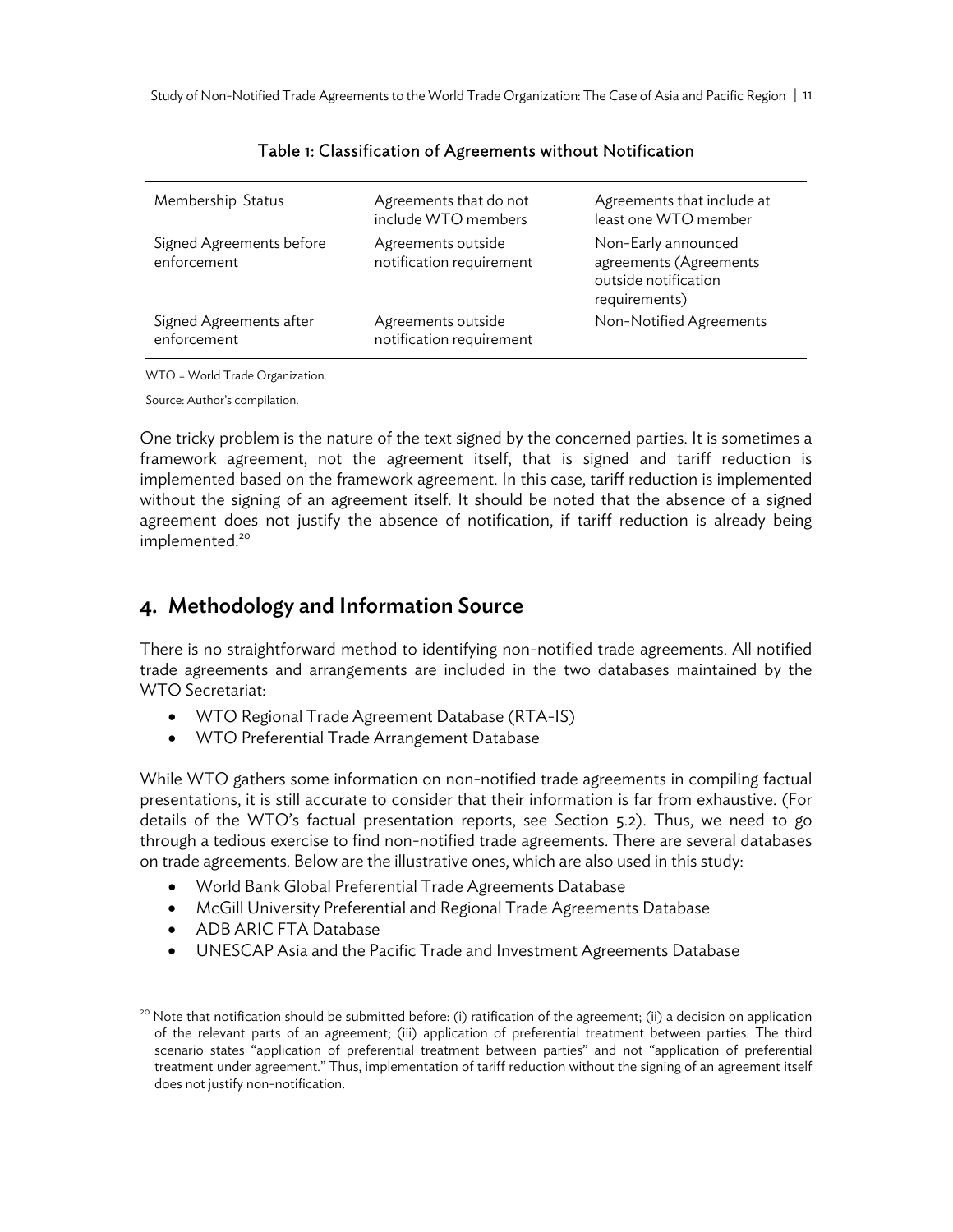12 | Working Paper Series on Regional Economic Integration No. 132

The first two cover trade agreements all over the world, while the latter two cover trade agreements in the Asia and the Pacific region. Each database cites information from the others. Only the World Bank Database and ESCAP Database include the classification on "nonnotified" agreement in an explicit manner, which makes it possible for users to search out nonnotified agreements. The other two databases also include non-notified agreements, but we cannot download the list of non-notified agreements from them. By comparing agreements included in those database against agreements included in the WTO database, we can identify which agreements are non-notified ones.

Various information sources on trade agreements, not necessarily databases, such as the "Bilaterals.org" website should be also examined to find non-notified agreements.<sup>21</sup> In addition, more random types of research such as internet searches using keywords such as "nonnotified" and "trade agreement" are also conducted.

If any agreement relating to trade that is not included in the WTO database is found, the text of such agreement should be checked to assess if it qualifies as a trade agreement as defined in Section 3.

# 5. Investigation of Non-Notified Trade Agreements in Asia and the Pacific

## 5.1. Agreements that Bind Tariffs in a General Manner

Agreements that do not ensure a certain level of tariff treatment in a specific manner are outside the scope of a trade agreement as defined in Section 3.3. Because there is no specific tariff binding effect, those agreements do not (and will not) violate the MFN principle as far as tariffs are concerned and it is unlikely that they are deemed RTAs.<sup>22</sup> An agreement that binds tariffs in a general manner often mention MFN or normal trade relations without specifying a certain level of bound tariff, but also often cover NTBs and trade promotion activities.

However, finding agreements that bind tariffs in a general manner and do not have specific tariff binding effects seems to be an interesting exercise in light of the focus of this study (notification), irrespective of the relation between those agreements and trade agreements as defined in this study. Table 2 includes agreements that do not bind tariffs at a certain level in a specific manner, were signed by Asia and the Pacific entities, and are without WTO notification. (Note that they are outside the notification requirement, and are not non-notified agreements.)

<sup>21</sup> http://www.bilaterals.org/?lang=en

<sup>&</sup>lt;sup>22</sup>However, there is a possibility that those agreements entails preferential ORRCs. In this case, agreements can possibly be regarded as RTAs. See Figure 2.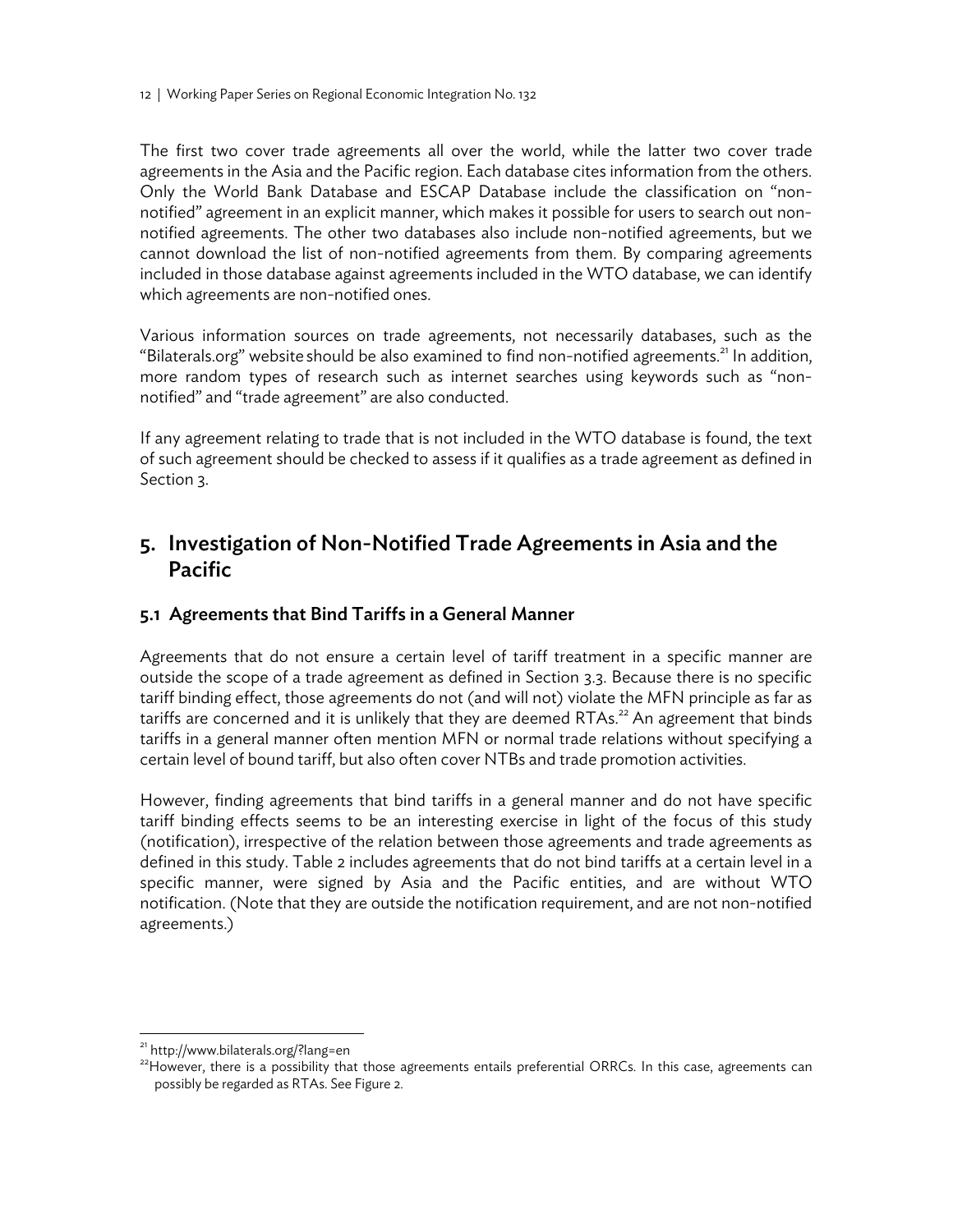|                                                              | Year Signed | <b>Year Enforced</b> |
|--------------------------------------------------------------|-------------|----------------------|
| India-Bangladesh Trade Agreement                             | 1980        | 1981                 |
| India-Maldives Trade Agreement                               | 1981        | 1981                 |
| India-PRC Trade Agreement                                    | 1985        | 1985                 |
| Armenia-Cyprus Trade Agreement                               | 1995        | 1996                 |
| Armenia-Iran Trade Agreement                                 | 1995        | 1997                 |
| Armenia-Switzerland Trade Agreement                          | 1995        | 1997                 |
| EU-Kazakhstan Partnership and Cooperation Agreement          | 1995        | 1999                 |
| EU-Kyrgyz Republic Partnership and Cooperation<br>Agreement  | 1995        | 1999                 |
| EU-Uzbekistan Partnership and Cooperation Agreement          | 1996        | 1999                 |
| Armenia-Canada Agreement on Trade and Commerce               | 1997        | 1999                 |
| EU-Turkmenistan Partnership and Cooperation Agreement        | 1998        | not yet              |
| Armenia-Estonia Agreement on Trade and Economic<br>Relations | 2002        | 2002                 |
| EU-Tajikistan Partnership and Cooperation Agreement          | 2004        | 2010                 |

#### Table 2: Illustrative Examples of Agreements Binding Tariffs in a General Manner

EU = European Union, PRC = People's Republic of China.

Source: Author's compilation.

#### 5.2. Non-Notified Trade Agreements in Asia and the Pacific

With regard to non-notified trade agreements, under the Transparency Mechanism for RTAs established by the 14 December 2006 Decision, the WTO Secretariat prepares factual presentations of notified RTAs (Paragraph 7). While the factual presentations are for each RTA newly notified, what is interesting is that the factual presentation reports usually have a section on relationship with other agreements concluded by the parties that include a table of other trade agreements concluded by the parties of the newly notified RTA. Interestingly, the table includes both notified and non-notified RTAs. The WTO Secretariat compiles the list of non-notified RTAs, using the information in factual presentations. For example, the document shows that the Secretariat in July 2013 listed 53 RTAs that were not notified to the WTO but have appeared in factual presentations.<sup>23</sup> Except for one agreement that covers only services, among members of the Andean Community that entered into force in 2006, $^{24}$  all of these agreements cover goods or goods and services. (Note that the scope of this study is limited to non-notified goods agreements because trade agreement is defined as an agreement on tariffs.) The exhaustive list of non-notified 53 RTA in the factual presentations is provided in Table 3, which includes five RTAs that involve an Asia and the Pacific entity: (i) PRC–

-

<sup>&</sup>lt;sup>23</sup> WTO Document WT/REG/W/73.

<sup>&</sup>lt;sup>24</sup> The goods component of the Andean Community RTA that came into force in 1988 has been notified to the WTO under the Enabling Clause.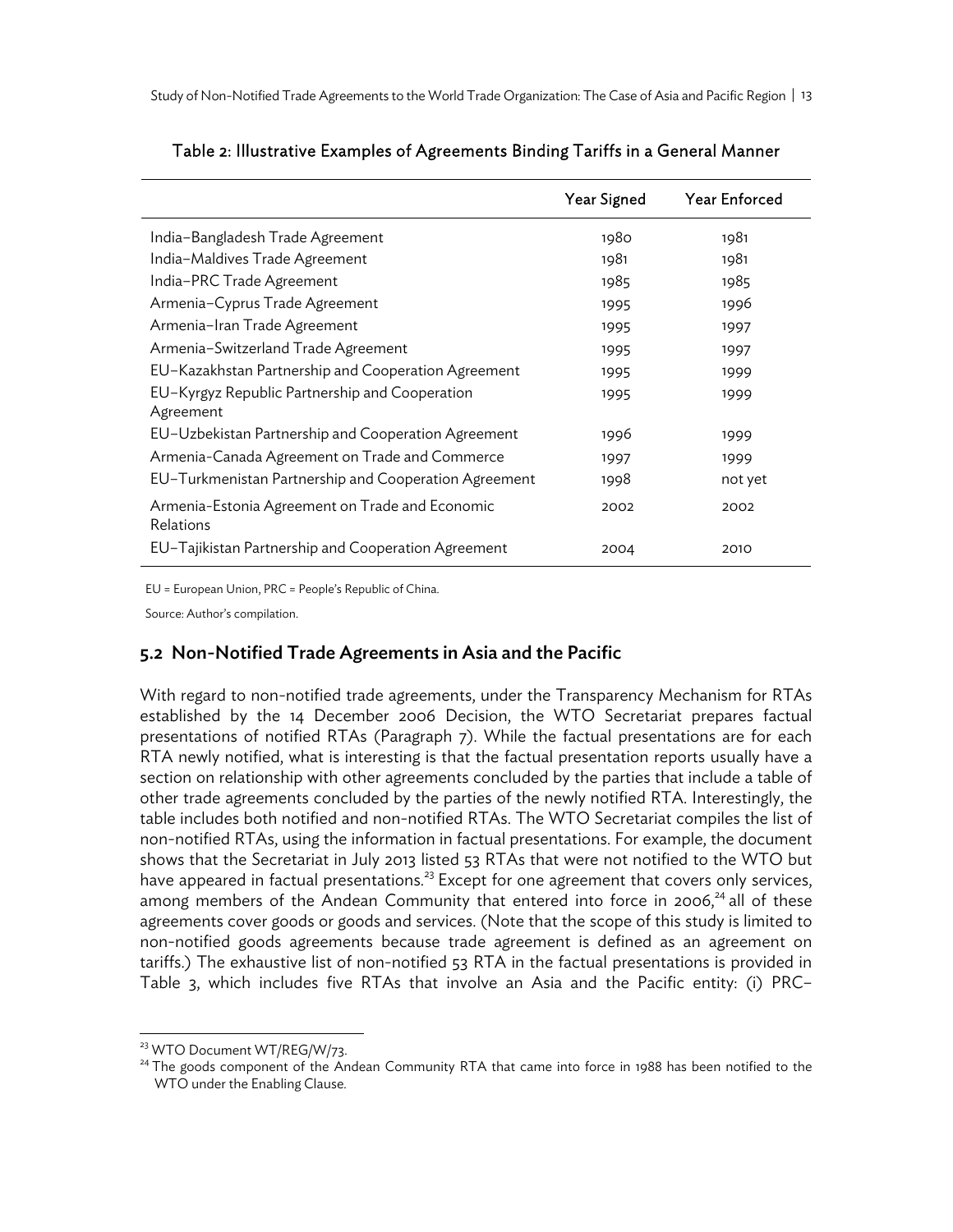Taipei,China; (ii) Georgia–Ukraine–Azerbaijan–Moldova; (iii) Pakistan–Iran; (iv) Pakistan– Mauritius; and (v) Peru–Thailand.

|              | <b>RTA</b>                                      | <b>Entry into Force</b> | Coverage           |
|--------------|-------------------------------------------------|-------------------------|--------------------|
| $\mathbf{1}$ | African Economic Community (AEC)                | not provided            | Goods              |
| 2            | Agadir (Egypt, Jordan, Morocco, Tunisia)        | 06/07/06                | Goods              |
| 3            | Andean Community                                | 14/12/06                | Services           |
| 4            | Botswana-Malawi                                 | 1956                    | Goods              |
| 5            | Botswana-Zimbabwe                               | 1956; 1988              | Goods              |
| 6            | People's Republic of China-Taipei, China        | 12/09/10                | Goods and Services |
| 7            | Colombia-CARICOM                                | 01/01/95                | Goods              |
| 8            | Colombia-Panama                                 | 01/01/95                | Goods              |
| 9            | Community of Sahel-Saharan States (CEN-<br>SAD) | not provided            | Goods              |
| 10           | Costa Rica-Venezuela                            | 27/07/94                | Goods              |
| 11           | Costa Rica-CARICOM                              | 15/11/05                | Goods and Services |
| 12           | El Salvador-Venezuela                           | 09/07/86                | Goods              |
| 13           | Georgia, Ukraine, Azerbaijan, Moldova<br>(GUAM) | 10/12/03                | Goods              |
| 14           | Guatemala-Venezuela                             | 10/04/86                | Goods              |
| 15           | Guatemala-Cuba                                  | 18/05/01                | Goods              |
| 16           | Honduras-Venezuela                              | 22/09/86                | Goods              |
| 17           | Jordan-Israel                                   | 19/04/96                | Goods              |
| 18           | Mexico-Central America                          | 01/01/13                | Goods and Services |
| 19           | Mexico-Panama                                   | 01/05/83                | Goods              |
| 20           | Namibia-Zimbabwe                                | not provided            | Goods              |
| 21           | Nicaragua-Venezuela                             | 18/01/74                | Goods              |
| 22           | Pakistan-Iran                                   | 01/10/06                | Goods              |
| 23           | Pakistan-Mauritius                              | 30/11/07                | Goods              |
| 24           | Panama-Dominican Republic                       | 08/06/87                | Goods              |
| 25           | Peru-Thailand                                   | 31/12/11                | Goods              |
| 26           | Tunisia-Iraq                                    | 31/12/99                | Goods              |
| 27           | Tunisia-Libya                                   | 19/02/02                | Goods              |
| 28           | Tunisia-Morocco                                 | 16/03/99                | Goods              |
|              | Agreements under the LAIA Framework             |                         |                    |
| 29           | Chile-Argentina                                 | 02/08/91                | Goods              |
| 30           | Chile-Venezuela                                 | 02/04/93                | Goods              |
| 31           | Chile-Cuba                                      | 27/06/08                | Goods              |
| 32           | Chile-Ecuador                                   | 25/01/10                | Goods              |

## Table 3: 53 Non-Notified RTAs in WTO Factual Presentations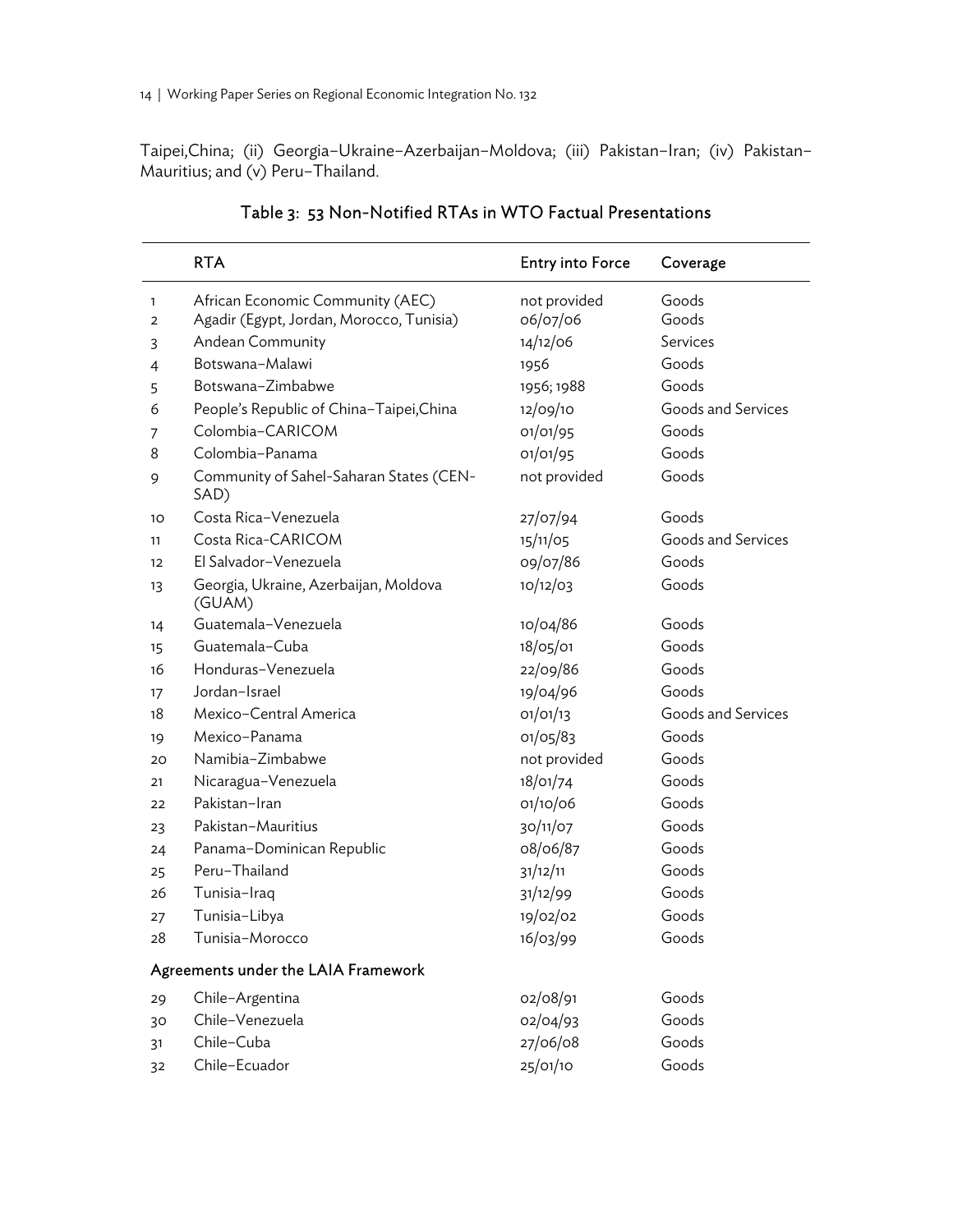Study of Non-Notified Trade Agreements to the World Trade Organization: The Case of Asia and Pacific Region | 15

| Table 3: Continued |  |
|--------------------|--|
|--------------------|--|

|          | <b>RTA</b>                            | <b>Entry into Force</b> | Coverage       |
|----------|---------------------------------------|-------------------------|----------------|
| 33<br>34 | Chile-Bolivia<br>Colombia-Cuba        | 06/04/93<br>10/07/01    | Goods<br>Goods |
| 35       | LAIA-Accession of Panama              | 10/05/12                | Goods          |
| 36       | LAIA-Cultural Goods                   |                         | Goods          |
| 37       | LAIA-Seeds                            |                         | Goods          |
| 38       | LAIA-Preferences in favor of Bolivia  |                         | Goods          |
| 39       | LAIA-Preferences in favor of Ecuador  |                         | Goods          |
| 40       | LAIA-Preferences in favor of Paraguay |                         | Goods          |
| 41       | MERCOSUR-Andean Community             | $O5/O1/O5$              | Goods          |
| 42       | MERCOSUR-Chile                        | 01/10/96                | Goods          |
| 43       | MERCOSUR-Cuba                         | 02/07/07                | Goods          |
| 44       | MERCOSUR-Mexico                       | 05/01/06                | Goods          |
| 45       | MERCOSUR-Peru                         | 01/01/06                | Goods          |
| 46       | MERCOSUR-Bolivia                      | 28/02/97                | Goods          |
| 47       | Mexico-Argentina                      | 24/04/86                | Goods          |
| 48       | Mexico-Brazil                         | 28/02/01                | Goods          |
| 49       | Mexico-Cuba                           | 01/01/89                | Goods          |
| 50       | Mexico-Ecuador                        | 06/08/87                | Goods          |
| 51       | Mexico-Paraguay                       | 01/07/84                | Goods          |
| 52       | Mexico-Bolivia                        | 07/06/10                | Goods          |
| 53       | Peru-Cuba                             | 09/03/01                | Goods          |

LAIA = Latin American Integration Association, MERCOSUR = (Common Market of the South) composed of Argentina, Brazil, Paraguay and Uruguay.

Note: Botswana–Zimbabwe was originally signed in 1956 and amended in 1988. Source: WTO document WT/REG/W/73.

The question is whether the list of RTAs prepared by the WTO Secretariat based on the information included in factual presentations on newly notified FTAs is exhaustive; this is unlikely.<sup>25</sup> The Transparency Mechanism states "the WTO Secretariat, on its own responsibility and in full consultation with the parties, shall prepare a factual presentation of the RTA" (Paragraph 7 [b]). If a WTO member strongly insists that an agreement it has signed is not an RTA, it may be difficult for the WTO Secretariat to include such an agreement in the factual presentation as a non-notified RTA.

It seems there are many trade agreements (as defined in Section 2.3) without WTO notification in Asia and the Pacific: at least 40 trade agreements that are already signed but without notification submitted to the WTO (Table 4). However, it is wrong to consider that all

<sup>&</sup>lt;sup>25</sup> For example, in the case of services, the ASEAN Framework Agreement on Services (AFAS) is not included in this list.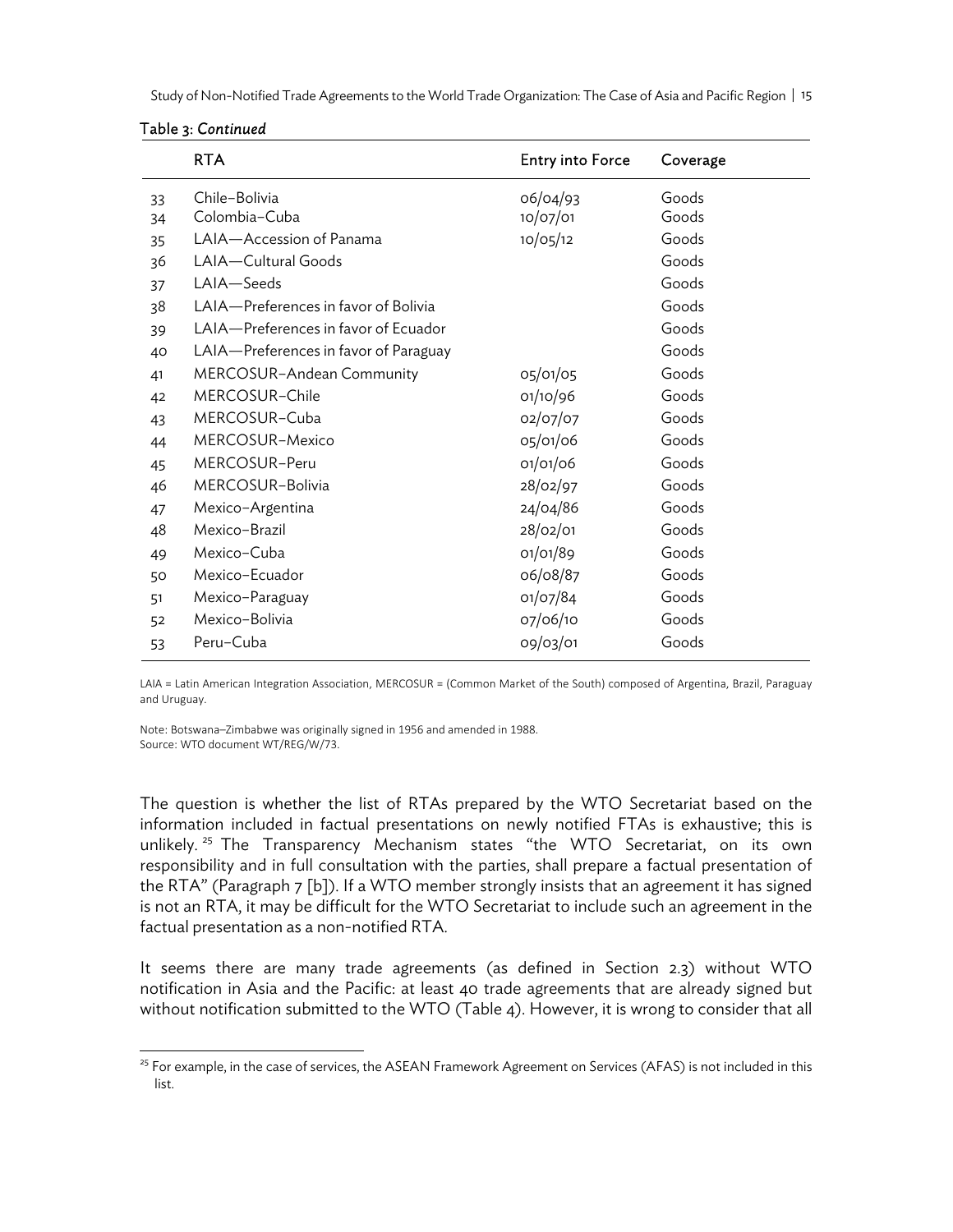of them are non-notified trade agreements. Only trade agreements that are enforced and include at least one WTO member are subject to notification requirement, as discussed already. The majority of the trade agreements without notification are trade agreements that are not in force (outside the notification requirement).

However, based on the author's investigation, there seems to be more than 20 trade agreements in Asia and the Pacific that have not been notified to the WTO, including the five RTAs identified in the factual presentation reports. These are included in Table 4 in the Non-Notified column, but there may be more non-notified trade agreements that have not been identified by this research. Thus, the list is not exhaustive. The Compact of Free Association (CFA) signed by the US with three Pacific countries (e.g., Palau) includes specific tariff treatment rendered by the US to the partners.<sup>26</sup> The United States' (US) Bilateral Trade Agreements (BTAs) with Viet Nam and the Lao People's Democratic Republic (Lao PDR) include specific tariff treatment rendered by Viet Nam and Lao People's Democratic Republic to the US.<sup>27</sup> (Note that both countries are now WTO members). It seems that there are several BTAs that include Pacific island countries. Fiji has a full reciprocal BTA with several partners (e.g., Australia, the PRC, Papua New Guinea, and Vanuatu)<sup>28</sup> that ensure market access through the free flow of goods, according to the Fiji Ministry of Foreign Affairs.<sup>29</sup> While the texts of the majority of Fiji's BTAs are unavailable, it seems clear that a certain level of tariff treatment is bound by the BTAs.<sup>30</sup> Several trade agreements that involve West Asian countries (e.g., Iran and Pakistan), such as the Pakistan-Iran Preferential Trade Agreement, ECOTA,<sup>31</sup> and the Preferential Tariff Arrangement–Group of Eight Developing Countries (PTA–D8)<sup>32</sup> are not notified either.

 $\overline{a}$ 

<sup>&</sup>lt;sup>26</sup> For the tariff treatment rendered by the US to Palau, see Title TWO (Economic Relations) Article IV (Trade) of

the US-Palau CFA. Available at http://166.122.164.43/archive/special/COFA\_PALAU.PDF<br><sup>27</sup> For the tariff treatment rendered by Viet Nam to the US under the BTA, see Annex E and F of the US–Viet Nam<br>BTA. Available at http://

<sup>&</sup>lt;sup>28</sup> Australia's South Pacific Regional Trade and Economic Cooperation Agreement (TECA) is notified to the WTO as a PTA, which is a unilateral arrangement. The absence of notification of the Fiji–Australia TECA could be because of this notified PTA. However, given that the Fiji–Australia BTA is reciprocal, the PTA notification by Australia does seem to be sufficient.<br><sup>29</sup> http://www.foreignaffairs.gov.fj/trade-policy/fiji-s-trade-policy/bilateral-trade-relations<br><sup>30</sup> At least a certain level of tariffs rendered by the PRC to Fiji is bound in the B

Embassy of Fiji in Beijing. Available at http://bio-visa.com/program/com/fiji/index.php?file=detail.php&nowdir= id=864&detail=1). However, the text of the agreement does not seem to be accessible.<br><sup>31</sup> Economic Cooperation Organization (ECO) was established by Iran, Pakistan, and Turkey in 1985, and the

preferential tariff protocol among the three members was signed in 1991 and notified to WTO. ECO expanded to accept seven new members in 1992: Afghanistan, Azerbaijan, Kazakhstan, the Kyrgyz Republic, Tajikistan, Turkmenistan, and Uzbekistan. A trade agreement among the 10 ECO members called the Economic Cooperation Organization Trade Agreement (ECOTA) was signed in 2003. It is possible to regard ECOTA as a successor of the ECO protocol, but ECOTA should be notified to WTO separately, unless the change in membership of ECO protocol is notified to the WTO because the substantial change in agreement, including the accession of new members, should be notified. For the details of ECO and ECOTA see Hamanaka (2012, p. 18). 32 PTA-D8 includes: Bangladesh, Egypt, Indonesia, Iran, Malaysia, Nigeria, Pakistan and Turkey.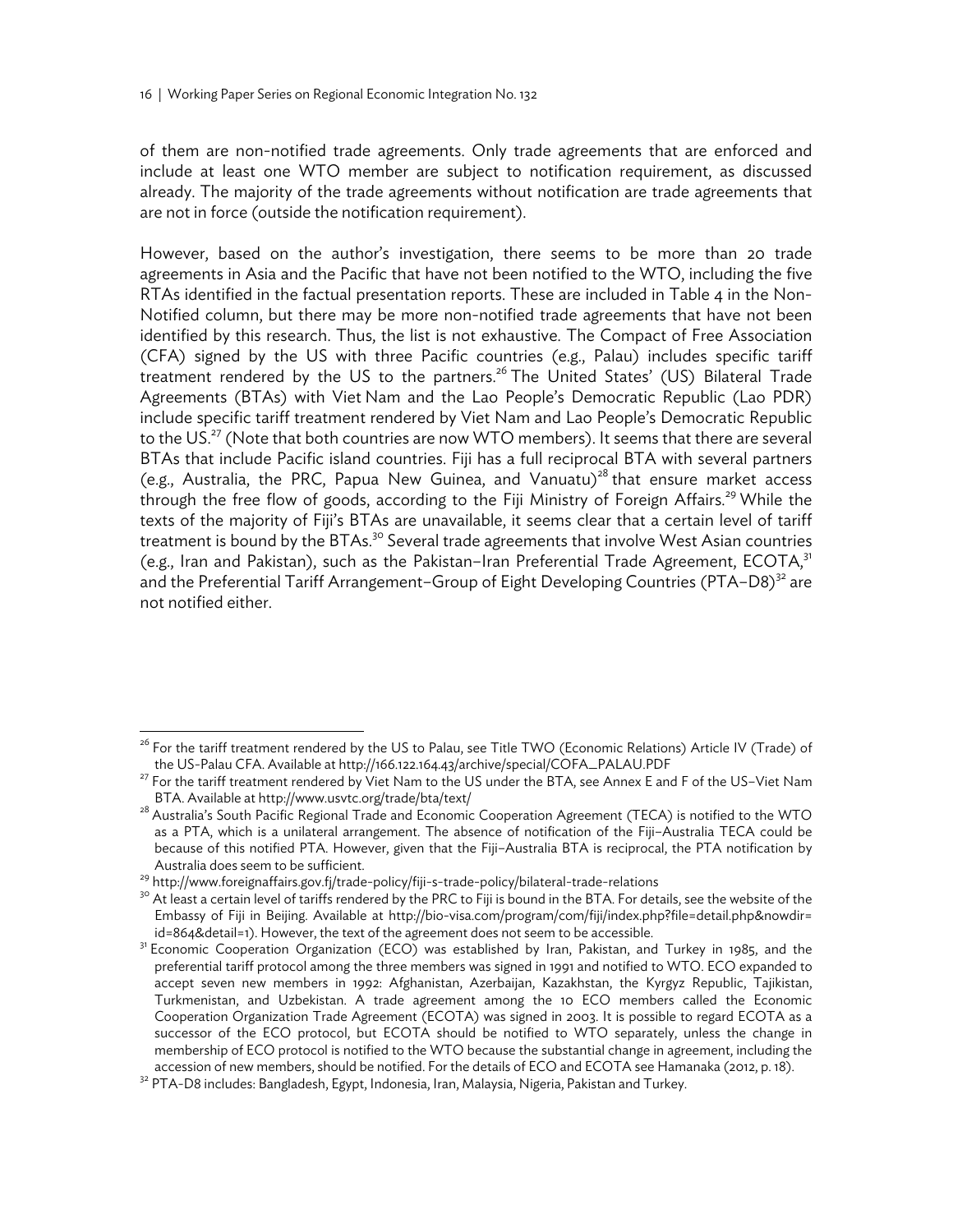| Agreements                                        | Year<br>Signed | Year<br>Enforced | <b>WTO Membership</b>                             |
|---------------------------------------------------|----------------|------------------|---------------------------------------------------|
| US-Federated States of Micronesia<br><b>CFA</b>   | 1986           | 1994             | US (1948)                                         |
| Tajikistan-Armenia FTA                            | 1994           | not yet          | Tajikistan (2013); Armenia (2003)                 |
| Azerbaijan-Moldova FTA                            | 1995           | not yet          | Moldova (2001)                                    |
| Uzbekistan-Georgia FTA                            | 1995           | not yet          | Georgia (2000)                                    |
| Uzbekistan-Moldova FTA                            | 1995           | not yet          | Moldova (2001)                                    |
| Azerbaijan-Turkmenistan FTA                       | 1996           | not yet          | None                                              |
| Azerbaijan-Uzbekistan FTA                         | 1996           | not yet          | None                                              |
| Tajikistan-Kyrgyz Republic FTA                    | 1996           | not yet          | Tajikistan (2013); Kyrgyz Republic<br>(1998)      |
| Tajikistan-Uzbekistan FTA                         | 1996           | not yet          | Tajikistan (2013)                                 |
| PNG-Fiji BTA                                      | 1996           | 1996             | PNG (1996); Fiji (1996)                           |
| Azerbaijan-Kazakhstan FTA                         | 1997           | not yet          | None                                              |
| Uzbekistan-Kazakhstan FTA                         | 1997           | not yet          | None                                              |
| Fiji-PRC BTA                                      | 1997           | 1997             | Fiji (1996); PRC (2001)                           |
| Tajikistan-Belarus FTA                            | 1998           | not yet          | Tajikistan (2013)                                 |
| Fiji-Vanuatu BTA                                  | 1998           | 1998             | Fiji (1996); Vanuatu (2012)                       |
| Fiji-Australia TECA                               | 1999           | 1999             | Fiji (1996); Australia (1948)                     |
| US-Viet Nam BTA                                   | 2000           | 2001             | US (1948), Viet Nam (2007)                        |
| Georgia, Ukraine, Azerbaijan, Moldova 2002<br>FTA |                | 2006             | Georgia (2000); Ukraine (2008);<br>Moldova (2001) |
| <b>ECOTA</b>                                      | 2003           | 2004             | Pakistan (1948) etc.                              |
| PRC-Thailand FTA                                  | 2003           | 2003             | PRC (2001); Thailand (1982)                       |
| US-Marshall Islands CFA                           | 2003           | 2004             | US (1948)                                         |
| US-Micronesia CFA                                 | 2003           | 2004             | US (1948)                                         |
| Pakistan-Mauritius PTA                            | 2003           | 2007             | Pakistan (1948); Mauritius (1970)                 |
| Sri Lanka-Iran PTA                                | 2004           | not yet          | Sri Lanka (1948)                                  |
| US-Lao PDR BTA                                    | 2004           | 2005             | US (1948), Lao PDR (2013)                         |
| Pakistan-Iran PTA                                 | 2004           | 2006             | Pakistan (1948)                                   |
| PTA-D8                                            | 2006           | 2011             | Pakistan (1948)                                   |
| GCC-Singapore FTA                                 | 2008           | 2013             | Singapore (1973)                                  |
| Singapore-Bahrain FTA                             | 2008           | not yet          | Singapore (1973); Bahrain (1993)                  |
| PRC-Taipei, China ECFA                            | 2010           | 2010             | PRC (2001); Taipei, China (2001)                  |
| Chile-Viet Nam FTA                                | 2011           | 2012             | Chile (1949); Viet Nam (2007)                     |
| Pakistan-Indonesia FTA                            | 2012           | 2013             | Pakistan (1948); Indonesia (1950)                 |
| Hong Kong, China-Chile FTA                        | 2012           | not yet          | Hong Kong, China (1986); Chile<br>(1949)          |

## Table 4: Trade Agreements in Asia and the Pacific Signed without Notification (Illustrative)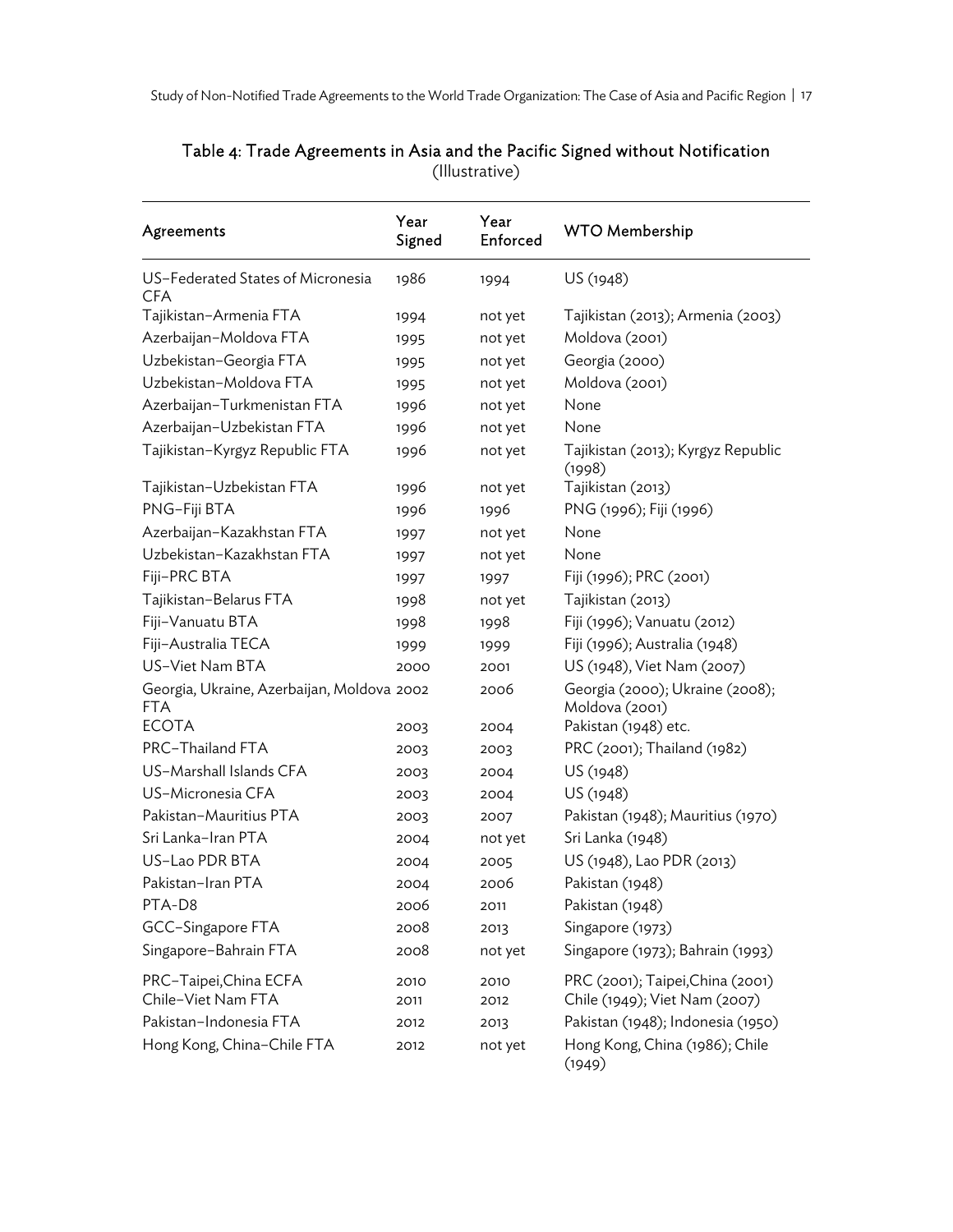18 | Working Paper Series on Regional Economic Integration No. 132

| Agreements                     | Year<br>Signed                  | Year<br>Enforced | <b>WTO Membership</b>                        |
|--------------------------------|---------------------------------|------------------|----------------------------------------------|
| Republic of Korea-Colombia FTA | 2012                            | not yet          | Republic of Korea (1967); Colombia<br>(1981) |
| PRC-Iceland FTA                | 2013                            | not yet          | PRC(2001); Iceland (1968)                    |
| Thailand-Chile FTA             | 2013                            | not yet          | Thailand (1982); Chile (1949)                |
| India-Thailand FTA             | not yet<br>FA: 2003             | 2004             | India (1948), Thailand (1982)                |
| Thailand-Peru FTA              | Not yet<br>FA: 2003<br>EH: 2005 | 2011             | Thailand (1982); Peru (1951)                 |

#### Table 4: *Continued*

BTA = bilateral trade agreement, CFA = Compact of Free Association, EH = Early Harvest Agreement (Program). ECOTA = Economic Cooperation Organisation Trade Agreement, FA = framework agreement, FTA = free trade agreement, GCC = Gulf Cooperation Council, ECFA = Economic Cooperation Framework Agreement, Lao PDR = Lao People's Democratic Republic, PNG = Papua New Guinea, PRC = People's Republic of China, PTA = preferential trade agreement, PTA-D8 = Preferential Tariff Arrangement-Group of Eight Developing Countries, TECA = Trade and Economic Cooperation Agreement, US = United States. Note: In the non-notified column, X refers to a non-notified agreement and X\* to a non-notified agreement that is included in the factual presentation reports.

Source: Author's compilation.

One may find that the number of non-notified trade agreements is limited, despite the widely held perception that there are so many non-notified RTAs in Asia. One of the reasons is that there are many trade agreements outside the notification requirement. In this context, the case of Central Asia is notable. While it is widely said that trade agreements signed by Central Asian countries are not notified, we need to be very precise to make this type of claim. This is because the majority of Central Asian countries and the Russian Federation are not (or have only recently become) WTO members, and/or some agreements between/among them are not implemented. Some RTAs that have been implemented were not notified to the WTO because their members are not a WTO member (i.e., outside the notification requirement). Soon after one of the members of an RTA obtains WTO membership, those RTAs are notified. For example, the trilateral Customs Union of Belarus, Kazakhstan, and Russia (signed in 1995; in force in 1997) was notified to the WTO in 2012, when one of the contracting parties (Russia) became a WTO member. (It seems that all trade agreements involving the Russian Federation were notified in 2012). Some Central Asian RTAs have been signed but not implemented, and hence are outside the notification requirement. For example, the the Kyrgyz Republic– Tajikistan FTA was signed in 1996 without implementation (both countries have WTO Membership). What is interesting is that many agreements stopped being implemented when the agreement came into force. For example, the Common Economic Zone (CEZ) that involves Belarus, Kazakhstan, Russia, and Ukraine (signed in 2003; in force in 2004) stopped the implementation in 2004, but nonetheless notified to WTO in 2008. Appendix 3 depicts the situation of a "spaghetti bowl" of bilateral RTAs within the Central Asian region. This matrix includes all bilateral RTAs within the subregion, both with and without notification. It seems that all Central Asian bilateral RTAs that include WTO members and that have been enforced are now notified.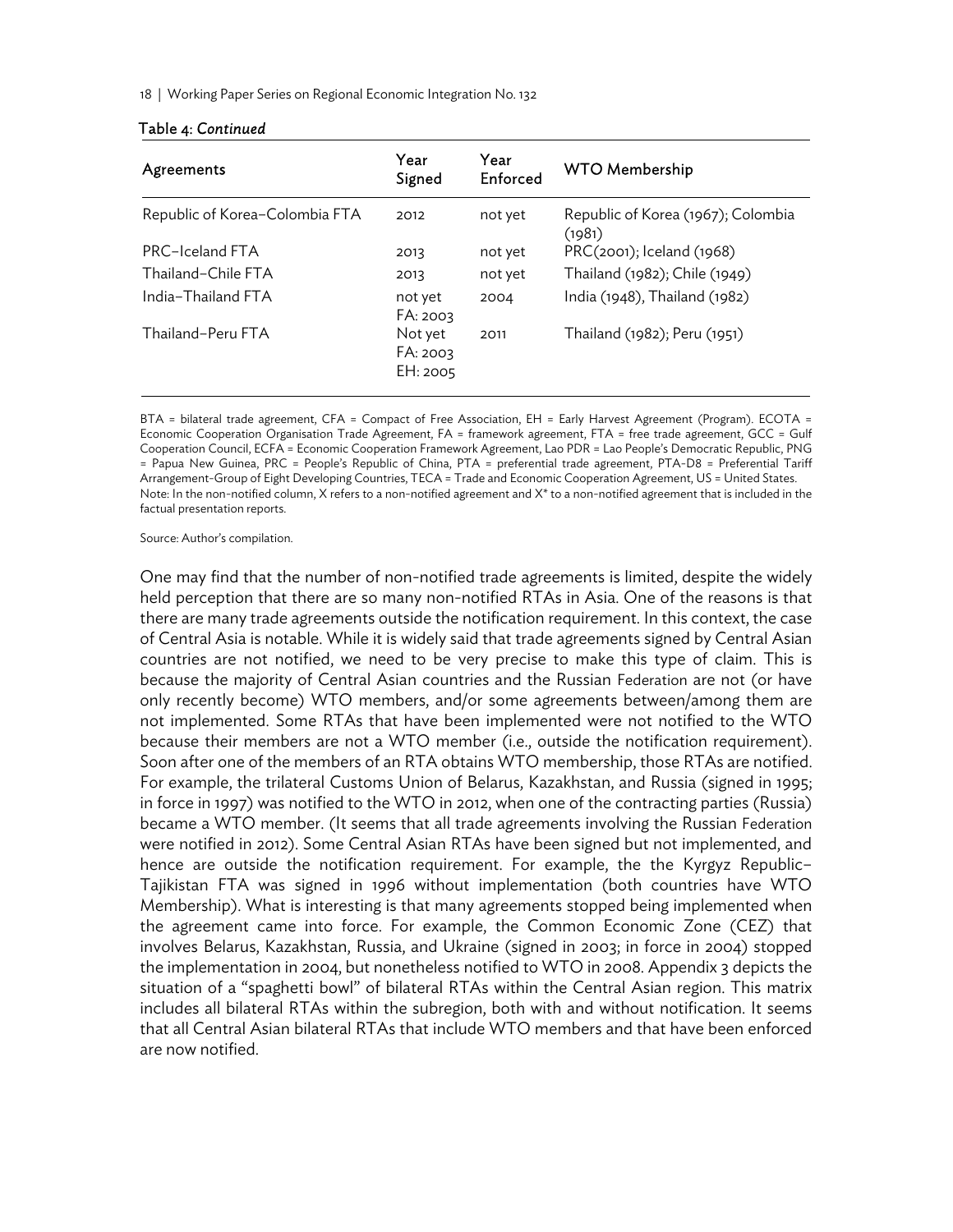Study of Non-Notified Trade Agreements to the World Trade Organization: The Case of Asia and Pacific Region | 19

#### 5.3. Speculation on Possible Reasons for Non-Notification

While it is difficult to identify the exact reasons why some trade agreements are not notified, several inferences can be made. This section will try to consider possible reasons why some agreements are not notified by identifying four commonalities that such non-notified trade agreements share.

First, there is a possibility that contracting parties do not consider what they signed to be an agreement, mainly because of the ambiguous status of sovereignty, especially the independence of diplomatic policies. Agreements between the PRC and Taipei,China seem to be an example of this. Interestingly, the PRC's trade agreements with Hong Kong, China and Macao, China are notified to the WTO. The United States agreements with the Marshall Islands, the Federated States of Micronesia, and Palau may fall under this category, too.

Second, agreements between WTO members and nonmembers (at the time of signing) tend to be non-notified. As we already saw, agreements between WTO members and nonmembers should be notified. Rather, perhaps the reciprocal nature of those agreements is not identical to an RTA between WTO members.<sup>33</sup> There may be plausible reasons why those are not notified. From a contracting party's perspective, it may be clear that there is no violation of MFN, though this is not obvious to third parties. Examples that may fall under this category include US agreements with Viet Nam and the Lao PDR that were signed before Viet Nam and the Lao PDR WTO membership. The Fiji–PRC BTA is another example that was signed before the PRC's entry into WTO. It is interesting to note that those agreements are called BTA and not FTA.

Third, trade agreements that have a limited scope in terms of product coverage tend to be non-notified. Interestingly, these often include "preferential trade agreement" in the name of the agreement. The Sri Lanka–Pakistan Preferential Trade Agreement, Pakistan–Iran Preferential Trade Agreement, and Pakistan–Mauritius Preferential Trade Agreement are examples. Under the Enabling Clause, a partial scope agreement is allowed but these should be notified.

Finally, agreements that are partially implemented based on a signed framework agreement, without the signing of the agreement itself, tend to be non-notified. India–Thailand FTA and Thailand–Peru FTA seem to be partially implemented based on a framework agreement. However, as discussed, the absence of a signed agreement does not seem to justify the absence of notification, provided that tariff concessions are being implemented.

One interesting issue relating to this is that the agreement between the People's Republic of China and Taipei,China uses the name "Framework Agreement" for the RTA itself, which implies an interim agreement, though the exact intention of using such a name is uncertain.

-

 $33$  There is a plausible argument that violation of MFN in signing RTAs between WTO members and non-members is not justifiable (Choi 2005). There is a possibility that the contracting parties of such RTAs do not notify their RTAs because of this problem.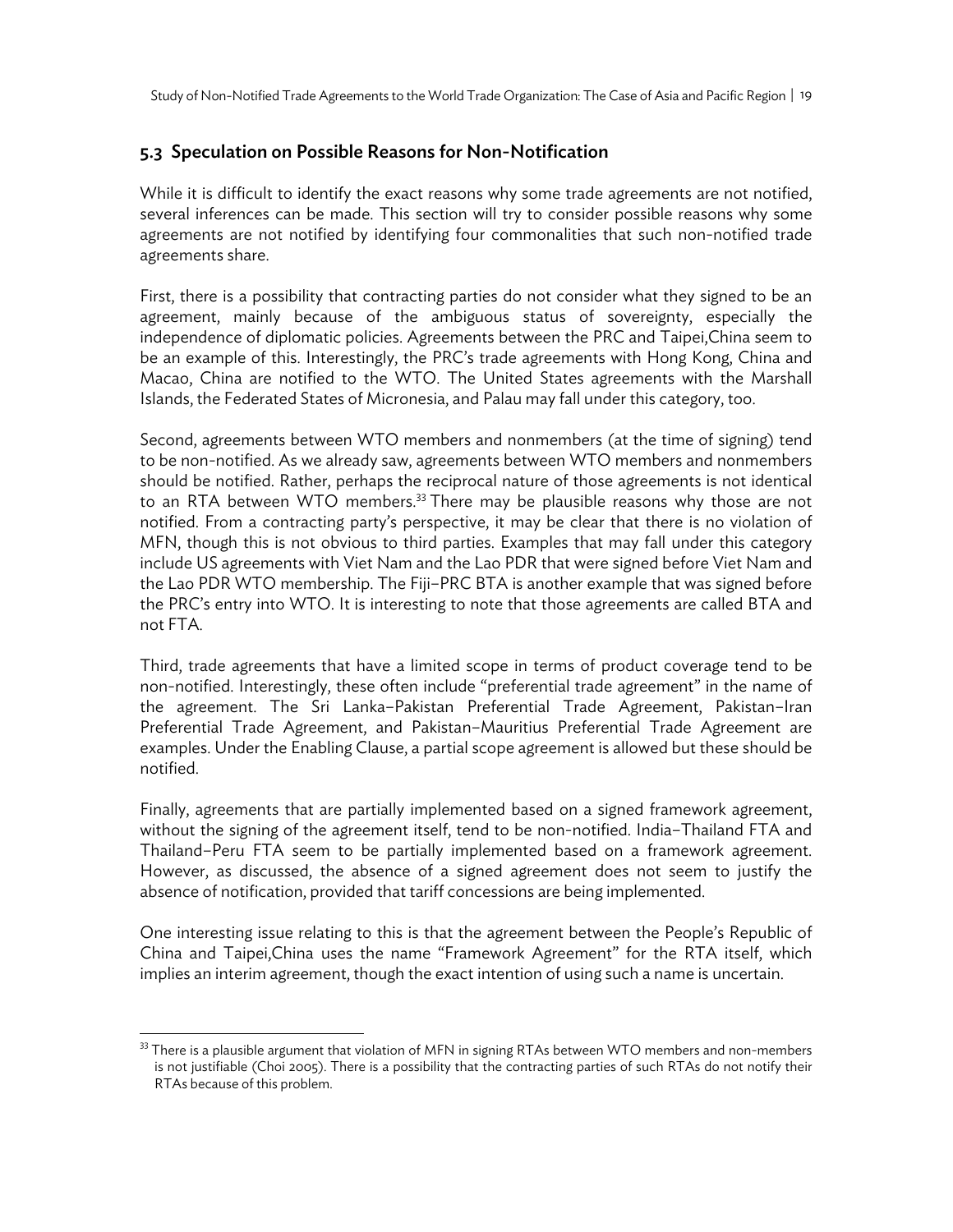## 6. Methods to Enhance the Monitoring Function of CRTA

The discussion above leads to some concrete suggestions regarding the reform of transparency exercise of RTAs at the WTO. Unless a trade agreement is included in the WTO's RTA Database (and PTA Database), it is extremely difficult to obtain information about it. Without the text of the agreement, we cannot find the details of a particular trade agreement, including preferential tariff treatment. This makes it difficult for third parties to assess whether such a trade agreement is an RTA or not from their standpoint.

Accordingly, information availability for trade agreements that could be categorized as trade agreements that are similar to RTAs should be enhanced. While the transparency of trade agreements that are regarded as an RTA by the contracting parties has been enhanced, the transparency of trade agreements that are not regarded as an RTA by the contracting parties remains unsatisfactory. It does not seem to be a fruitful discussion if a trade agreement that ensures certain trade treatment is an RTA or not from the transparency perspective. There may be a plausible reason why the contracting parties consider their trade agreement as not being an RTA, which is justifiable under the WTO legal system. However, such a reason may not be clear for non-parties.

In this regard, the report of factual presentation of RTAs, especially its section on relation with other agreements, made a small but important step in this direction. It is interesting that the tile of the section in the factual presentation reports use relationship with other agreements and not relationship with other RTAs. This implies that agreements that are not usually regarded as RTAs can be covered in the section. It is expected that a more comprehensive list of agreements that relate to trade should be covered in factual presentations in the future.

In order to advance further, perhaps the Committee on Regional Trade Agreements (CRTA) should have a dedicated session in which WTO members can freely discuss other WTO members' trade agreements that may not be categorized as RTAs. If the WTO Secretariat compiles the list of trade agreements discussed in such a session, without prejudging whether they are RTAs or not, this could significantly contribute to the transparency of trade agreements.

## 7. Conclusion

The data on non-notified trade agreements to the WTO has been fragmented. While our knowledge of non-notified trade agreements to the WTO is improving, particularly because of the factual presentation reports on newly notified RTAs that also include the section on other trade agreements signed by the contracting party, a comprehensive picture of non-notified agreements still does not exist. Unless RTAs are notified to the WTO and its data is included in the WTO database maintained by the WTO Secretariat, it is not easy to know the details of agreements. This makes us difficult to even assess if non-notified trade agreements are RTAs or not, because there are various types of agreement that cover trade and tariff issues.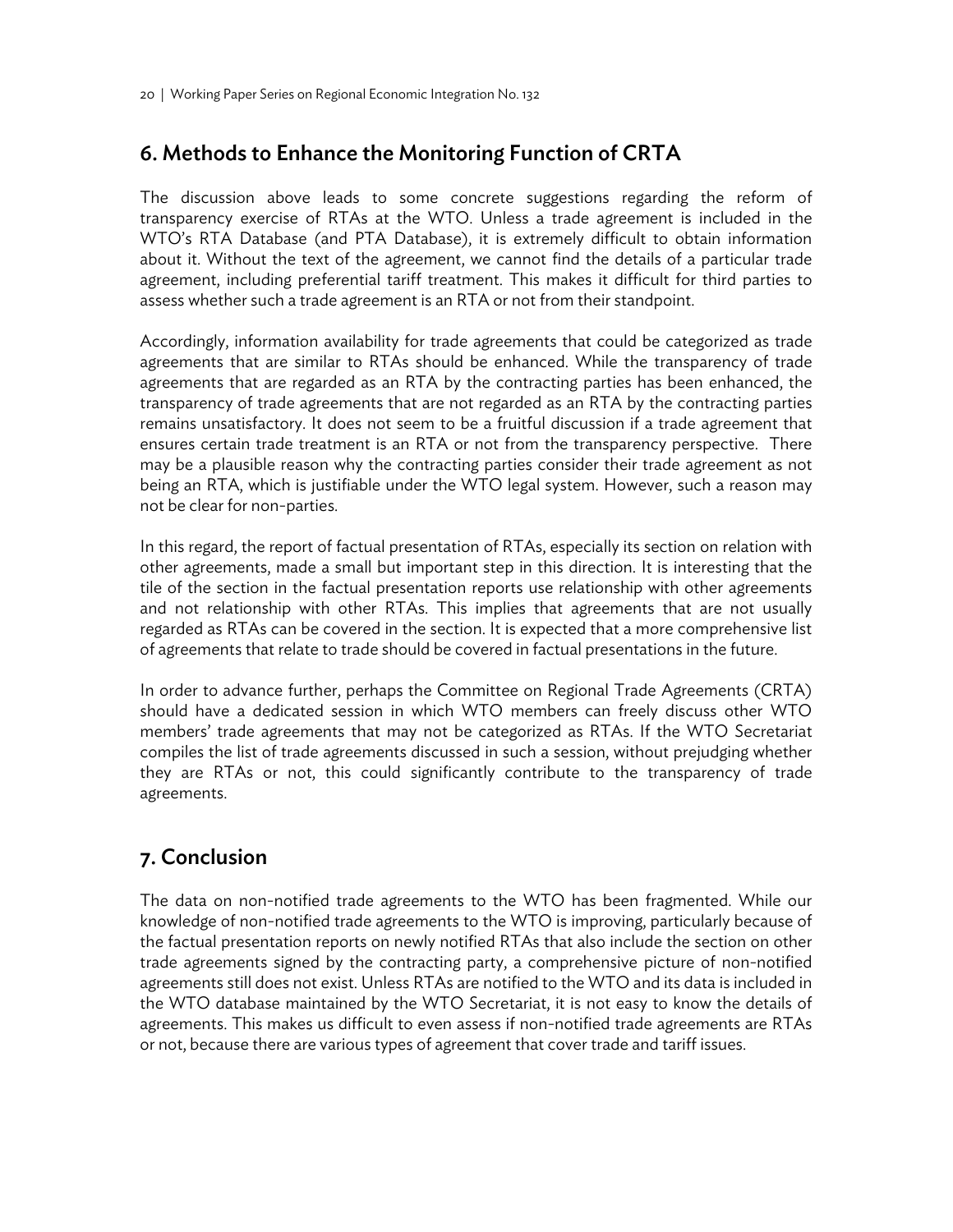Study of Non-Notified Trade Agreements to the World Trade Organization: The Case of Asia and Pacific Region | 21

Above all, it is not easy to define RTAs and assess whether a certain agreement entails tariff treatment more favorable than MFN. Doing so on a case-by-case basis is an extremely timeconsuming task. Thus, in this paper, we define trade agreement very broadly: an agreement that entails or could entail tariff treatment more favorable than MFN. Thus, trade agreements in this study may include non-RTA trade agreements; that is, trade agreements other than RTAs. Only trade agreements in force that include WTO members are subject to the notification requirement and only such agreements should be regarded as non-notified agreements.

Two important findings can be summarized. First, there are many trade agreements in Asia and the Pacific without WTO notification, but many of them are outside the notification requirement. Many Central Asian trade agreements were outside the notification requirement (rather than non-notified agreements) because they were not WTO members. Several Central Asian trade agreements were not implemented, which means they are not subject to notification requirements either. But recently, as more Central Asian countries become WTO members, almost all trade agreements are being notified to WTO. (The majority of Central Asian agreements that are not notified are agreements that have not been implemented.) Second, there are many (at least 20) trade agreements in Asia and the Pacific that are not notified. While it is not easy to identify the reasons for non-notification, several considerations can be made based on the commonality of non-notified agreements. There is a possibility that contracting parties do not think what they sign as agreements because of the ambiguous status of sovereignty. An agreement between a WTO member and non-member tends to be nonnotified, perhaps because tariff concessions are not superior to MFN. Agreements with limited scope (partial scope agreements) and tariff reduction without an agreement signed (but with a signed framework) tend to be non-notified too.

There may be plausible reasons that trade agreements are not notified from a contracting party's perspective. However, such reasons are not obvious to third parties. Moreover, given limited information on non-notified trade agreements, it is not easy for third parties to assess whether those agreements are agreements to be notified. Thus, information availability of trade agreements that may not be categorized as RTAs should be enhanced. While the transparency of trade agreements that are regarded as RTAs by the contracting parties has been enhanced, trade agreements that are not regarded as RTAs remain unsatisfactory. For this purpose, WTO CRTA should have a dedicated session wherein WTO members can freely discuss other WTO members' trade agreements that may not be categorized as RTAs, without prejudging whether they are RTAs or not. The enhancement of trade agreements is the important issue, not the legal debates over whether a certain agreement is an RTA or not, or if it entails an immediate MFN violation.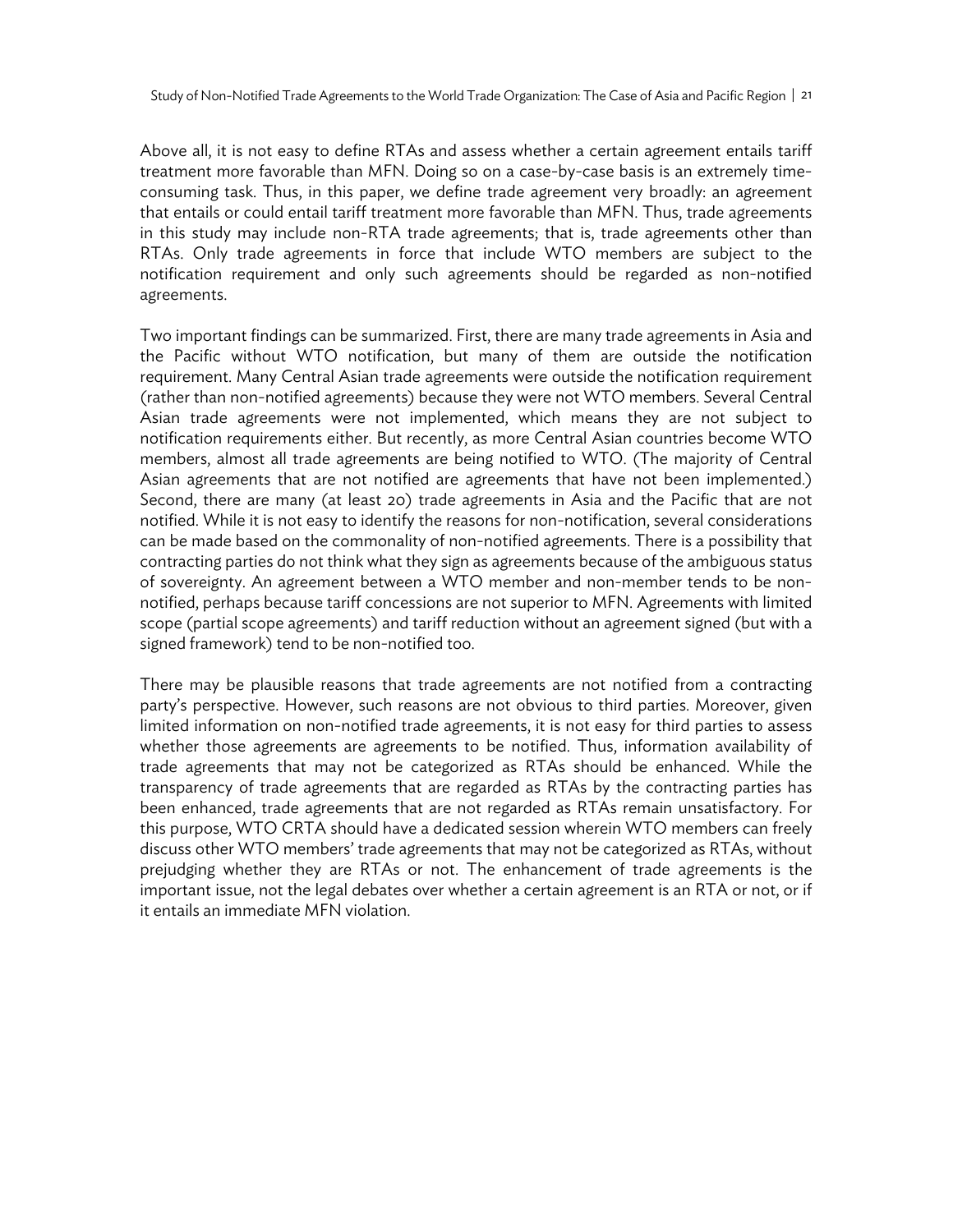22 | Working Paper Series on Regional Economic Integration No. 132

## References

- L. Cernat. 2005. Eager to Ink, But Ready to Act? RTA Proliferation and International Cooperation on Competition Policy in P. Brusick, A. Alvarez, and L. Cernat (eds.) *Competition Provisions in Regional Trade Agreements: How to Assure Development Gains*. Geneva: United Nation Conference on Trade and Development (UNCTAD).
- W-M. Choi. 2005. Legal Problems of Making Regional Trade Agreements with Non-WTO-Member States. *Journal of International Economic Law*. 8 (4).
- J.A. Crawford and C.L. Lim. 2011. Cast Light and Evil Will Go Away: The First Transparency Mechanism for Regulating Regional Trade Agreements Three Years After. *Journal of World Trade*. 45 (2). pp. 375–400.
- R. Fiorentino, L. Verdeja, and C. Toqueboeuf. 2007. The Changing Landscape of Regional Trade Agreements: 2006 Update. *Discussion Paper*. No. 12. Geneva: WTO Publications.
- J. Grant and C. Parmeter. 2008. *Has the World Trade Organization Promoted Successful Regional Trade Agreements?* Paper presented at American Agricultural Economics Association 2008 Annual Meeting. Orlando, Florida. 27–29 July.
- S. Hamanaka. 2012. Anatomy of South-South FTAs in Asia: Comparisons with Africa, Latin America, and the Pacific Islands. *ADB Working Paper Series on Regional Economic Integration*. No. 102. Manila: ADB.
- S. Hamanaka, A. Tafgar and D. Lazaro. 2010. Trade Facilitation Measures under Free Trade Agreements: Are They Discriminatory against Nonmembers? *Global Trade and Customs Journal*. 5 (10).
- M. Irish. 2008. Regional Trade, the WTO, and the NAFTA Model in R. Buckelry, V.I. Lo, and L. Boulle (eds.) *Challenges to Multilateral Trade: The Impact of Bilateral, Preferential, and Regional Agreements*. Kluwer.
- WTO. 2011. *World Trade Report 2011*. Geneva: WTO.

#### Databases

ADB ARIC FTA Database: http://aric.adb.org/fta (9 May 2014)

- McGill University Preferential and Regional Trade Agreements Database: http://ptas. mcgill.ca/ (9 May 2014)
- UNESCAP Asia and the Pacific Trade and Investment Agreements Database: http://www. unescap.org/tid/aptiad/agg\_db.aspx (9 May 2014)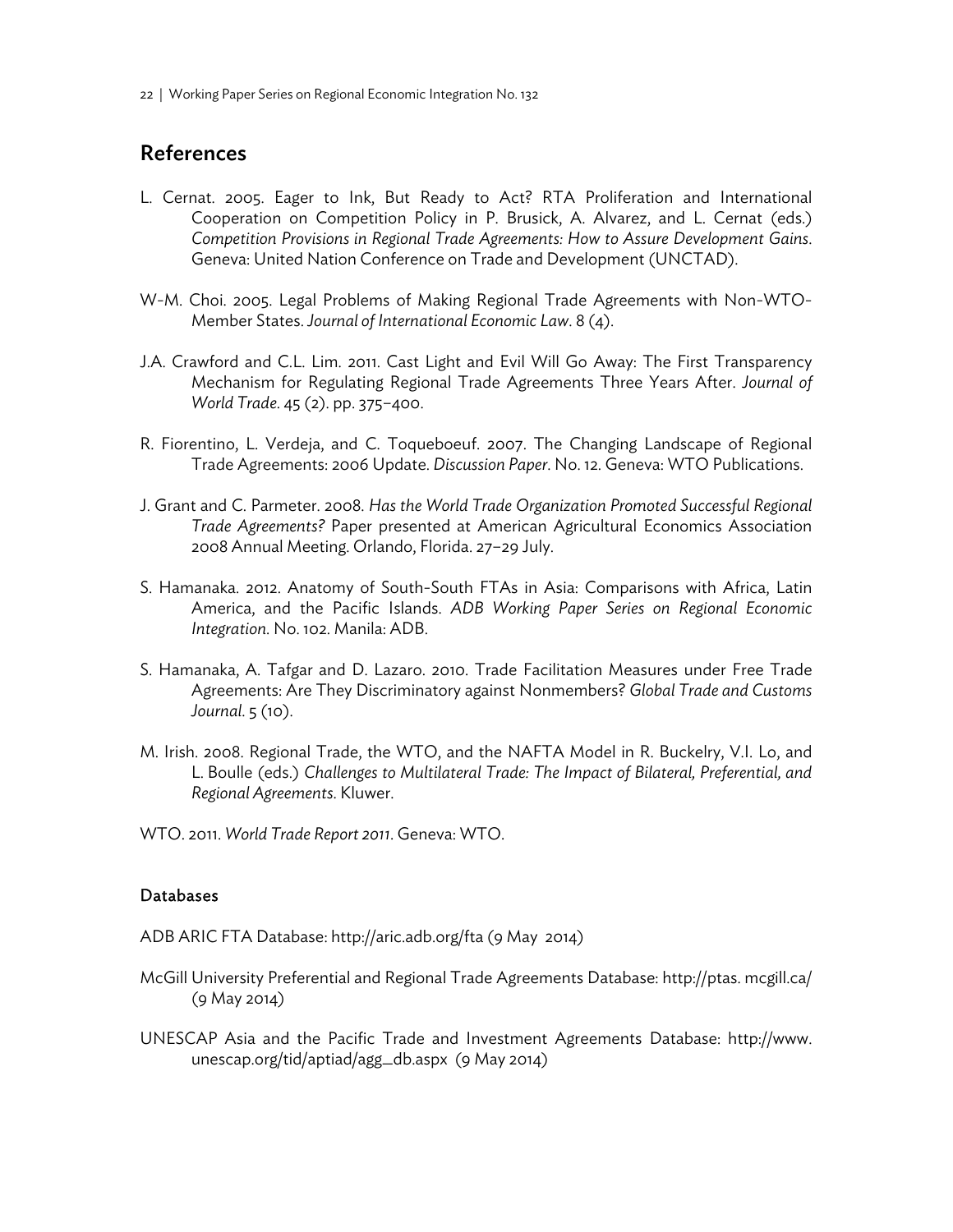Study of Non-Notified Trade Agreements to the World Trade Organization: The Case of Asia and Pacific Region | 23

World Bank Global Preferential Trade Agreements Database: http://wits.worldbank. org/gptad/ (9 May 2014)

WTO RTA Database: http://rtais.wto.org/UI/PublicMaintainRTAHome.aspx (9 May 2014)

WTO PTA Database: http://ptadb.wto.org/?lang=1 (9 May 2014)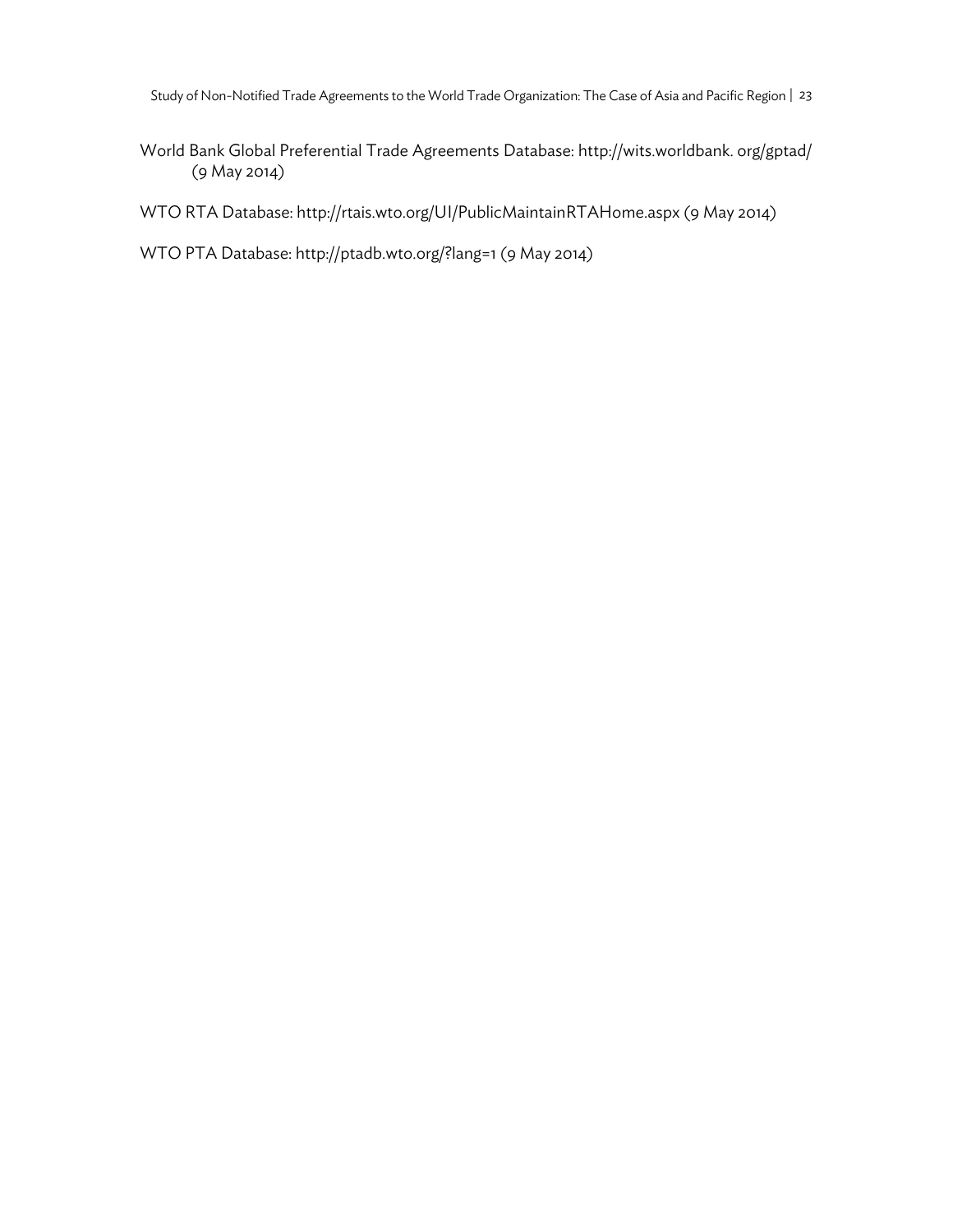|                                         | <b>ADB</b><br>(Regional Member) | <b>ESCAP</b><br>(Regional Member) | <b>WTO</b> |
|-----------------------------------------|---------------------------------|-----------------------------------|------------|
| Afghanistan                             | X                               | X                                 | (X)        |
| Armenia                                 | X                               | X                                 | X.         |
| Australia                               | Χ                               | Χ                                 | X          |
| Azerbaijan                              | X                               | Χ                                 | (X)        |
| Bangladesh                              | Χ                               | Χ                                 | X          |
| Bhutan                                  | X                               | X                                 | (X)        |
| Brunei Darussalam                       | Χ                               | Χ                                 | X          |
| Cambodia                                | X                               | Χ                                 | X          |
| China, People's Republic of             | X                               | Χ                                 | X          |
| Cook Islands                            | Χ                               |                                   |            |
| Fiji                                    | X                               | X                                 | X          |
| Georgia                                 | X                               | X                                 | X          |
| Hong Kong, China                        | X                               |                                   | X          |
| India                                   | X                               | X                                 | X          |
| Indonesia                               | X                               | X                                 | X          |
| Iran (Islamic Republic of)              |                                 | X                                 | (X)        |
| Japan                                   | X                               | Χ                                 | X          |
| Kazakhstan                              | Χ                               | X                                 | (X)        |
| Kiribati                                | X                               | Χ                                 |            |
| Korea, Republic of                      | X                               | Χ                                 | X          |
| Korea (Democratic People's Republic of) |                                 | X                                 |            |
| Kyrgyz Republic                         | Χ                               | Χ                                 | X          |
| Lao People's Democratic Republic        | X                               | X                                 | X          |
| Macao, China                            |                                 |                                   | X          |
| Malaysia                                | X                               | Χ                                 | X          |
| Maldives                                | X                               | X                                 | X          |
| Marshall Islands                        | Χ                               | Χ                                 |            |
| Micronesia, Federated States of         | Χ                               | X                                 |            |
| Mongolia                                | Χ                               | Χ                                 | X          |
| Myanmar                                 | X                               | X                                 | Χ          |
| Nauru                                   | Χ                               | X                                 |            |
| Nepal                                   | X                               | X                                 | X          |
| New Zealand                             | X                               | X                                 | Χ          |
| Pakistan                                | X                               | X                                 | X          |
| Palau                                   | X                               | X                                 |            |
| Papua New Guinea                        | X                               | X                                 | X          |
| Philippines                             | Χ                               | X                                 | X          |

# Appendix 1: Asia and the Pacific Entities (Exhaustive) and International Membership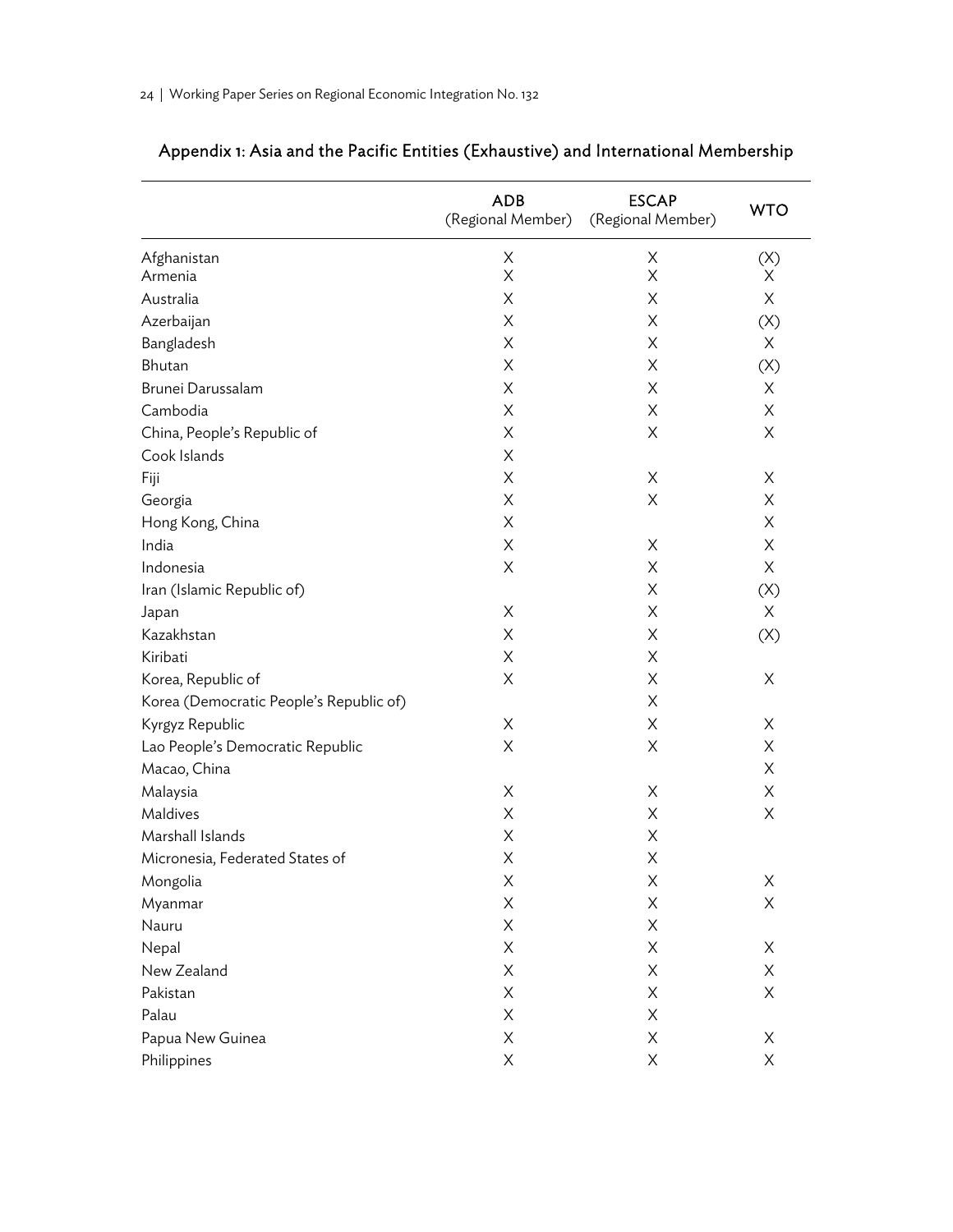Study of Non-Notified Trade Agreements to the World Trade Organization: The Case of Asia and Pacific Region | 25

|                 | <b>ADB</b><br>(Regional Member) | <b>ESCAP</b><br>(Regional Member) | <b>WTO</b> |
|-----------------|---------------------------------|-----------------------------------|------------|
| Samoa           | X                               | X                                 | (X)        |
| Singapore       | X                               | X                                 | X          |
| Solomon Islands | X                               | X                                 | X          |
| Sri Lanka       | Χ                               | X                                 | X          |
| Taipei, China   | Χ                               |                                   | X          |
| Tajikistan      | X                               | X                                 | X          |
| Thailand        | X                               | X                                 | X          |
| Timor-Leste     | X                               | X                                 |            |
| Tonga           | Χ                               | X                                 | (X)        |
| Turkmenistan    | Χ                               | X                                 |            |
| Tuvalu          | X                               | X                                 |            |
| Uzbekistan      | X                               | X                                 | (X)        |
| Vanuatu         | Χ                               | X                                 | (X)        |
| Viet Nam        | X                               | X                                 | Χ          |

#### Appendix 1: *Continued*

Note: In the WTO column, (X) means under the accession process.

Source: Author's compilation.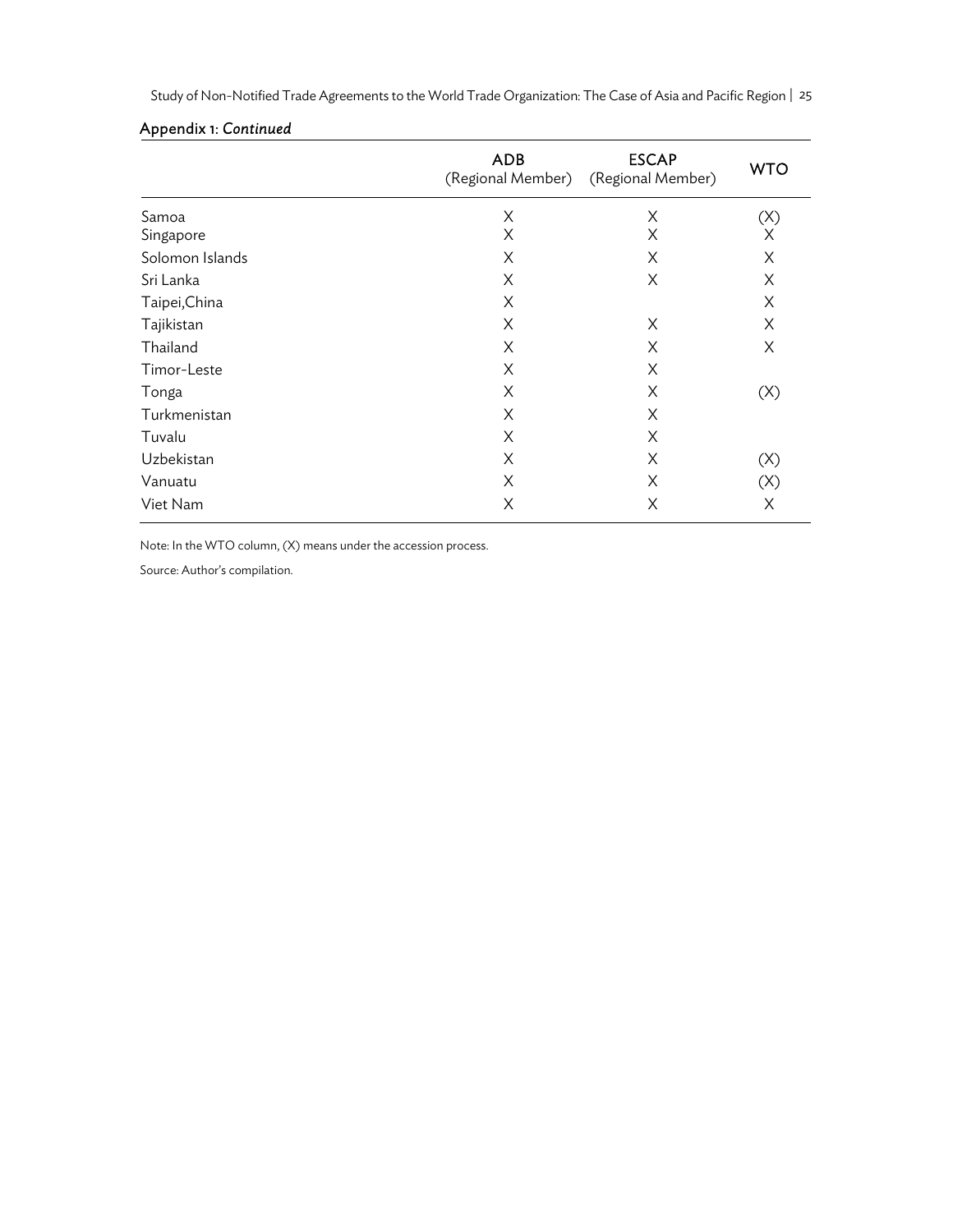| Name                                                                                    | <b>Type</b>  | Provider(s)                                         | Entry into<br>Force  |
|-----------------------------------------------------------------------------------------|--------------|-----------------------------------------------------|----------------------|
| Generalized System of Preferences-Australia<br>Generalized System of Preferences-Canada | GSP<br>GSP   | Australia<br>Canada                                 | 1/1/1974<br>7/1/1974 |
| Generalized System of Preferences-European<br>Union                                     | GSP          | European Union                                      | 7/1/1971             |
| Generalized System of Preferences-Iceland                                               | GSP          | Iceland                                             | 1/29/2002            |
| Generalized System of Preferences-Japan                                                 | GSP          | Japan                                               | 8/1/1971             |
| Generalized System of Preferences-New Zealand                                           | GSP          | New Zealand                                         | 1/1/1972             |
| Generalized System of Preferences-Norway                                                | GSP          | Norway                                              | 10/1/1971            |
| Generalized System of Preferences-Russian<br>Federation, Belarus, Kazakhstan            | GSP          | Belarus; Kazakhstan; 1/1/2010<br>Russian Federation |                      |
| Generalized System of Preferences-Switzerland                                           | GSP          | Switzerland                                         | 3/1/1972             |
| Generalized System of Preferences-Turkey                                                | GSP          | Turkey                                              | 1/1/2002             |
| Generalized System of Preferences-United States GSP                                     |              | <b>United States</b>                                | 1/1/1976             |
| Duty-Free Tariff Preference Scheme for LDCs                                             | LDC-specific | India                                               | 8/13/2008            |
| Duty-free treatment for African LDCs-Morocco                                            | LDC-specific | Morocco                                             | 1/1/2001             |
| Duty-free treatment for LDCs-the People's<br>Republic of China                          | LDC-specific | People's Republic of<br>China                       | 7/1/2010             |
| Duty-free treatment for LDCs-Taipei, China                                              | LDC-specific | Taipei,China                                        | 12/17/2003           |
| Duty-free treatment for LDCs-Kyrgyz Republic                                            | LDC-specific | Kyrgyz Republic                                     |                      |
| Preferential Tariff for LDCs-Republic of Korea                                          | LDC-specific | Korea, Republic of                                  | 1/1/2000             |
| African Growth and Opportunity Act                                                      | Other PTAs   | <b>United States</b>                                | 5/18/2000            |
| Andean Trade Preference Act                                                             | Other PTAs   | <b>United States</b>                                | 12/4/1991            |
| Caribbean Basin Economic Recovery Act                                                   | Other PTAs   | <b>United States</b>                                | 1/1/1984             |
| Commonwealth Caribbean Countries Tariff                                                 | Other PTAs   | Canada                                              | 6/15/1986            |
| Former Trust Territory of the Pacific Islands                                           | Other PTAs   | <b>United States</b>                                | 9/8/1948             |
| South Pacific Regional Trade and Economic<br><b>Cooperation Agreement</b>               | Other PTAs   | Australia; New<br>Zealand                           | 1/1/1981             |
| Trade preferences for countries of the Western<br>Balkans                               | Other PTAs   | European Union                                      | 12/1/2000            |
| Trade preferences for Pakistan                                                          | Other PTAs   | European Union                                      | 11/15/2012           |
| Trade preferences for the Republic of Moldova                                           | Other PTAs   | European Union                                      | 1/21/2008            |

## Appendix 2: Preferential Trade Arrangements Notified to World Trade Organization (Exhaustive)

Note: GSP= generalized system of preferences, LDC = least developed countries, PTA = preferential trade arrangement. Source: http://ptadb.wto.org/ptaList.aspx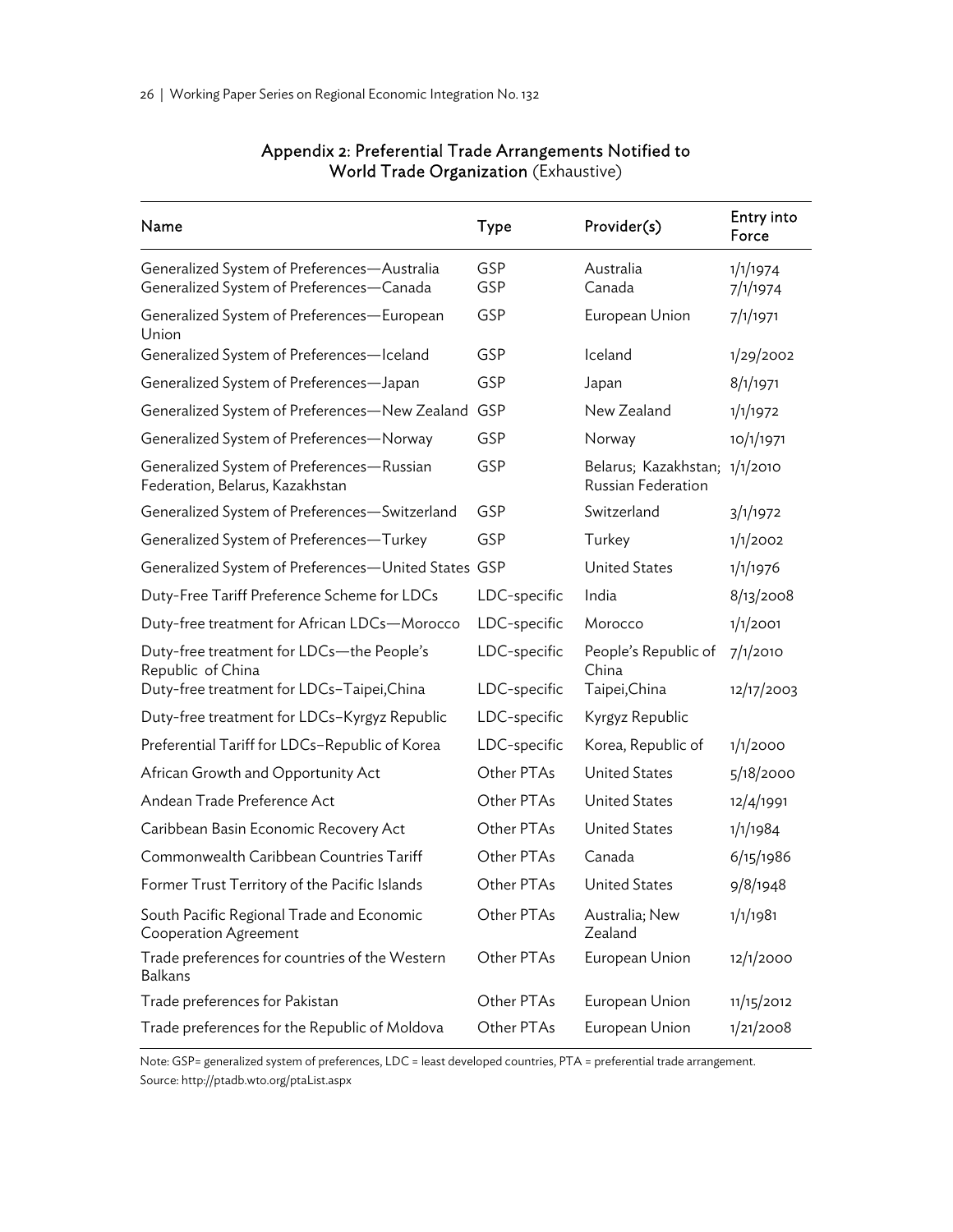|                            |                    |                                                                                                                                                                                                                                                        | Moldova<br>(2001)                        | Armenia<br>(2003)                              | Ukraine Russia<br>(2008)                 | (2012)                        | (2013)  | Tajikistan Azerbaijan Belarus<br>(oK) | <u>၃၃</u> | <u>င်</u> | Kazakhstan Turkmenistan<br><u>်</u><br>(၁ |
|----------------------------|--------------------|--------------------------------------------------------------------------------------------------------------------------------------------------------------------------------------------------------------------------------------------------------|------------------------------------------|------------------------------------------------|------------------------------------------|-------------------------------|---------|---------------------------------------|-----------|-----------|-------------------------------------------|
| Georgia<br>(2000)          |                    |                                                                                                                                                                                                                                                        |                                          |                                                |                                          |                               |         |                                       |           |           |                                           |
| Moldova<br>(2001)          |                    |                                                                                                                                                                                                                                                        |                                          |                                                |                                          |                               |         |                                       |           |           |                                           |
| Armenia<br>(2003)          |                    |                                                                                                                                                                                                                                                        | N: 2004<br>S: 1993<br>E: 1995<br>F: 1995 |                                                |                                          |                               |         |                                       |           |           |                                           |
| Ukraine<br>(2008)          |                    |                                                                                                                                                                                                                                                        |                                          | N: 2004<br>E: 1996<br>F: 1996<br><b>7661:S</b> |                                          |                               |         |                                       |           |           |                                           |
| Russia<br>(2012)           |                    | $\begin{array}{l} 56850850850850700\\ 0.985085085085000\\ 0.995095085008500\\ 0.9950950085000\\ 0.9950085000\\ 0.99500000\\ 0.99500000\\ 0.99500000\\ 0.99500000\\ 0.99500000\\ 0.99500000\\ 0.99500000\\ 0.99500000\\ 0.99500000\\ 0.99500000\\ 0.99$ |                                          | E: 1993<br>N: 2004<br>S: 1992<br>F: 1993       |                                          |                               |         |                                       |           |           |                                           |
| Tajikistan<br>(2013)       | F: 1993<br>S: 1996 |                                                                                                                                                                                                                                                        |                                          | S: 1994                                        | N: 2008<br>E: 2002<br>F: 2002<br>S: 2001 | N: 2012<br>S: 1992<br>E: 1993 |         |                                       |           |           |                                           |
| Azerbaijan<br>(No)         |                    | 5:1996<br>E:1996<br>E:1996<br>F:1996                                                                                                                                                                                                                   | S: 1995                                  |                                                | N: 2008<br>S: 1995<br>E: 1996<br>F: 1996 | N: 2012<br>E: 1993<br>S: 1992 |         |                                       |           |           |                                           |
| Belarus<br>$\widetilde{S}$ |                    |                                                                                                                                                                                                                                                        |                                          |                                                |                                          |                               | S: 1998 |                                       |           |           |                                           |

Appendix 3: The Matrix of Spaghetti Bowl of Trade Agreements in Central Asia Appendix 3: The Matrix of Spaghetti Bowl of Trade Agreements in Central Asia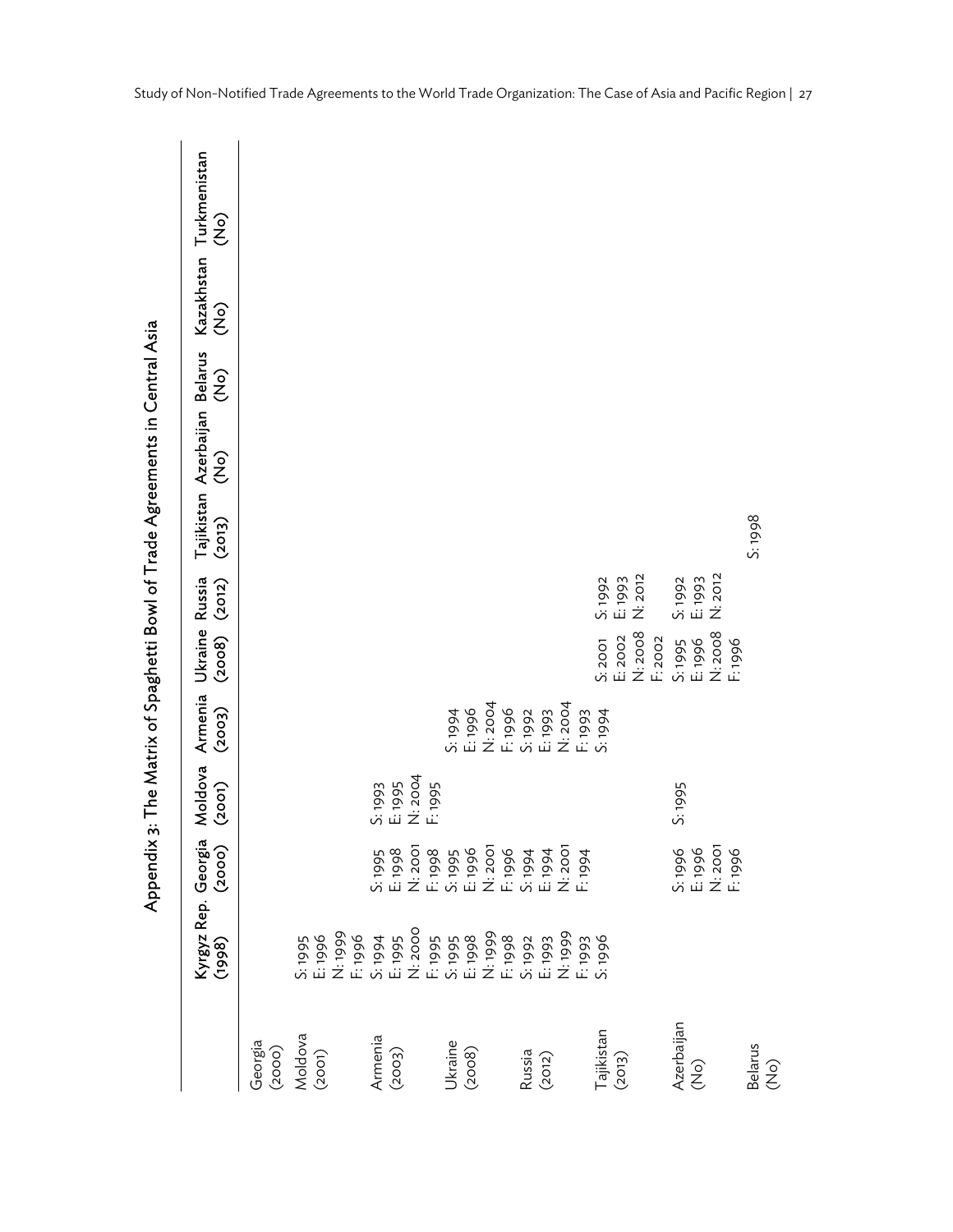| Appendix 3: Continued         |                                                             |                                          |        |                                                   |                                                          |                                                         |        |                           |                           |               |                                                              |
|-------------------------------|-------------------------------------------------------------|------------------------------------------|--------|---------------------------------------------------|----------------------------------------------------------|---------------------------------------------------------|--------|---------------------------|---------------------------|---------------|--------------------------------------------------------------|
|                               | Kyrgyz Rep. Georgia Moldova Armenia Ukraine Russia<br>(998) | (2000) (2001)                            |        | (2003)                                            | (2008) (2012)                                            |                                                         | (2013) | $\widehat{\widetilde{S}}$ | $\widehat{\widetilde{z}}$ | $\widehat{c}$ | Tajikistan Azerbaijan Belarus Kazakhstan Turkmenistan<br>CON |
| Kazakhstan<br>$\widehat{C}$   | S:1995 E: S:1997 E:<br>1995 N:<br>1999 F:<br>1995           | ビ<br>1999 F:<br>1999                     |        | 5:1999 E:<br>2001 N:<br>2004 F:<br><b>2001</b>    |                                                          | S: 1992 E:<br>1993 N:<br>2012                           |        | <b>2661:S</b>             |                           |               |                                                              |
| Turkmenistan<br>$\widehat{C}$ |                                                             | E: 2000<br>F: 2000<br>N: 2001<br>S: 1996 |        | N: 2004<br>E <sub>1996</sub><br>F:1996<br>S: 1995 | N: 2008<br>E <sub>1995</sub><br>F: 1995<br><b>2:1994</b> |                                                         |        | S: 1996                   |                           |               |                                                              |
| Uzbekistan<br>$\widehat{C}$   | S:1996 E: S:1995<br>1998<br>N:<br>F.<br>1999<br>1998        |                                          | Se61.S |                                                   | 1996 N:<br>2008 F:<br>1996                               | S: 1994 E: S: 1992 E: S: 1996<br>1993 N:<br><b>2013</b> |        | S: 1996                   |                           | S: 1996       |                                                              |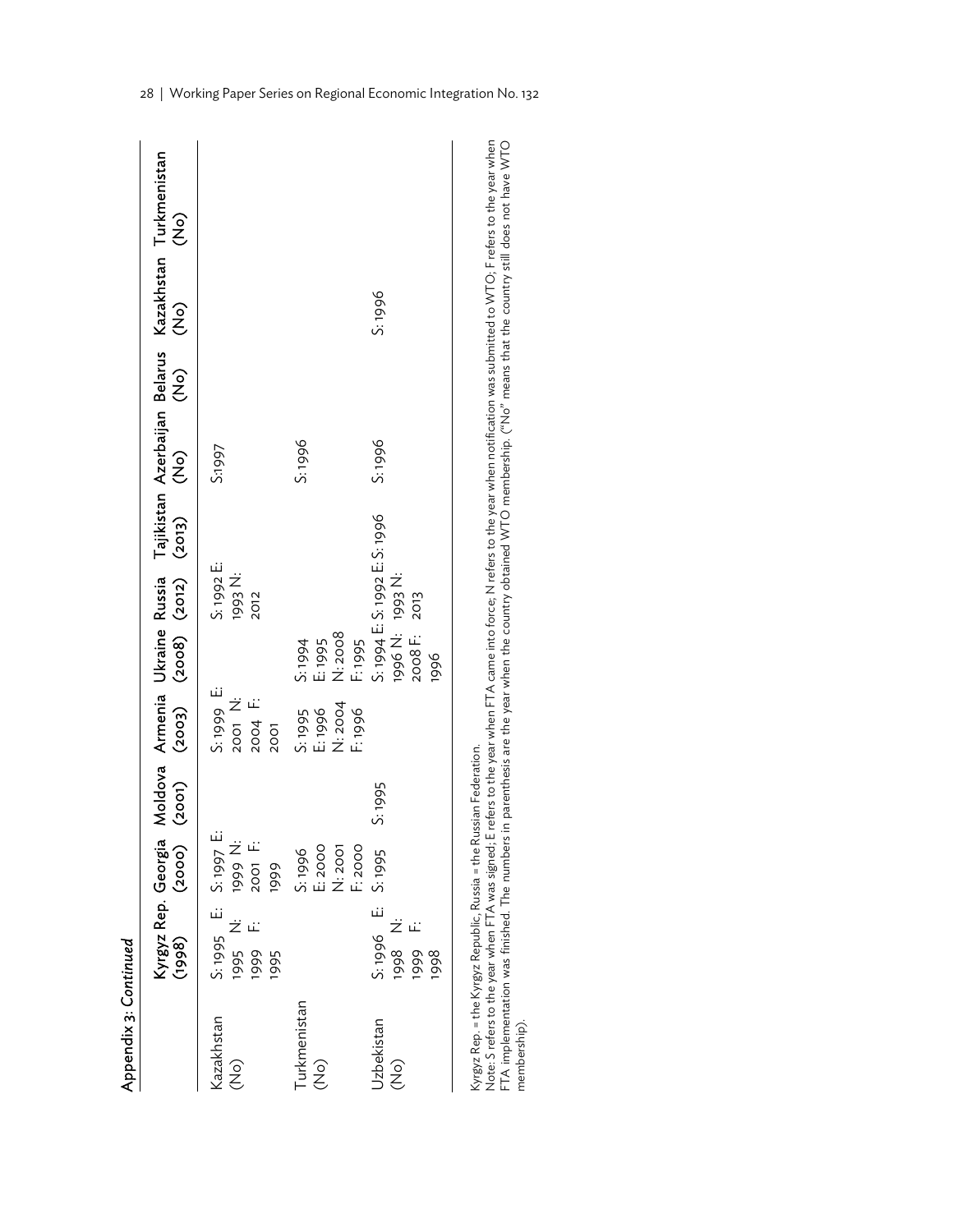## ADB Working Paper Series on Regional Economic Integration<sup>\*</sup>

- 1. "The ASEAN Economic Community and the European Experience" by Michael G. Plummer
- 2. "Economic Integration in East Asia: Trends, Prospects, and a Possible Roadmap" by Pradumna B. Rana
- 3. "Central Asia after Fifteen Years of Transition: Growth, Regional Cooperation, and Policy Choices" by Malcolm Dowling and Ganeshan Wignaraja
- 4. "Global Imbalances and the Asian Economies: Implications for Regional Cooperation" by Barry Eichengreen
- 5. "Toward Win-Win Regionalism in Asia: Issues and Challenges in Forming Efficient Trade Agreements" by Michael G. Plummer
- 6. "Liberalizing Cross-Border Capital Flows: How Effective Are Institutional Arrangements against Crisis in Southeast Asia" by Alfred Steinherr, Alessandro Cisotta, Erik Klär, and Kenan Šehović
- 7. "Managing the Noodle Bowl: The Fragility of East Asian Regionalism" by Richard E. Baldwin
- 8. "Measuring Regional Market Integration in Developing Asia: A Dynamic Factor Error Correction Model (DF-ECM) Approach" by Duo Qin, Marie Anne Cagas, Geoffrey Ducanes, Nedelyn Magtibay-Ramos, and Pilipinas F. Quising
- 9. "The Post-Crisis Sequencing of Economic Integration in Asia: Trade as a Complement to a Monetary Future" by Michael G. Plummer and Ganeshan Wignaraja
- 10. "Trade Intensity and Business Cycle Synchronization: The Case of East Asia" by Pradumna B. Rana
- 11. "Inequality and Growth Revisited" by Robert J. Barro
- 12. "Securitization in East Asia" by Paul Lejot, Douglas Arner, and Lotte Schou-Zibell
- 13. "Patterns and Determinants of Cross-border Financial Asset Holdings in East Asia" by Jong-Wha Lee
- 14. "Regionalism as an Engine of Multilateralism: A Case for a Single East Asian FTA" by Masahiro Kawai and Ganeshan Wignaraja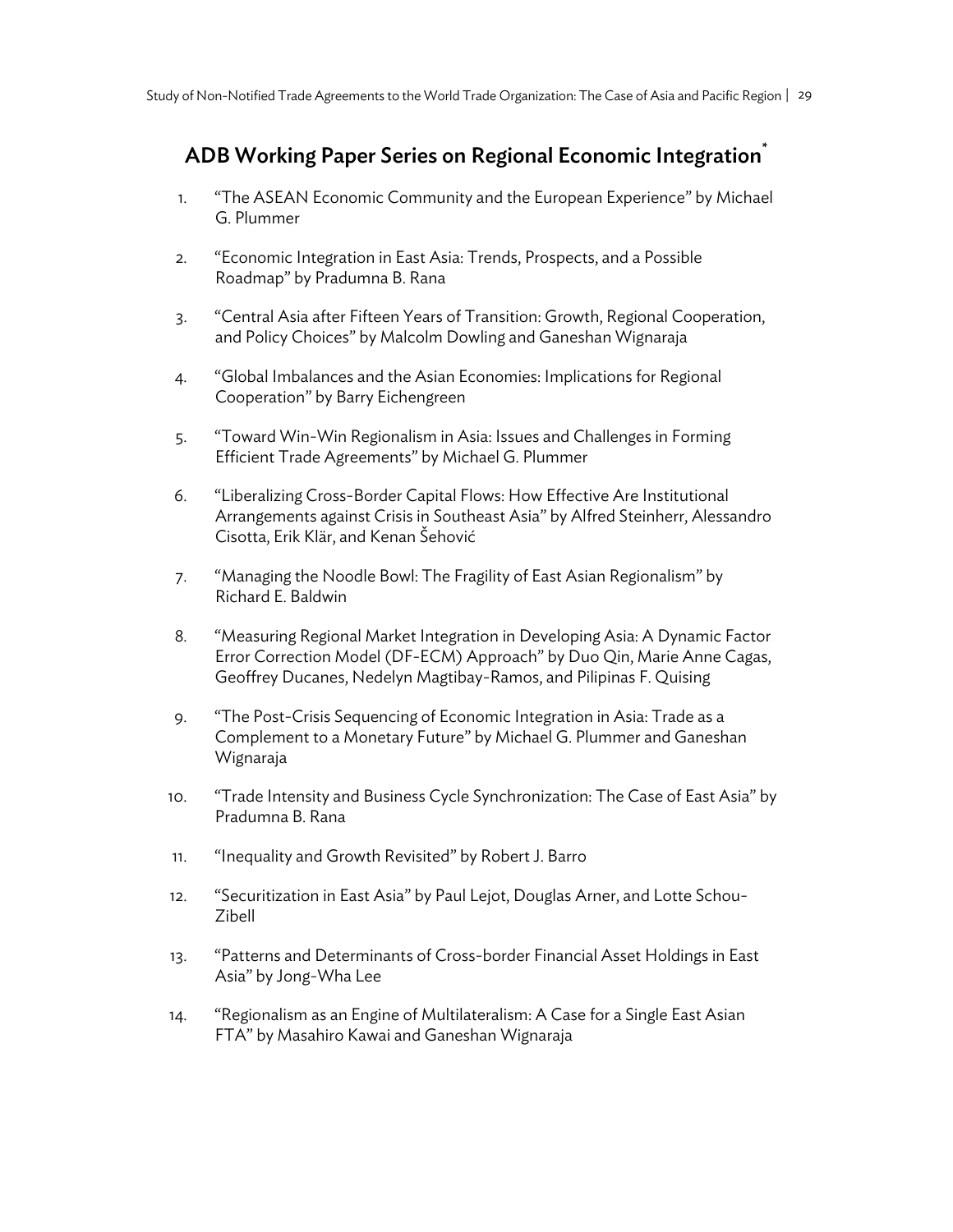- 30 | Working Paper Series on Regional Economic Integration No. 132
	- 15. "The Impact of Capital Inflows on Emerging East Asian Economies: Is Too Much Money Chasing Too Little Good?" by Soyoung Kim and Doo Yong Yang
	- 16. "Emerging East Asian Banking Systems Ten Years after the 1997/98 Crisis" by Charles Adams
	- 17. "Real and Financial Integration in East Asia" by Soyoung Kim and Jong-Wha Lee
	- 18. "Global Financial Turmoil: Impact and Challenges for Asia's Financial Systems" by Jong-Wha Lee and Cyn-Young Park
	- 19. "Cambodia's Persistent Dollarization: Causes and Policy Options" by Jayant Menon
	- 20. "Welfare Implications of International Financial Integration" by Jong-Wha Lee and Kwanho Shin
	- 21. "Is the ASEAN-Korea Free Trade Area (AKFTA) an Optimal Free Trade Area?" by Donghyun Park, Innwon Park, and Gemma Esther B. Estrada
	- 22. "India's Bond Market—Developments and Challenges Ahead" by Stephen Wells and Lotte Schou- Zibell
	- 23. "Commodity Prices and Monetary Policy in Emerging East Asia" by Hsiao Chink Tang
	- 24. "Does Trade Integration Contribute to Peace?" by Jong-Wha Lee and Ju Hyun Pyun
	- 25. "Aging in Asia: Trends, Impacts, and Responses" by Jayant Menon and Anna Melendez-Nakamura
	- 26. "Re-considering Asian Financial Regionalism in the 1990s" by Shintaro Hamanaka
	- 27. "Managing Success in Viet Nam: Macroeconomic Consequences of Large Capital Inflows with Limited Policy Tools" by Jayant Menon
	- 28. "The Building Block versus Stumbling Block Debate of Regionalism: From the Perspective of Service Trade Liberalization in Asia" by Shintaro Hamanaka
	- 29. "East Asian and European Economic Integration: A Comparative Analysis" by Giovanni Capannelli and Carlo Filippini
	- 30. "Promoting Trade and Investment in India's Northeastern Region" by M. Govinda Rao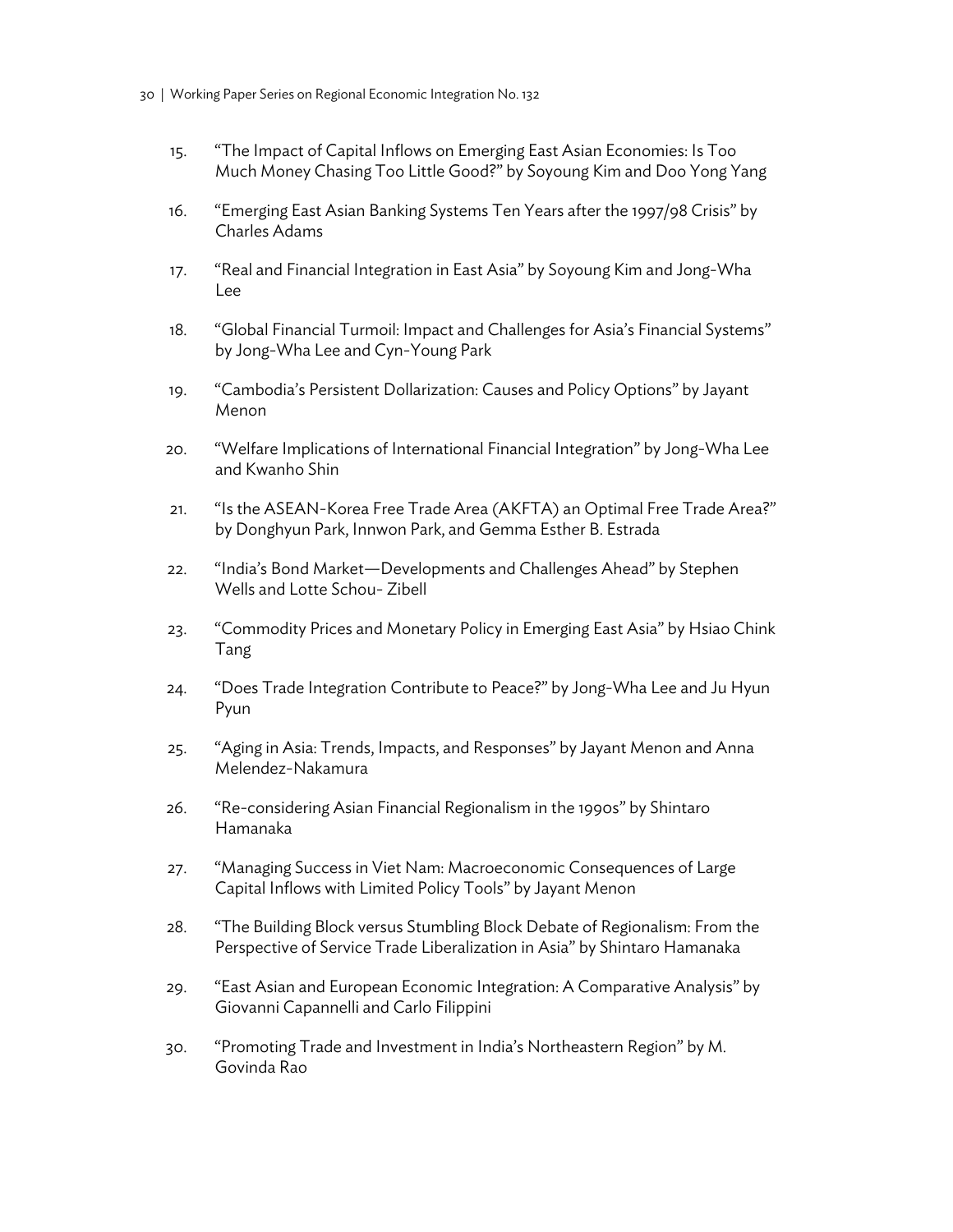- 31. "Emerging Asia: Decoupling or Recoupling" by Soyoung Kim, Jong-Wha Lee, and Cyn-Young Park
- 32. "India's Role in South Asia Trade and Investment Integration" by Rajiv Kumar and Manjeeta Singh
- 33. "Developing Indicators for Regional Economic Integration and Cooperation" by Giovanni Capannelli, Jong-Wha Lee, and Peter Petri
- 34. "Beyond the Crisis: Financial Regulatory Reform in Emerging Asia" by Chee Sung Lee and Cyn-Young Park
- 35. "Regional Economic Impacts of Cross-Border Infrastructure: A General Equilibrium Application to Thailand and Lao People's Democratic Republic" by Peter Warr, Jayant Menon, and Arief Anshory Yusuf
- 36. "Exchange Rate Regimes in the Asia and the Pacific Region and the Global Financial Crisis" by Warwick J. McKibbin and Waranya Pim Chanthapun
- 37. "Roads for Asian Integration: Measuring ADB's Contribution to the Asian Highway Network" by Srinivasa Madhur, Ganeshan Wignaraja, and Peter Darjes
- 38. "The Financial Crisis and Money Markets in Emerging Asia" by Robert Rigg and Lotte Schou-Zibell
- 39. "Complements or Substitutes? Preferential and Multilateral Trade Liberalization at the Sectoral Level" by Mitsuyo Ando, Antoni Estevadeordal, and Christian Volpe Martincus
- 40. "Regulatory Reforms for Improving the Business Environment in Selected Asian Economies—How Monitoring and Comparative Benchmarking can Provide Incentive for Reform" by Lotte Schou-Zibell and Srinivasa Madhur
- 41. "Global Production Sharing, Trade Patterns, and Determinants of Trade Flows in East Asia" by Prema-chandra Athukorala and Jayant Menon
- 42. "Regionalism Cycle in Asia (-Pacific): A Game Theory Approach to the Rise and Fall of Asian Regional Institutions" by Shintaro Hamanaka
- 43. "A Macroprudential Framework for Monitoring and Examining Financial Soundness" by Lotte Schou-Zibell, Jose Ramon Albert, and Lei Lei Song
- 44. "A Macroprudential Framework for the Early Detection of Banking Problems in Emerging Economies" by Claudio Loser, Miguel Kiguel, and David Mermelstein
- 45. "The 2008 Financial Crisis and Potential Output in Asia: Impact and Policy Implications" by Cyn-Young Park, Ruperto Majuca, and Josef Yap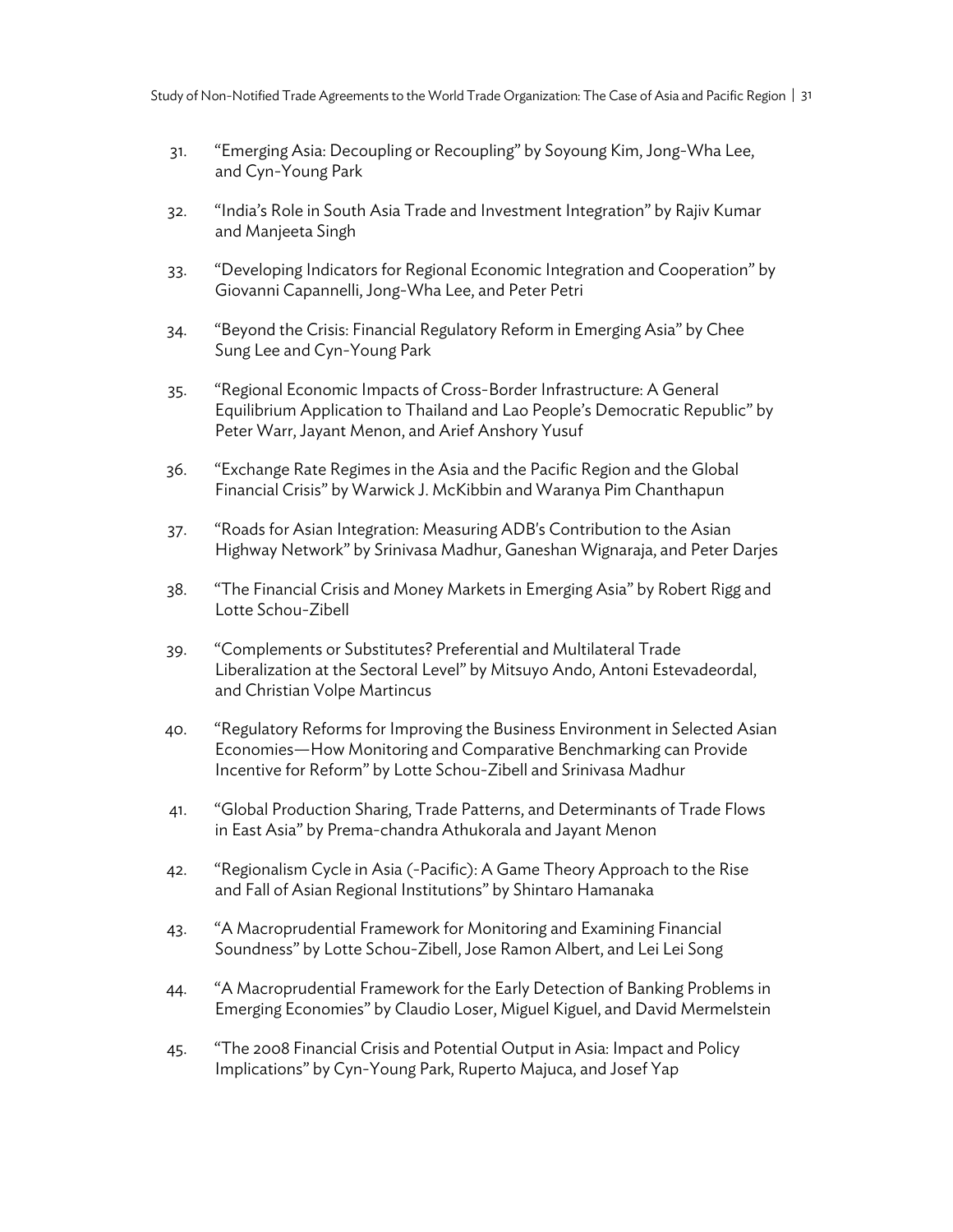- 32 | Working Paper Series on Regional Economic Integration No. 132
	- 46. "Do Hub-and-Spoke Free Trade Agreements Increase Trade? A Panel Data Analysis" by Jung Hur, Joseph Alba, and Donghyun Park
	- 47. "Does a Leapfrogging Growth Strategy Raise Growth Rate? Some International Evidence" by Zhi Wang, Shang-Jin Wei, and Anna Wong
	- 48. "Crises in Asia: Recovery and Policy Responses" by Kiseok Hong and Hsiao Chink Tang
	- 49. "A New Multi-Dimensional Framework for Analyzing Regional Integration: Regional Integration Evaluation (RIE) Methodology" by Donghyun Park and Mario Arturo Ruiz Estrada
	- 50. "Regional Surveillance for East Asia: How Can It Be Designed to Complement Global Surveillance?" by Shinji Takagi
	- 51. "Poverty Impacts of Government Expenditure from Natural Resource Revenues" by Peter Warr, Jayant Menon, and Arief Anshory Yusuf
	- 52. "Methods for Ex Ante Economic Evaluation of Free Trade Agreements" by David Cheong
	- 53. "The Role of Membership Rules in Regional Organizations" by Judith Kelley
	- 54. "The Political Economy of Regional Cooperation in South Asia" by V.V. Desai
	- 55. "Trade Facilitation Measures under Free Trade Agreements: Are They Discriminatory against Nonmembers?" by Shintaro Hamanaka, Aiken Tafgar, and Dorothea Lazaro
	- 56. "Production Networks and Trade Patterns in East Asia: Regionalization or Globalization?" by Prema-chandra Athukorala
	- 57. "Global Financial Regulatory Reforms: Implications for Developing Asia" by Douglas W. Arner and Cyn-Young Park
	- 58. "Asia's Contribution to Global Rebalancing" by Charles Adams, Hoe Yun Jeong, and Cyn-Young Park
	- 59. "Methods for Ex Post Economic Evaluation of Free Trade Agreements" by David Cheong
	- 60. "Responding to the Global Financial and Economic Crisis: Meeting the Challenges in Asia" by Douglas W. Arner and Lotte Schou-Zibell
	- 61. "Shaping New Regionalism in the Pacific Islands: Back to the Future?" by Satish Chand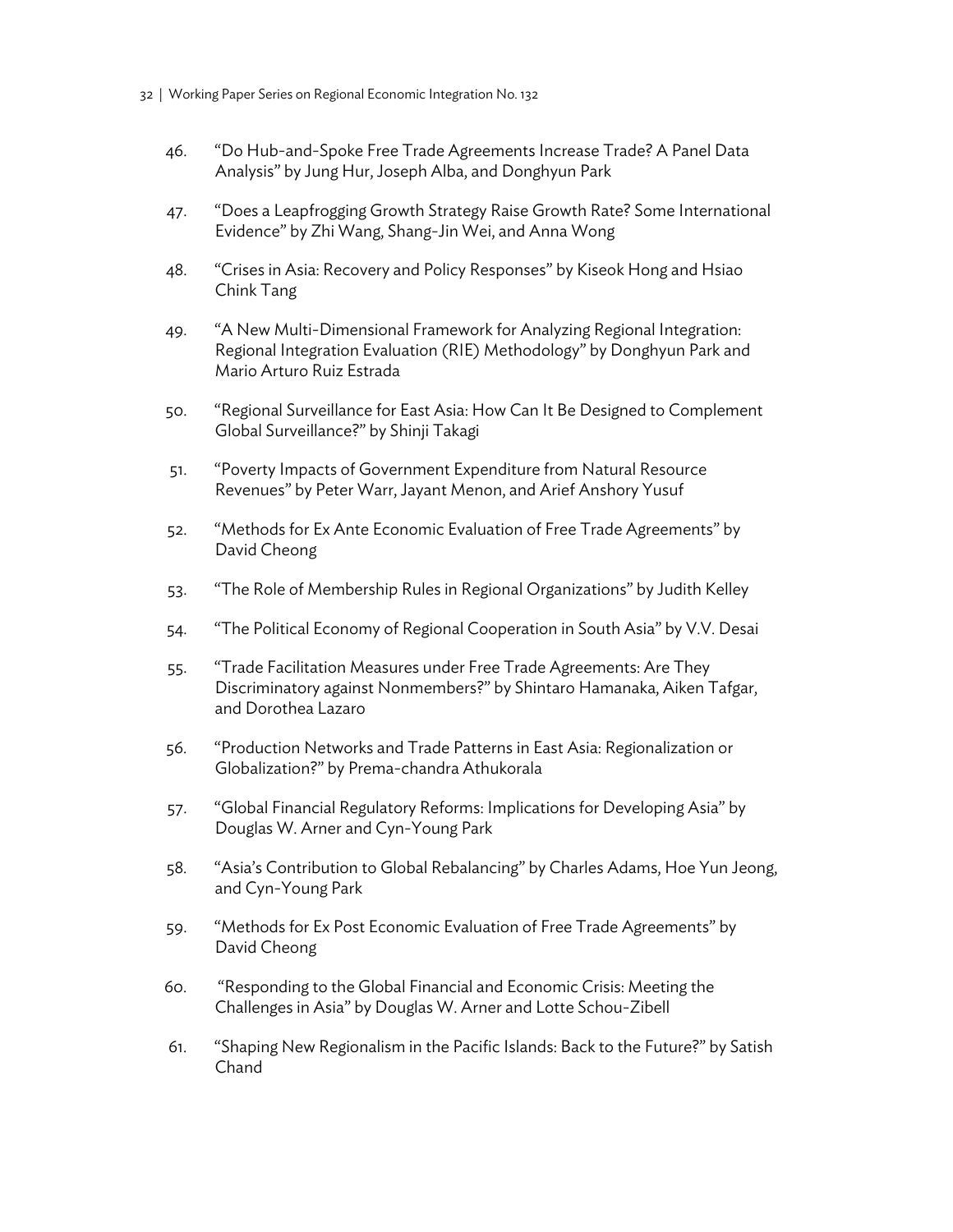- 62. "Organizing the Wider East Asia Region" by Christopher M. Dent
- 63. "Labour and Grassroots Civic Interests In Regional Institutions" by Helen E.S. Nesadurai
- 64. "Institutional Design of Regional Integration: Balancing Delegation and Representation" by Simon Hix
- 65. "Regional Judicial Institutions and Economic Cooperation: Lessons for Asia?" by Erik Voeten
- 66. "The Awakening Chinese Economy: Macro and Terms of Trade Impacts on 10 Major Asia and the Pacific Countries" by Yin Hua Mai, Philip Adams, Peter Dixon, and Jayant Menon
- 67. "Institutional Parameters of a Region-Wide Economic Agreement in Asia: Examination of Trans-Pacific Partnership and ASEAN+α Free Trade Agreement Approaches" by Shintaro Hamanaka
- 68. "Evolving Asian Power Balances and Alternate Conceptions for Building Regional Institutions" by Yong Wang
- 69. "ASEAN Economic Integration: Features, Fulfillments, Failures, and the Future" by Hal Hill and Jayant Menon
- 70. "Changing Impact of Fiscal Policy on Selected ASEAN Countries" by Hsiao Chink Tang, Philip Liu, and Eddie C. Cheung
- 71. "The Organizational Architecture of the Asia and the Pacific: Insights from the New Institutionalism" by Stephan Haggard
- 72. "The Impact of Monetary Policy on Financial Markets in Small Open Economies: More or Less Effective During the Global Financial Crisis?" by Steven Pennings, Arief Ramayandi, and Hsiao Chink Tang
- 73. "What do Asian Countries Want the Seat at the High Table for? G20 as a New Global Economic Governance Forum and the Role of Asia" by Yoon Je Cho
- 74. "Asia's Strategic Participation in the Group of 20 for Global Economic Governance Reform: From the Perspective of International Trade" by Taeho Bark and Moonsung Kang
- 75. "ASEAN's Free Trade Agreements with the People's Republic of China, Japan, and the Republic of Korea: A Qualitative and Quantitative Analysis" by Gemma Estrada, Donghyun Park, Innwon Park, and Soonchan Park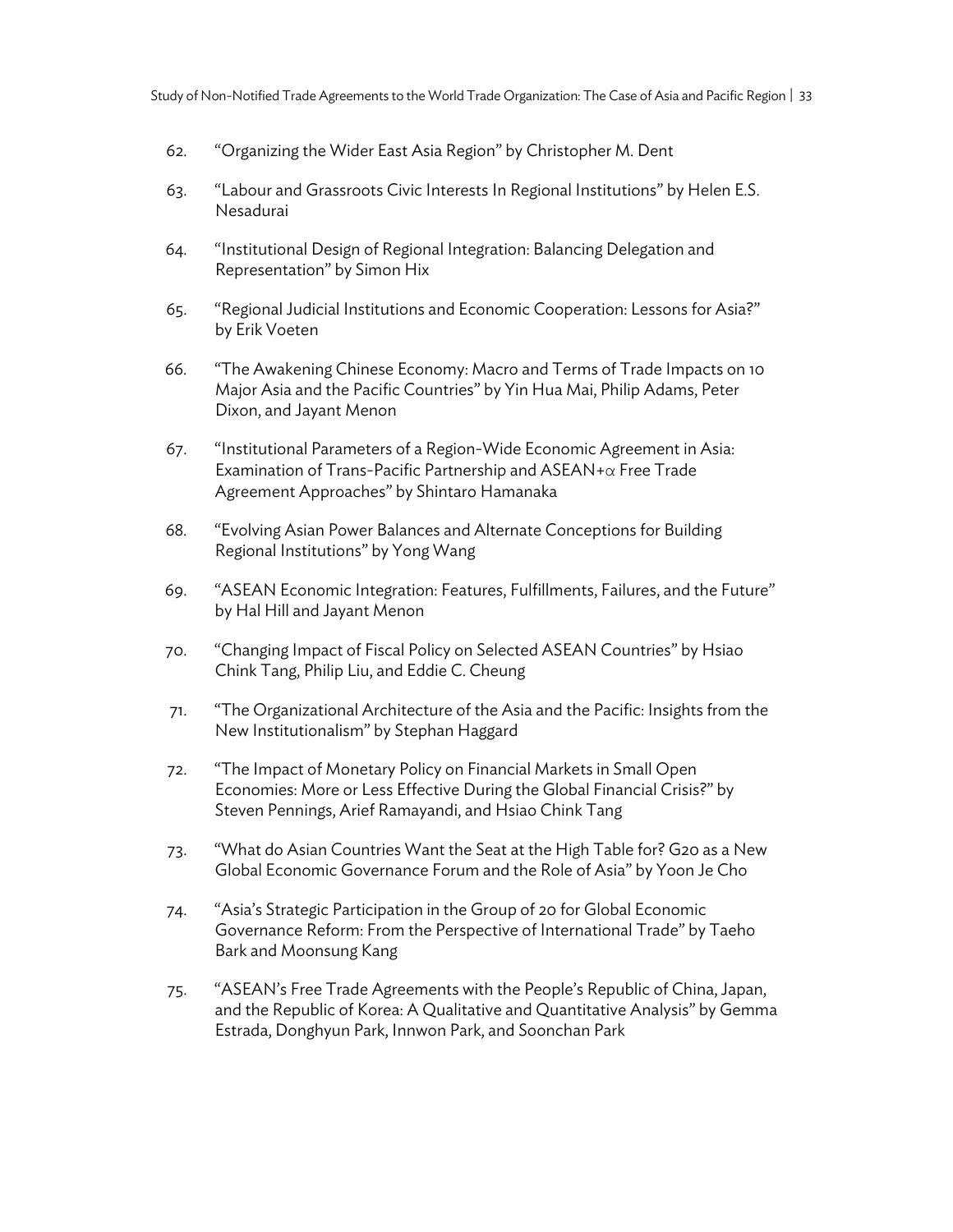- 34 | Working Paper Series on Regional Economic Integration No. 132
	- 76. "ASEAN-5 Macroeconomic Forecasting Using a GVAR Model" by Fei Han and Thiam Hee Ng
	- 77. "Early Warning Systems in the Republic of Korea: Experiences, Lessons, and Future Steps" by Hyungmin Jung and Hoe Yun Jeong
	- 78. "Trade and Investment in the Greater Mekong Subregion: Remaining Challenges and the Unfinished Policy Agenda" by Jayant Menon and Anna Cassandra Melendez
	- 79. "Financial Integration in Emerging Asia: Challenges and Prospects" by Cyn-Young Park and Jong-Wha Lee
	- 80. "Sequencing Regionalism: Theory, European Practice, and Lessons for Asia" by Richard E. Baldwin
	- 81. "Economic Crises and Institutions for Regional Economic Cooperation" by C. Randall Henning
	- 82. "Asian Regional Institutions and the Possibilities for Socializing the Behavior of States" by Amitav Acharya
	- 83. "The People's Republic of China and India: Commercial Policies in the Giants" by Ganeshan Wignaraja
	- 84. "What Drives Different Types of Capital Flows and Their Volatilities?" by Rogelio Mercado and Cyn-Young Park
	- 85. "Institution Building for African Regionalism" by Gilbert M. Khadiagala
	- 86. "Impediments to Growth of the Garment and Food Industries in Cambodia: Exploring Potential Benefits of the ASEAN-PRC FTA" by Vannarith Chheang and Shintaro Hamanaka
	- 87. "The Role of the People's Republic of China in International Fragmentation and Production Networks: An Empirical Investigation" by Hyun-Hoon Lee, Donghyun Park, and Jing Wang
	- 88. "Utilizing the Multiple Mirror Technique to Assess the Quality of Cambodian Trade Statistics" by Shintaro Hamanaka
	- 89. "Is Technical Assistance under Free Trade Agreements WTO-Plus?" A Review of Japan–ASEAN Economic Partnership Agreements" by Shintaro Hamanaka
	- 90. "Intra-Asia Exchange Rate Volatility and Intra-Asia Trade: Evidence by Type of Goods" by Hsiao Chink Tang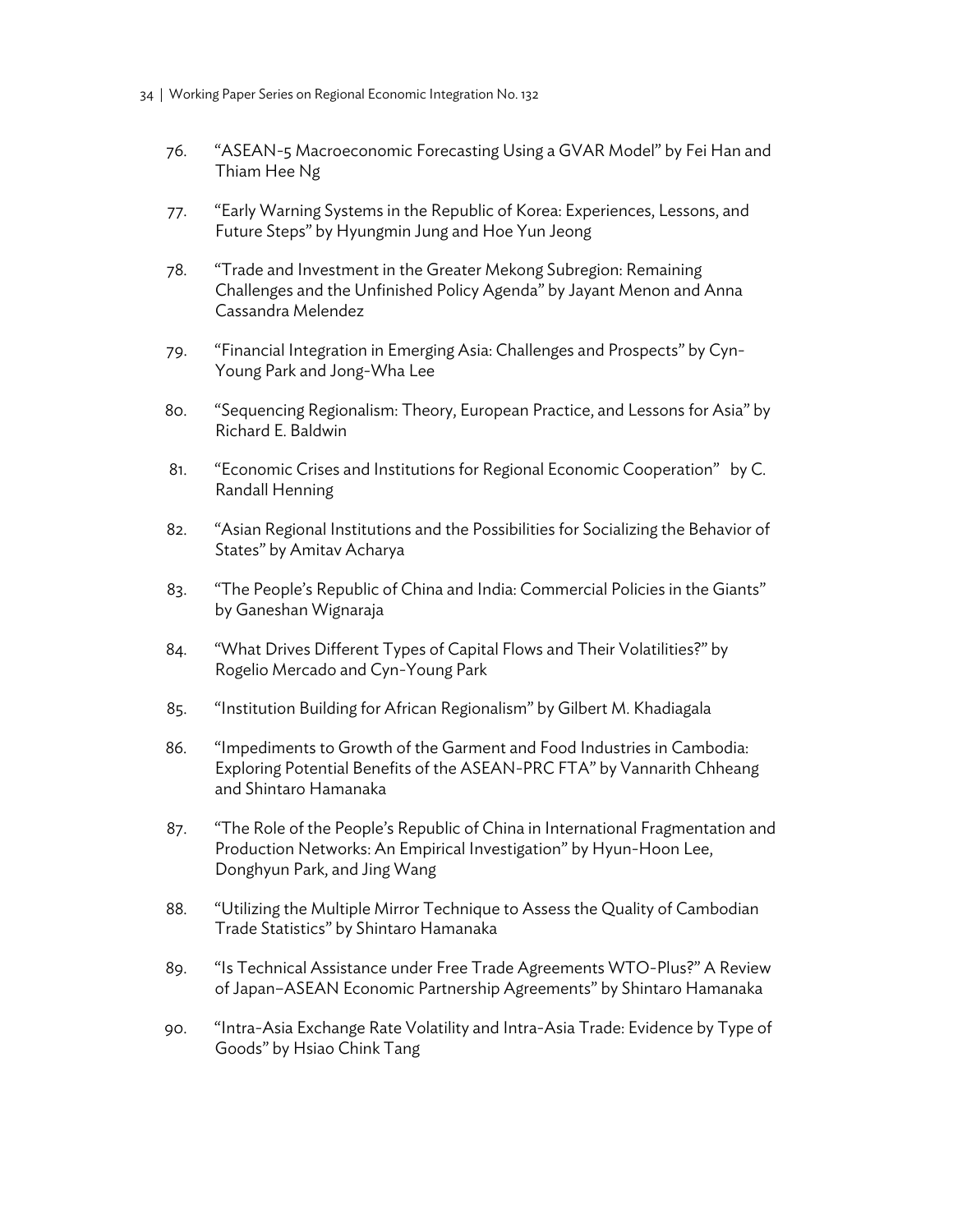- 91. "Is Trade in Asia Really Integrating?" by Shintaro Hamanaka
- 92. "The PRC's Free Trade Agreements with ASEAN, Japan, and the Republic of Korea: A Comparative Analysis" by Gemma Estrada, Donghyun Park, Innwon Park, and Soonchan Park
- 93. "Assessing the Resilience of ASEAN Banking Systems: The Case of the Philippines" by Jose Ramon Albert and Thiam Hee Ng
- 94. "Strengthening the Financial System and Mobilizing Savings to Support More Balanced Growth in ASEAN+3" by A. Noy Siackhachanh
- 95. "Measuring Commodity-Level Trade Costs in Asia: The Basis for Effective Trade Facilitation Policies in the Region" by Shintaro Hamanaka and Romana Domingo
- 96. "Why do Imports Fall More than Exports Especially During Crises? Evidence from Selected Asian Economies" by Hsiao Chink Tang
- 97. "Determinants of Local Currency Bonds and Foreign Holdings: Implications for Bond Market Development in the People's Republic of China" by Kee-Hong Bae
- 98. "ASEAN–China Free Trade Area and the Competitiveness of Local Industries: A Case Study of Major Industries in the Lao People's Democratic Republic" by Leebeer Leebouapao, Sthabandith Insisienmay, and Vanthana Nolintha
- 99. "The Impact of ACFTA on People's Republic of China-ASEAN Trade: Estimates Based on an Extended Gravity Model for Component Trade" by Yu Sheng, Hsiao Chink Tang, and Xinpeng Xu
- 100. "Narrowing the Development Divide in ASEAN: The Role of Policy" by Jayant Menon
- 101. "Different Types of Firms, Products, and Directions of Trade: The Case of the People's Republic of China" by Hyun-Hoon Lee, Donghyun Park, and Jing Wang
- 102. "Anatomy of South–South FTAs in Asia: Comparisons with Africa, Latin America, and the Pacific Islands" by Shintaro Hamanaka
- 103. "Japan's Education Services Imports: Branch Campus or Subsidiary Campus?" by Shintaro Hamanaka
- 104. "A New Regime of SME Finance in Emerging Asia: Empowering Growth-Oriented SMEs to Build Resilient National Economies" by Shigehiro Shinozaki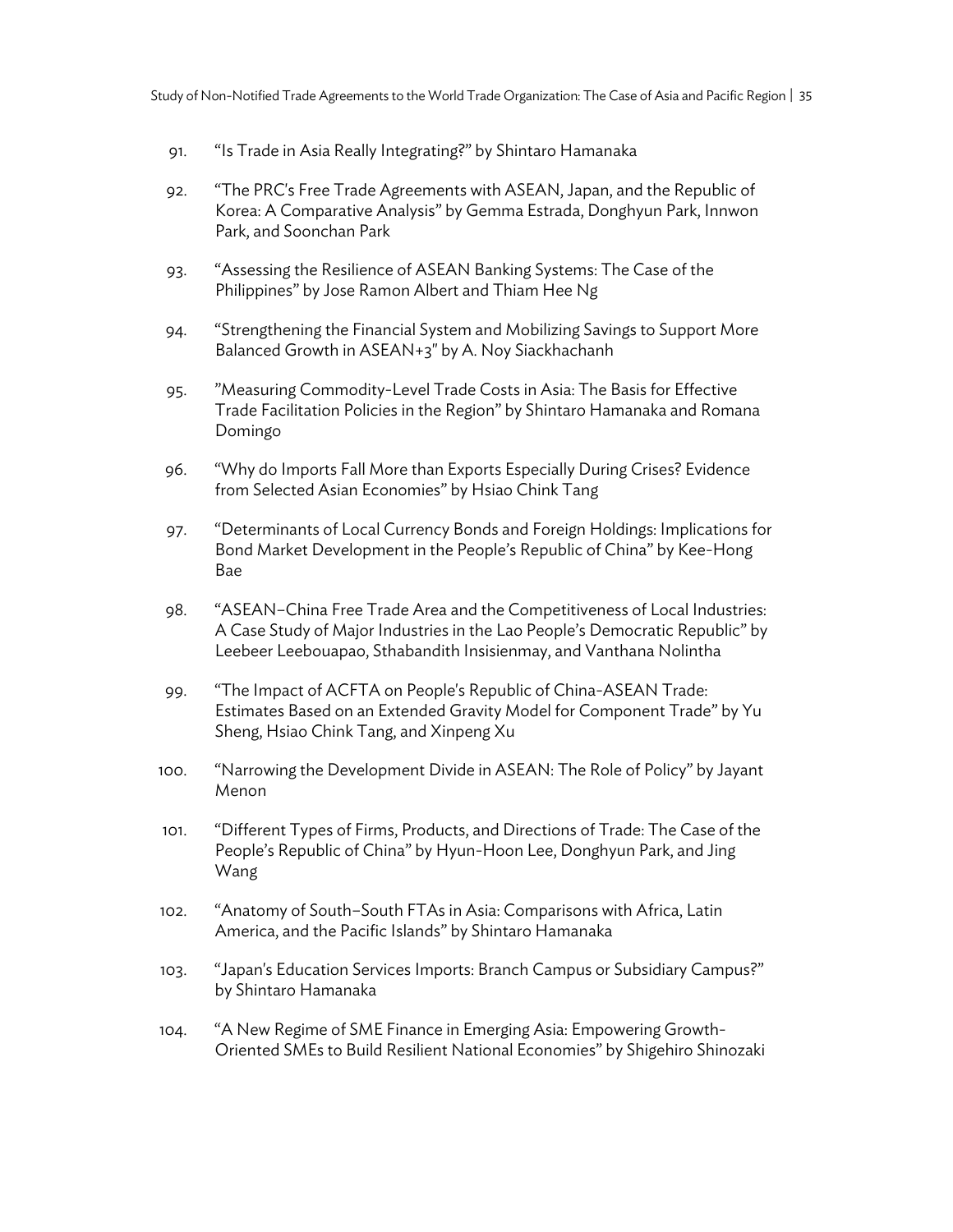- 36 | Working Paper Series on Regional Economic Integration No. 132
	- 105. "Critical Review of East Asia South America Trade " by Shintaro Hamanaka and Aiken Tafgar
	- 106. "The Threat of Financial Contagion to Emerging Asia's Local Bond Markets: Spillovers from Global Crises" by Iwan J. Azis, Sabyasachi Mitra, Anthony Baluga, and Roselle Dime
	- 107. "Hot Money Flows, Commodity Price Cycles, and Financial Repression in the US and the People's Republic of China: The Consequences of Near Zero US Interest Rates" by Ronald McKinnon and Zhao Liu
	- 108. "Cross-Regional Comparison of Trade Integration: The Case of Services" by Shintaro Hamanaka
	- 109. "Preferential and Non-Preferential Approaches to Trade Liberalization in East Asia: What Differences Do Utilization Rates and Reciprocity Make?" by Jayant Menon
	- 110. "Can Global Value Chains Effectively Serve Regional Economic Development in Asia?" by Hans-Peter Brunner
	- 111. "Exporting and Innovation: Theory and Firm-Level Evidence from the People's Republic of China" by Faqin Lin and Hsiao Chink Tang
	- 112. "Supporting the Growth and Spread of International Production Networks in Asia: How Can Trade Policy Help?" by Jayant Menon
	- 113. "On the Use of FTAs: A Review of Research Methodologies" by Shintaro Hamanaka
	- 114. "The People's Republic of China's Financial Policy and Regional Cooperation in the Midst of Global Headwinds" by Iwan J. Azis
	- 115. "The Role of International Trade in Employment Growth in Micro- and Small Enterprises: Evidence from Developing Asia" by Jens Krüger
	- 116. "Impact of Euro Zone Financial Shocks on Southeast Asian Economies" by Jayant Menon and Thiam Hee Ng
	- 117. "What is Economic Corridor Development and What Can It Achieve in Asia's Subregions?" by Hans-Peter Brunner
	- 118. "The Financial Role of East Asian Economies in Global Imbalances: An Econometric Assessment of Developments after the Global Financial Crisis" by Hyun-Hoon Lee and Donghyun Park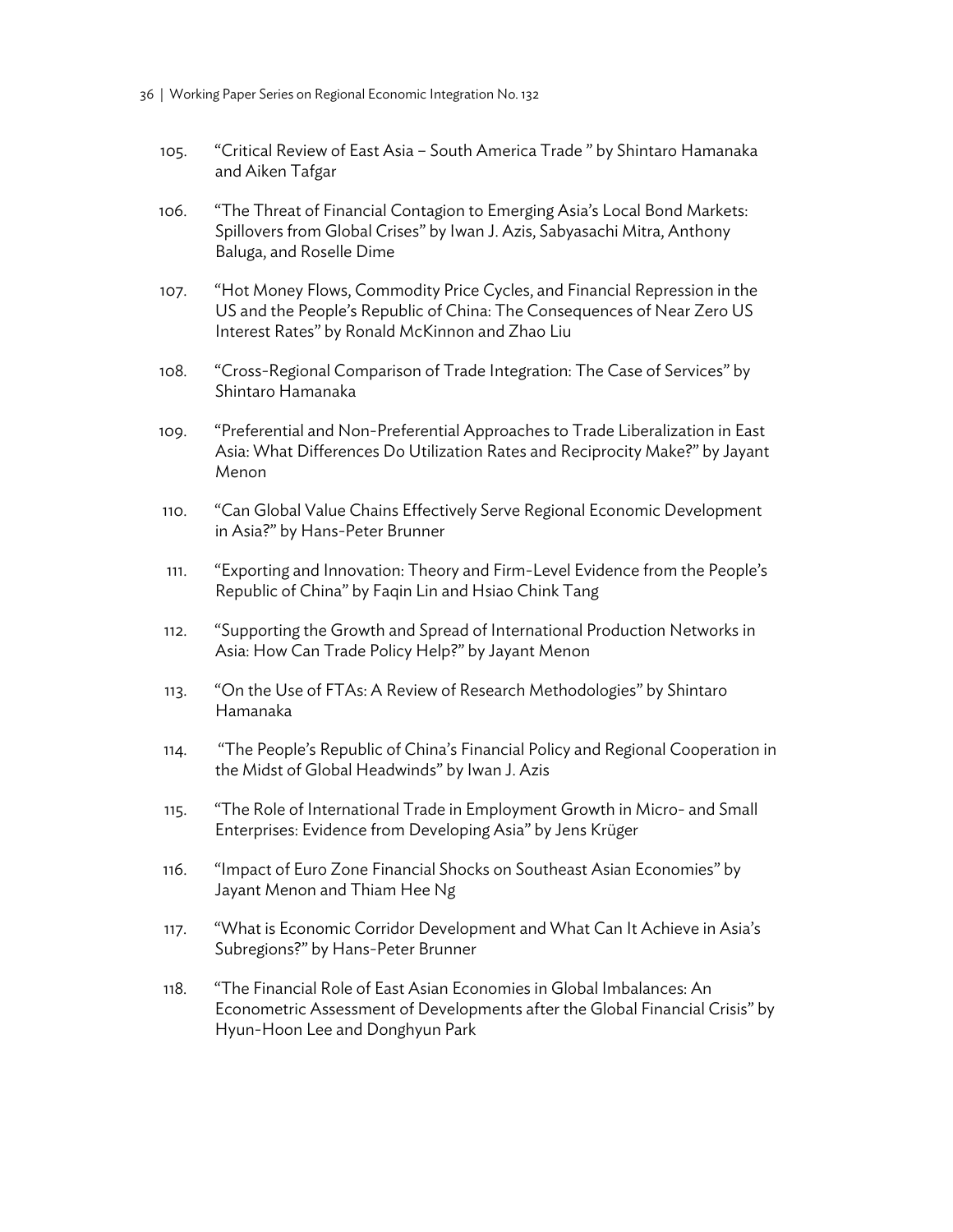- 119. "Learning by Exporting: Evidence from India" by Apoorva Gupta, Ila Patnaik, and Ajay Shah
- 120. "FDI Technology Spillovers and Spatial Diffusion in the People's Republic of China" by Mi Lin and Yum K. Kwan
- 121. "Capital Market Financing for SMEs: A Growing Need in Emerging Asia" by Shigehiro Shinozaki
- 122. "Terms of Trade, Foreign Direct Investment, and Development: A Case of Intra-Asian Kicking Away the Ladder?" by Konstantin M. Wacker, Philipp Grosskurth, and Tabea Lakemann
- 123. "Can Low Interest Rates be Harmful: An Assessment of the Bank Risk-Taking Channel in Asia" by Arief Ramayandi, Umang Rawat, and Hsiao Chink Tang
- 124. "Explaining Foreign Holdings of Asia's Debt Securities" by Charles Yuji Horioka, Takaaki Nomoto, and Akiko Terada-Hagiwara
- 125. "South Caucasus–People's Republic of China Bilateral Free Trade Agreements: Why It Matters" by Hasmik Hovhanesian and Heghine Manasyan"
- 126. "Enlargement of Economic Framework in Southeast Asia and Trade Flows in Lao PDR" by Sithanonxay Suvannaphakdy, Hsiao Chink Tang, and Alisa DiCaprio
- 127. "The End of Grand Expectations: Monetary and Financial Integration After the Crisis in Europe" by Heribert Dieter
- 128. "The Investment Version of the Asian Noodle Bowl: The Proliferation of International Investment Agreements (IIAs)" by Julien Chaisse and Shintaro Hamanaka
- 129. "Why Do Countries Enter into Preferential Agreements on Trade in Services?: Assessing the Potential for Negotiated Regulatory Convergence in Asian Services Markets" by Pierre Sauvé and Anirudh Shingal
- 130. " Analysis of Informal Obstacles to Cross-Border Economic Activity between Kazakhstan and Uzbekistan" by Roman Vakulchuk and Farrrukh Irnazarov
- 131. "The Nexus between Anti-Dumping Petitions and Exports during the Global Financial Crisis: Evidence on the People's Republic of China" by Faqin Lin, Hsiao Chink Tang, and Lin Wang

\*These papers can be downloaded from (ARIC) http://aric.adb.org/archives.php? section=0&subsection=workingpapers or (ADB) http://www.adb.org/publications/series/ regional-economic-integration-working-papers